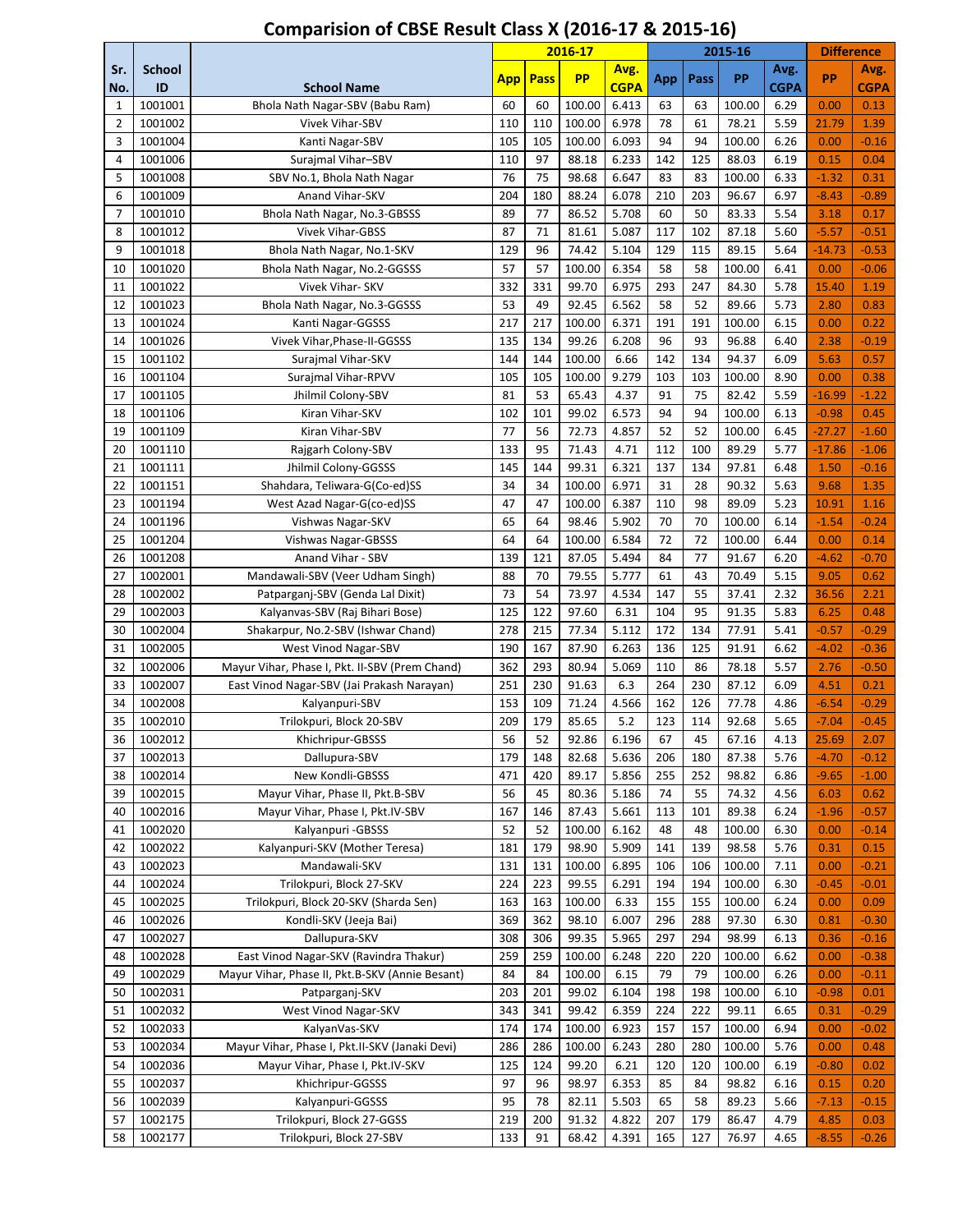|            |                     |                                                  |            |             | 2016-17        |                     |           |           | 2015-16        |                     | <b>Difference</b> |                    |
|------------|---------------------|--------------------------------------------------|------------|-------------|----------------|---------------------|-----------|-----------|----------------|---------------------|-------------------|--------------------|
| Sr.<br>No. | <b>School</b><br>ID | <b>School Name</b>                               | <b>App</b> | <b>Pass</b> | <b>PP</b>      | Avg.<br><b>CGPA</b> | App       | Pass      | <b>PP</b>      | Avg.<br><b>CGPA</b> | PP                | Avg.<br>CGPA       |
| 59         | 1002180             | West Vinod Nagar, Block E-G(Co-ed)SSS            | 209        | 194         | 92.82          | 6.235               | 209       | 206       | 98.56          | 6.69                | $-5.74$           | $-0.46$            |
| 60         | 1002181             | Joshi Colony-GBSSS                               | 115        | 95          | 82.61          | 5.282               | 72        | 38        | 52.78          | 3.33                | 29.83             | 1.95               |
| 61         | 1002182             | Mayur Vihar, Phase I, Chilla Gaon-G(Co-ed)SSS    | 259        | 245         | 94.60          | 6.307               | 215       | 201       | 93.49          | 6.26                | 1.11              | 0.05               |
| 62         | 1002183             | New Ashok Nagar-SKV                              | 335        | 333         | 99.40          | 6.199               | 283       | 283       | 100.00         | 6.70                | $-0.60$           | $-0.51$            |
| 63         | 1002184             | Gazipur-SKV                                      | 182        | 173         | 95.06          | 5.965               | 161       | 146       | 90.68          | 5.96                | 4.37              | 0.01               |
| 64         | 1002185             | Vasundhra Enclave-GGSSS                          | 183        | 183         | 100.00         | 6.795               | 143       | 143       | 100.00         | 6.45                | 0.00              | 0.35               |
| 65         | 1002186             | New Kondli-GGSSS                                 | 650        | 650         | 100.00         | 6.923               | 462       | 458       | 99.13          | 6.61                | 0.87              | 0.31               |
| 66         | 1002187             | New Ashok Nagar-GBSSS                            | 279        | 222         | 79.57          | 5.04                | 280       | 274       | 97.86          | 6.13                | $-18.29$          | $-1.09$            |
| 67         | 1002189             | Patparganj, I.P. Extn- Sarvodaya (Co-ed) SS      | 226        | 218         | 96.46          | 6.146               | 117       | 107       | 91.45          | 5.76                | 5.01              | 0.38               |
| 68         | 1002190             | Mandawali, No.3 - SKV                            | 204        | 173         | 84.80          | 5.167               | 162       | 138       | 85.19          | 5.19                | $-0.38$           | $-0.02$            |
| 69         | 1002191             | Shakarpur, School Block-GGSSS                    | 141        | 141         | 100.00         | 6.499               | 94        | 93        | 98.94          | 6.21                | 1.06              | 0.29               |
| 70         | 1002192             | Shakarpur, No.1-SBV                              | 109        | 89          | 81.65          | 5.248               | 79        | 67        | 84.81          | 5.57                | $-3.16$           | $-0.32$            |
| 71         | 1002193             | Shakarpur, No.2-SKV                              | 187        | 187         | 100.00         | 6.513               | 198       | 198       | 100.00         | 6.47                | 0.00              | 0.04               |
| 72         | 1002195             | Shakarpur, School Block-SBV                      | 65         | 61          | 93.85          | 6.228               | 82        | 70        | 85.37          | 5.35                | 8.48              | 0.88               |
| 73         | 1002196             | Shakarpur, No.1-SKV                              | 96         | 96          | 100.00         | 6.552               | 113       | 98        | 86.73          | 5.55                | 13.27             | 1.01               |
| 74         | 1002197             | Trilokpuri, Block 27-GBSS                        | 111        | 111         | 100.00         | 6.822               | 131       | 124       | 94.66          | 6.58                | 5.34              | 0.24               |
| 75         | 1002198             | Kondli-SBV                                       | 229        | 186         | 81.22          | 5.187               | 187       | 148       | 79.14          | 4.95                | 2.08              | 0.24               |
| 76         | 1002199             | Mayur Vihar, Phase III GGSS                      | 256        | 256         | 100.00         | 6.909               | 250       | 250       | 100.00         | 7.08                | 0.00              | $-0.18$            |
| 77         | 1002263             | Mayur Vihar, Phase III, Kondli-Gharauli-GBSS     | 244        | 244         | 100.00         | 6.667               | 201       | 201       | 100.00         | 6.44                | 0.00              | 0.22               |
| 78         | 1002350             | Khichripur Village, Govt.(Co-ed)SS               | 130        | 129         | 99.23          | 6.428               | 103       | 101       | 98.06          | 5.76                | 1.17              | 0.66               |
| 79         | 1002351             | Preet Vihar, Govt. Co-Ed Senior Secondary School | 117        | 115         | 98.29          | 5.92                | 104       | 104       | 100.00         | 6.18                | $-1.71$           | $-0.26$            |
| 80         | 1002352             | Mayur Vihar, Phase III, Kondli Gharauli-GGSS     | 233        | 233         | 100.00         | 6.955               | 214       | 214       | 100.00         | 6.99                | 0.00              | $-0.03$            |
| 81         | 1002354             | Mayur Vihar, Phase III GBSS                      | 284        | 264         | 92.96          | 5.958               | 273       | 266       | 97.44          | 6.36                | $-4.48$           | $-0.40$            |
| 82         | 1002360             | Khichari Pur Village , J.J Colony - SKV          | 22         | 14          | 63.64          | 4.182               | 38        | 18        | 47.37          | 2.78                | 16.27             | 1.40               |
| 83         | 1002362             | Vasundhra Enclave-GBSSS                          | 174        | 129         | 74.14          | 5.046               | 88        | 54        | 61.36          | 4.14                | 12.77             | 0.90               |
| 84         | 1002363             | Gazipur-GBSSS                                    | 141        | 137         | 97.16          | 6.461               | 115       | 113       | 98.26          | 6.64                | $-1.10$           | $-0.18$            |
| 85         | 1002367             | Mandawali, No.2 - SBV                            | 124        | 100         | 80.65          | 4.427               | 106       | 106       | 100.00         | 6.46                | $-19.36$          | $-2.03$            |
| 86         | 1002368             | Mandawali, No.2- SKV                             | 124        | 112         | 90.32          | 5.294               | 129       | 113       | 87.60          | 5.40                | 2.73              | $-0.11$            |
| 87         | 1002369             | Khichripur Village, J.J.Colony-SBV               | 48<br>150  | 37<br>122   | 77.08<br>81.33 | 5.042<br>5.315      | 16<br>176 | 12<br>169 | 75.00          | 5.24<br>5.80        | 2.08              | $-0.20$<br>$-0.48$ |
| 88         | 1003001<br>1003002  | Laxmi Nagar-SBV                                  | 81         | 71          | 87.65          | 5.612               | 68        | 51        | 96.02<br>75.00 | 5.03                | $-14.69$<br>12.65 | 0.58               |
| 89<br>90   | 1003003             | Rani Garden-SBV<br>Jheel Khurenja, No.1-SBV      | 61         | 60          | 98.36          | 6.252               | 44        | 44        | 100.00         | 6.31                | $-1.64$           | $-0.06$            |
| 91         | 1003004             |                                                  | 47         | 42          | 89.36          | 5.868               | 48        | 48        | 100.00         | 6.02                | $-10.64$          | $-0.15$            |
| 92         | 1003007             | Kailash Nagar-SBV<br><b>Chander Nagar-GBSSS</b>  | 97         | 95          | 97.94          | 6.056               | 82        | 82        | 100.00         | 6.00                | $-2.06$           | 0.05               |
| 93         | 1003009             | Geeta Colony, Block 13-GBSSS                     | 106        | 105         | 99.06          | 6.187               | 82        | 82        | 100.00         | 6.51                | $-0.94$           | $-0.32$            |
| 94         | 1003012             | Gandhi Nagar-SBV                                 | 127        | 124         | 97.64          | 6.017               | 80        | 60        | 75.00          | 4.89                | 22.64             | 1.13               |
| 95         | 1003013             | Krishna Nagar-SBV                                | 221        | 194         | 87.78          | 5.438               | 55        | 55        | 100.00         | 6.81                | -12.22            | $-1.38$            |
| 96         | 1003024             | Geeta Colony, Block 13-SKV                       | 196        | 193         | 98.47          | 6.27                | 159       | 139       | 87.42          | 5.61                | 11.05             | 0.66               |
| 97         | 1003025             | Chander Nagar-SKV                                | 133        | 133         | 100.00         | 6.582               | 139       | 139       | 100.00         | 6.99                | 0.00              | $-0.41$            |
| 98         | 1003026             | Shankar Nagar-SKV                                | 84         | 84          | 100.00         | 5.805               | 88        | 87        | 98.86          | 5.99                | 1.14              | $-0.19$            |
| 99         | 1003027             | Gandhi Nagar, No.1-SKV                           | 231        | 231         | 100.00         | 7.055               | 147       | 146       | 99.32          | 7.38                | 0.68              | $-0.32$            |
| 100        | 1003028             | Laxmi Nagar-SKV                                  | 207        | 205         | 99.03          | 6.616               | 234       | 232       | 99.15          | 6.71                | $-0.11$           | $-0.09$            |
| 101        | 1003030             | Rani Garden-GGSSS                                | 124        | 124         | 100.00         | 5.519               | 91        | 91        | 100.00         | 6.14                | 0.00              | $-0.62$            |
| 102        | 1003033             | Kailash Nagar-GGSSS                              | 102        | 82          | 80.39          | 4.685               | 110       | 109       | 99.09          | 5.93                | $-18.70$          | $-1.25$            |
| 103        | 1003034             | Gandhi Nagar, No.2-GGSSS                         | 79         | 79          | 100.00         | 6.281               | 70        | 70        | 100.00         | 6.59                | 0.00              | $-0.31$            |
| 104        | 1003035             | Gandhi Nagar, No.3-GGSSS                         | 69         | 68          | 98.55          | 5.719               | 86        | 86        | 100.00         | 5.83                | $-1.45$           | $-0.11$            |
| 105        | 1003036             | Krishna Nagar-SKV                                | 151        | 150         | 99.34          | 6.907               | 150       | 150       | 100.00         | 6.43                | $-0.66$           | 0.48               |
| 106        | 1003152             | Radhey Shyam Park-SBV                            | 91         | 73          | 80.22          | 4.923               | 128       | 108       | 84.38          | 5.01                | $-4.16$           | $-0.08$            |
| 107        | 1003153             | Radhey Shyam Park- SKV                           | 237        | 236         | 99.58          | 6.022               | 239       | 239       | 100.00         | 6.03                | $-0.42$           | 0.00               |
| 108        | 1003202             | Geeta Colony, Block 2-G(Co-ed)SS                 | 99         | 97          | 97.98          | 6.376               | 109       | 107       | 98.17          | 6.97                | $-0.19$           | $-0.59$            |
| 109        | 1003204             | Old Seelampur-SKV                                | 31         | 31          | 100.00         | 5.761               | 35        | 35        | 100.00         | 5.95                | 0.00              | $-0.19$            |
| 110        | 1003205             | Shivpuri-G(Co-ed)SSS                             | 166        | 165         | 99.40          | 5.887               | 84        | 84        | 100.00         | 6.51                | $-0.60$           | $-0.62$            |
| 111        | 1003260             | Lalita Park-GGSSS                                | 86         | 86          | 100.00         | 5.779               | 72        | 71        | 98.61          | 5.68                | 1.39              | 0.10               |
| 112        | 1003261             | Gandhi Nagar-RPVV                                | 70         | 70          | 100.00         | 8.871               | 69        | 69        | 100.00         | 8.98                | 0.00              | $-0.11$            |
| 113        | 1003264             | Lalita Park-GBSSS                                | 95         | 81          | 85.26          | 5.272               | 102       | 87        | 85.29          | 5.07                | $-0.03$           | 0.21               |
| 114        | 1003265             | Old Seelampur -SBV                               | 42         | 39          | 92.86          | 5.988               | 26        | 26        | 100.00         | 6.90                | $-7.14$           | $-0.91$            |
| 115        | 1104001             | Yamuna Vihar, Block B, No.1-SBV                  | 441        | 417         | 94.56          | 6.023               | 392       | 374       | 95.41          | 6.20                | $-0.85$           | $-0.18$            |
| 116        | 1104002             | Khajoori Khas-SBV                                | 307        | 273         | 88.93          | 5.505               | 246       | 207       | 84.15          | 5.31                | 4.78              | 0.20               |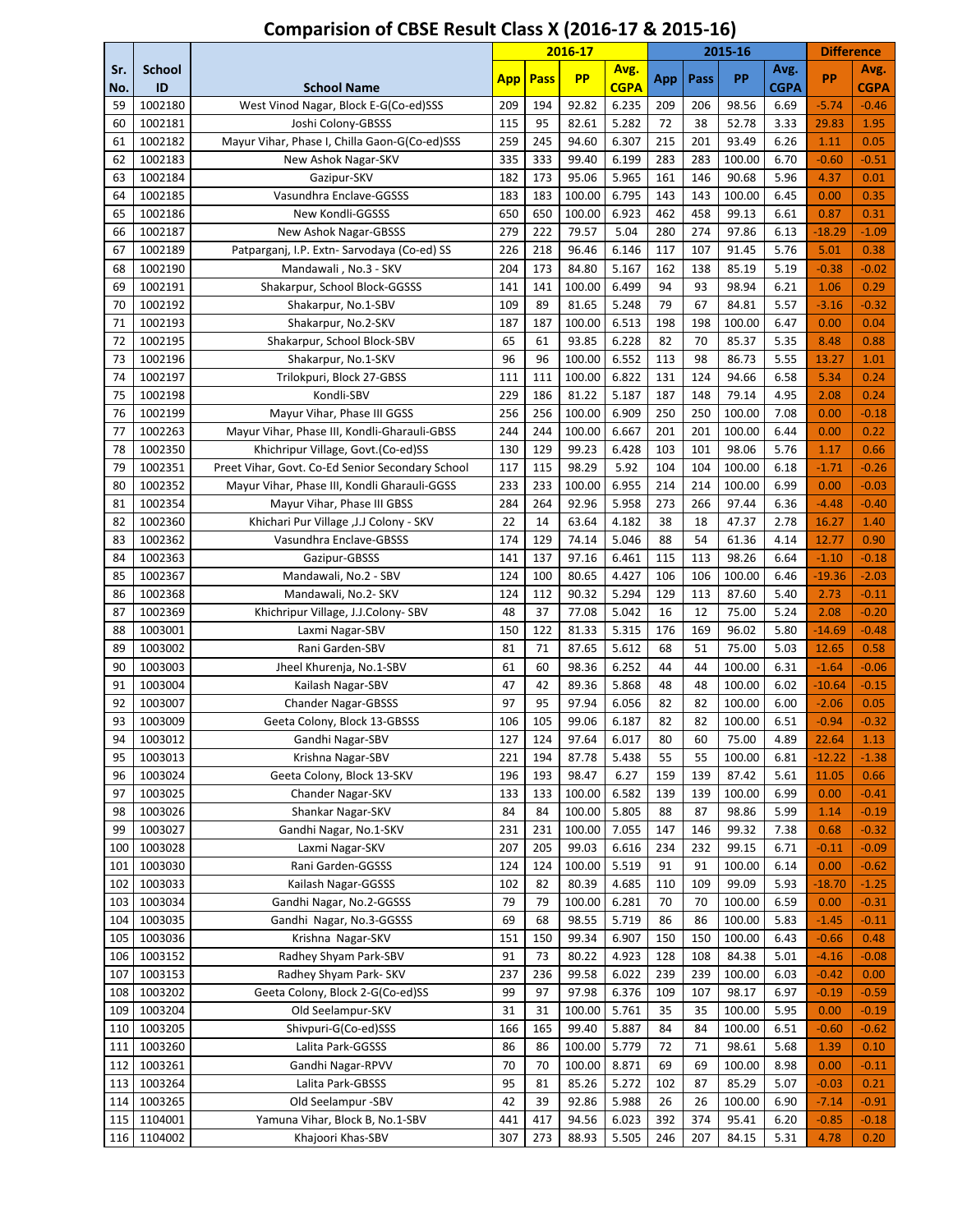|            |                     |                                                       |            |             | 2016-17   |                     |      |      | 2015-16 |                     | <b>Difference</b> |                     |
|------------|---------------------|-------------------------------------------------------|------------|-------------|-----------|---------------------|------|------|---------|---------------------|-------------------|---------------------|
| Sr.<br>No. | <b>School</b><br>ID | <b>School Name</b>                                    | <b>App</b> | <b>Pass</b> | <b>PP</b> | Avg.<br><b>CGPA</b> | App  | Pass | PP      | Avg.<br><b>CGPA</b> | <b>PP</b>         | Avg.<br><b>CGPA</b> |
| 117        | 1104003             | Yamuna Vihar, Block B, No.2-SBV                       | 557        | 498         | 89.41     | 5.784               | 455  | 415  | 91.21   | 6.09                | $-1.80$           | $-0.31$             |
| 118        | 1104004             | Gokalpur Village-GBSSS                                | 509        | 473         | 92.93     | 6.019               | 258  | 258  | 100.00  | 7.00                | $-7.07$           | $-0.98$             |
| 119        | 1104005             | Gokalpuri-GBSSS                                       | 473        | 343         | 72.52     | 4.493               | 328  | 284  | 86.59   | 5.55                | $-14.07$          | $-1.06$             |
| 120        | 1104006             | Ghonda, No.1-GBSSS                                    | 171        | 147         | 85.97     | 5.677               | 96   | 96   | 100.00  | 6.73                | $-14.04$          | $-1.06$             |
| 121        | 1104007             | Ghonda, No.2-GBSSS                                    | 115        | 97          | 84.35     | 5.423               | 141  | 123  | 87.23   | 5.15                | $-2.89$           | 0.27                |
| 122        | 1104008             | Yamuna Vihar, Block C, No.2-GBSSS                     | 277        | 274         | 98.92     | 6.683               | 355  | 267  | 75.21   | 5.09                | 23.71             | 1.59                |
| 123        | 1104009             | Yamuna Vihar, Block C, No.1-GBSSS                     | 461        | 459         | 99.57     | 6.161               | 391  | 389  | 99.49   | 6.28                | 0.08              | $-0.12$             |
| 124        | 1104010             | Dayalpur-GBSSS                                        | 305        | 289         | 94.75     | 6.367               | 213  | 177  | 83.10   | 5.17                | 11.66             | 1.20                |
| 125        | 1104011             | Sabhapur-GGSSS                                        | 192        | 178         | 92.71     | 5.647               | 191  | 123  | 64.40   | 3.90                | 28.31             | 1.74                |
| 126        | 1104012             | Bhajanpura-G(Co-ed)SSS (RDJK)                         | 188        | 130         | 69.15     | 4.386               | 110  | 83   | 75.45   | 4.91                | $-6.31$           | $-0.52$             |
| 127        | 1104014             | Mustufabad-GBSS                                       | 203        | 202         | 99.51     | 6.167               | 198  | 197  | 99.49   | 6.30                | 0.01              | $-0.14$             |
| 128        | 1104015             | Khajoori Khas-GBSSS                                   | 288        | 250         | 86.81     | 5.462               | 295  | 278  | 94.24   | 5.79                | $-7.43$           | $-0.32$             |
| 129        | 1104018             | Yamuna Vihar, Block C, No.1-SKV                       | 608        | 552         | 90.79     | 6.147               | 540  | 492  | 91.11   | 6.43                | $-0.32$           | $-0.28$             |
| 130        | 1104019             | Ghonda, No.2-SKV                                      | 162        | 161         | 99.38     | 6.412               | 179  | 179  | 100.00  | 5.99                | $-0.62$           | 0.42                |
| 131        | 1104020             | Gokalpuri-SKV                                         | 464        | 393         | 84.70     | 5.43                | 418  | 332  | 79.43   | 5.21                | 5.27              | 0.22                |
| 132        | 1104021             | Gokalpur Village-SKV                                  | 480        | 466         | 97.08     | 6.093               | 1023 | 1017 | 99.41   | 6.28                | $-2.33$           | $-0.19$             |
| 133        | 1104022             | Khajoori Khas-SKV                                     | 534        | 529         | 99.06     | 6.768               | 531  | 526  | 99.06   | 6.46                | 0.01              | 0.31                |
| 134        | 1104023             | Yamuna Vihar, Block B, No.1-GGSSS                     | 388        | 346         | 89.18     | 6.155               | 263  | 155  | 58.94   | 4.39                | 30.24             | 1.77                |
| 135        | 1104024             | Yamuna Vihar, Block C, No.2-SKV                       | 590        | 428         | 72.54     | 4.267               | 437  | 330  | 75.51   | 4.62                | $-2.97$           | $-0.36$             |
| 136        | 1104025             | Ghonda, No.1-GGSSS                                    | 215        | 215         | 100.00    | 6.37                | 233  | 230  | 98.71   | 6.28                | 1.29              | 0.09                |
| 137        | 1104026             | Dayalpur-GGSSS                                        | 433        | 391         | 90.30     | 5.925               | 377  | 240  | 63.66   | 4.06                | 26.64             | 1.87                |
| 138        | 1104027             | Yamuna Vihar, Block B, No.2-GGSSS                     | 284        | 279         | 98.24     | 6.332               | 172  | 172  | 100.00  | 7.01                | $-1.76$           | $-0.68$             |
| 139        | 1104028             | Mustufabad-GGSS                                       | 564        | 545         | 96.63     | 5.819               | 370  | 346  | 93.51   | 5.80                | 3.12              | 0.02                |
| 140        | 1104029             | Vijay Park-GGSSS                                      | 220        | 205         | 93.18     | 5.923               | 219  | 194  | 88.58   | 5.51                | 4.60              | 0.41                |
| 141        | 1104142             | Karawal Nagar-GGSSS                                   | 608        | 476         | 78.29     | 4.906               | 873  | 362  | 41.47   | 2.54                | 36.82             | 2.36                |
| 142        | 1104143             | Karawal Nagar-GBSSS                                   | 777        | 606         | 77.99     | 4.854               | 781  | 664  | 85.02   | 5.42                | $-7.03$           | $-0.56$             |
| 143        | 1104149             | Yamuna Vihar, Block B-RPVV                            | 105        | 105         | 100.00    | 8.86                | 97   | 97   | 100.00  | 9.06                | 0.00              | $-0.20$             |
| 144        | 1104150             | Bhajanpura-GBSSS (RDJK)                               | 103        | 81          | 78.64     | 5.031               | 105  | 103  | 98.10   | 6.33                | $-19.45$          | $-1.30$             |
| 145        | 1104151             | Vijay Park-GBSSS                                      | 147        | 143         | 97.28     | 6.154               | 135  | 121  | 89.63   | 5.42                | 7.65              | 0.73                |
| 146        | 1104153             | Khajoori Khas-GGSSS                                   | 377        | 348         | 92.31     | 6.41                | 287  | 279  | 97.21   | 6.36                | $-4.90$           | 0.05                |
| 147        | 1104261             | <b>Tukhmirpur-GBSSS</b>                               | 230        | 192         | 83.48     | 5.374               | 169  | 141  | 83.43   | 5.38                | 0.05              | 0.00                |
| 148        | 1104262             | Tukhmirpur-GGSSS                                      | 346        | 342         | 98.84     | 6.531               | 359  | 260  | 72.42   | 4.66                | 26.42             | 1.87                |
| 149        | 1104335             | Sonia Vihar-GGSSS                                     | 686        | 684         | 99.71     | 6.203               | 692  | 688  | 99.42   | 6.43                | 0.29              | $-0.23$             |
| 150        | 1104336             | Sonia Vihar-GBSSS                                     | 515        | 498         | 96.70     | 6.368               | 489  | 343  | 70.14   | 4.59                | 26.56             | 1.78                |
| 151        | 1104400             | LONI ROAD, EAST GOKULPUR, GGSSS                       | 591        | 522         | 88.33     | 5.507               | 231  | 177  | 76.62   | 5.04                | 11.70             | 0.47                |
| 152        | 1104406             | Loni Road, East Gokul Pur, Govt. Boys Sr. Sec. School | 656        | 597         | 91.01     | 5.946               | 320  | 285  | 89.06   | 5.92                | 1.94              | 0.03                |
| 153        | 1104417             | SABHAPUR-GOVT. BOYS S.SEC. SCHOOL                     | 234        | 190         | 81.20     | 4.864               | 181  | 126  | 69.61   | 4.12                | 11.58             | 0.75                |
| 154        | 1104418             | Badarpur Khadar -SV                                   | 31         | 31          | 100.00    | 6.968               | 13   | 13   | 100.00  | 7.29                | 0.00              | $-0.32$             |
| 155        | 1104419             | Tukhmirpur, No.2 - GGSSS                              | 453        | 425         | 93.82     | 5.475               | 396  | 345  | 87.12   | 5.22                | 6.70              | 0.26                |
| 156        | 1104420             | Tukhmirpur, No.2- GBSSS                               | 249        | 236         | 94.78     | 5.733               | 304  | 279  | 91.78   | 5.35                | 3.00              | 0.38                |
| 157        | 1105001             | Shahadara, G.T. Road-SBV (Gandhi Memorial)            | 215        | 148         | 68.84     | 4.711               | 144  | 126  | 87.50   | 5.90                | -18.66            | $-1.19$             |
| 158        | 1105002             | Gautam Puri-SBV                                       | 235        | 194         | 82.55     | 5.484               | 145  | 144  | 99.31   | 6.59                | -16.76            | $-1.10$             |
| 159        | 1105003             | Brahmpuri-SBV                                         | 220        | 219         | 99.55     | 6.797               | 224  | 222  | 99.11   | 7.26                | 0.44              | $-0.47$             |
| 160        | 1105004             | New Seelampur, No.1-SBV                               | 47         | 44          | 93.62     | 5.851               | 47   | 47   | 100.00  | 6.47                | $-6.38$           | $-0.62$             |
| 161        | 1105005             | Shahadara, Shivaji Park-GBSSS                         | 107        | 107         | 100.00    | 6.86                | 164  | 164  | 100.00  | 6.32                | 0.00              | 0.54                |
| 162        | 1105006             | Shahadara, G.T. Road-GBSSS                            | 111        | 100         | 90.09     | 5.892               | 104  | 83   | 79.81   | 5.40                | 10.28             | 0.49                |
| 163        | 1105007             | Babarpur-GBSSS                                        | 129        | 129         | 100.00    | 6.611               | 141  | 140  | 99.29   | 6.33                | 0.71              | 0.28                |
| 164        | 1105008             | Jafrabad-SBV                                          | 423        | 398         | 94.09     | 5.719               | 376  | 363  | 96.54   | 6.12                | $-2.45$           | $-0.40$             |
| 165        | 1105009             | New Seelampur, No.2-GBSSS                             | 122        | 112         | 91.80     | 5.475               | 120  | 103  | 85.83   | 5.37                | 5.97              | 0.11                |
| 166        | 1105011             | Shastri Park-GBSSS                                    | 149        | 149         | 100.00    | 6.579               | 200  | 200  | 100.00  | 6.20                | 0.00              | 0.38                |
| 167        | 1105013             | Shahadara, G. T. Road-GBSecondarySchool               | 99         | 98          | 98.99     | 6.133               | 71   | 71   | 100.00  | 6.57                | $-1.01$           | $-0.44$             |
| 168        | 1105014             | New Seelampur, Marginal Band-GBSS                     | 84         | 83          | 98.81     | 5.633               | 44   | 44   | 100.00  | 6.38                | $-1.19$           | $-0.74$             |
| 169        | 1105015             | Welcome Colony-GBSS                                   | 113        | 104         | 92.04     | 5.653               | 86   | 69   | 80.23   | 4.56                | 11.80             | 1.09                |
| 170        | 1105017             | Jafrabad Extn.-GBSSS                                  | 51         | 51          | 100.00    | 5.929               | 71   | 71   | 100.00  | 5.63                | 0.00              | 0.30                |
| 171        | 1105018             | Jafrabad, Zeenat Mahal(Urdu Medium)-SKV               | 634        | 634         | 100.00    | 6.466               | 694  | 694  | 100.00  | 6.23                | 0.00              | 0.24                |
| 172        | 1105019             | Babarpur-SKV                                          | 262        | 257         | 98.09     | 6.213               | 229  | 229  | 100.00  | 6.17                | $-1.91$           | 0.05                |
| 173        | 1105020             | New Seelampur, No.1-SKV (C.R.Dass)                    | 94         | 93          | 98.94     | 5.568               | 93   | 93   | 100.00  | 5.74                | $-1.06$           | $-0.18$             |
| 174        | 1105021             | Shastri Park-SKV                                      | 189        | 185         | 97.88     | 4.958               | 157  | 156  | 99.36   | 5.49                | $-1.48$           | $-0.53$             |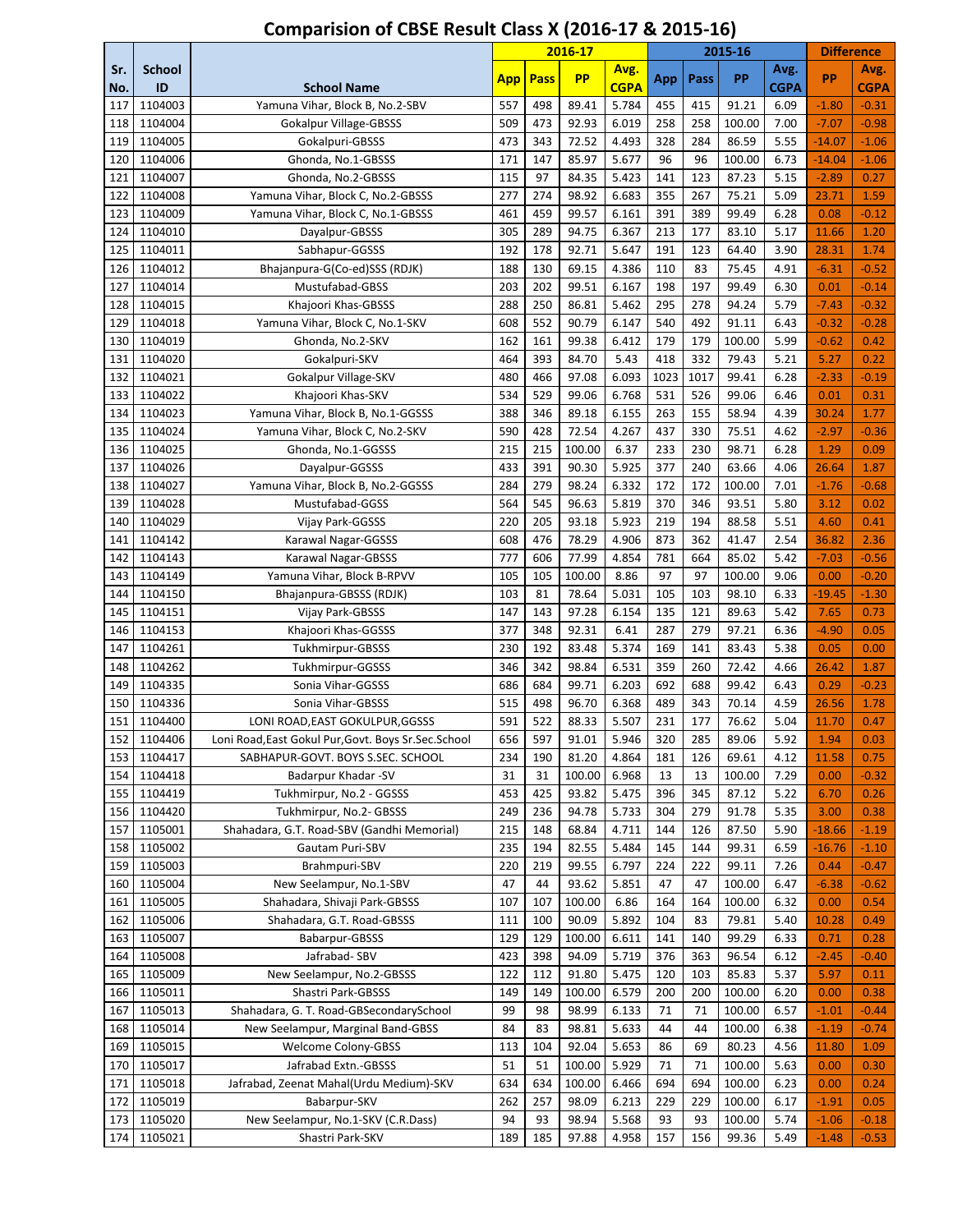|            |                     |                                            |            |             | 2016-17   |                     |             |      | 2015-16     |                     | <b>Difference</b> |                     |
|------------|---------------------|--------------------------------------------|------------|-------------|-----------|---------------------|-------------|------|-------------|---------------------|-------------------|---------------------|
| Sr.<br>No. | <b>School</b><br>ID | <b>School Name</b>                         | <b>App</b> | <b>Pass</b> | <b>PP</b> | Avg.<br><b>CGPA</b> | App         | Pass | PP          | Avg.<br><b>CGPA</b> | PP                | Avg.<br><b>CGPA</b> |
| 175        | 1105022             | Shahadara, Shivaji Park-GGSSS              | 134        | 134         | 100.00    | 6.087               | 84          | 72   | 85.71       | 5.25                | 14.29             | 0.84                |
| 176        | 1105023             | Gautam Puri-GGSSS                          | 200        | 194         | 97.00     | 5.778               | 182         | 178  | 97.80       | 6.21                | $-0.80$           | $-0.43$             |
| 177        | 1105024             | Shahadara, G.T.Road-SKV                    | 157        | 156         | 99.36     | 6.913               | 125         | 83   | 66.40       | 4.69                | 32.96             | 2.22                |
| 178        | 1105025             | New Seelampur, No.2-GGSSS                  | 59         | 59          | 100.00    | 6.359               | 109         | 107  | 98.17       | 6.02                | 1.83              | 0.34                |
| 179        | 1105026             | Brahampuri-GGSSS                           | 333        | 331         | 99.40     | 6.644               | 297         | 229  | 77.10       | 5.19                | 22.29             | 1.46                |
| 180        | 1105029             | Shahadara, G.T. Road-GGSS                  | 84         | 84          | 100.00    | 6.662               | 79          | 76   | 96.20       | 6.38                | 3.80              | 0.28                |
| 181        | 1105107             | New Usmanpur (Gautam Puri)-GBSSS           | 158        | 150         | 94.94     | 6.114               | 83          | 81   | 97.59       | 6.12                | $-2.65$           | 0.00                |
| 182        | 1105108             | Welcome Colony-GGSS                        | 127        | 116         | 91.34     | 5.746               | 160         | 160  | 100.00      | 6.43                | $-8.66$           | $-0.69$             |
| 183        | 1105109             | West Jyoti Nagar-GBSSS                     | 149        | 107         | 71.81     | 4.291               | 114         | 109  | 95.61       | 6.01                | $-23.80$          | $-1.72$             |
| 184        | 1105110             | Shahadara, G.T. Road-SKV                   | 169        | 156         | 92.31     | 6.505               | 157         | 125  | 79.62       | 5.11                | 12.69             | 1.40                |
| 185        | 1105111             | West Jyoti Nagar-GGSSS                     | 186        | 183         | 98.39     | 5.945               | 205         | 203  | 99.02       | 5.83                | $-0.64$           | 0.11                |
| 186        | 1105113             | Brahmpuri-GBSSS                            | 141        | 141         | 100.00    | 5.678               | 101         | 92   | 91.09       | 5.43                | 8.91              | 0.25                |
| 187        | 1105114             | Jafrabad Extn.-GGSSS                       | 169        | 123         | 72.78     | 4.387               | 147         | 106  | 72.11       | 4.45                | 0.67              | $-0.06$             |
| 188        | 1105116             | Brahmpuri-GGSSS                            | 134        | 115         | 85.82     | 5.187               | 126         | 117  | 92.86       | 5.59                | $-7.04$           | $-0.40$             |
| 189        | 1105117             | New Usmanpur (Gautam Puri)-GGSSS           | 257        | 217         | 84.44     | 4.961               | 236         | 187  | 79.24       | 4.91                | 5.20              | 0.05                |
| 190        | 1105229             | Brahmpuri, GGSSS Block-X                   | 143        | 99          | 69.23     | 4.526               | 181         | 155  | 85.64       | 5.41                | -16.40            | $-0.88$             |
| 191        | 1105236             | Shastri Park, Buland Masjid, SKV           | 82         | 82          | 100.00    | 5.98                | 91          | 90   | 98.90       | 6.30                | 1.10              | $-0.32$             |
| 192        | 1105238             | New Seelampur, No.1-GGSS                   | 65         | 57          | 87.69     | 4.849               | 111         | 108  | 97.30       | 5.01                | $-9.61$           | $-0.17$             |
| 193        | 1105239             | New Jafrabad- GGSSS                        | 30         | 28          | 93.33     | 6.64                | 32          | 4    | 12.50       | 0.84                | 80.83             | 5.80                |
| 194        | 1105241             | Brahmpuri, GBSSS, X- BLOCK                 | 55         | 42          | 76.36     | 4.86                | 30          | 27   | 90.00       | 5.82                | $-13.64$          | $-0.96$             |
| 195        | 1105242             | Shastri Park, Buland Masjid, SBV           | 73         | 72          | 98.63     | 6.29                | 65          | 64   | 98.46       | 6.43                | 0.17              | $-0.14$             |
| 196        | 1105247             | New Jafrabad- GBSSS                        | 22         | 22          | 100.00    | 6.873               | <b>NULL</b> | NULL | <b>NULL</b> | <b>NULL</b>         | 100.00            | 6.87                |
| 197        | 1106001             | Nand Nagri, Block B-SBV (B.P)              | 271        | 216         | 79.71     | 5.173               | 250         | 197  | 78.80       | 5.32                | 0.91              | $-0.14$             |
| 198        | 1106002             | Dilshad Garden, Block C-SBV                | 175        | 152         | 86.86     | 5.554               | 168         | 147  | 87.50       | 5.60                | $-0.64$           | $-0.04$             |
| 199        | 1106003             | Nand Nagri, Block E-SBV                    | 243        | 202         | 83.13     | 5.281               | 205         | 165  | 80.49       | 5.23                | 2.64              | 0.05                |
| 200        | 1106004             | Nand Nagri, Janta Flats-GBSSS              | 209        | 175         | 83.73     | 4.917               | 147         | 108  | 73.47       | 4.45                | 10.26             | 0.47                |
| 201        | 1106005             | Mandoli-GBSSS                              | 451        | 347         | 76.94     | 5.018               | 317         | 246  | 77.60       | 5.16                | $-0.66$           | $-0.14$             |
| 202        | 1106006             | Shahdara, Mansarovar Park, No.1-GBSSS      | 129        | 116         | 89.92     | 6.282               | 125         | 83   | 66.40       | 4.36                | 23.52             | 1.92                |
| 203        | 1106007             | Shahdara, Mansarovar Park, No.2-GBSSS      | 179        | 163         | 91.06     | 5.898               | 131         | 117  | 89.31       | 5.81                | 1.75              | 0.09                |
| 204        | 1106009             | Seemapuri-GBSSS                            | 179        | 144         | 80.45     | 4.949               | 226         | 152  | 67.26       | 3.97                | 13.19             | 0.98                |
| 205        | 1106010             | <b>Ashok Nagar-GBSS</b>                    | 81         | 79          | 97.53     | 5.659               | 78          | 75   | 96.15       | 5.70                | 1.38              | $-0.04$             |
| 206        | 1106011             | New Seemapuri-GBSSS                        | 272        | 177         | 65.07     | 3.884               | 203         | 203  | 100.00      | 6.14                | $-34.93$          | $-2.25$             |
| 207        | 1106012             | Dilshad Garden, Block J&K-GBSSS            | 198        | 181         | 91.41     | 5.99                | 180         | 158  | 87.78       | 5.79                | 3.64              | 0.20                |
| 208        | 1106014             | Nand Nagri Extn., F-1,F-2, GBSS            | 164        | 162         | 98.78     | 6.393               | 113         | 98   | 86.73       | 5.59                | 12.05             | 0.81                |
| 209        | 1106018             | New Seemapuri-SKV                          | 291        | 289         | 99.31     | 5.887               | 227         | 202  | 88.99       | 5.35                | 10.33             | 0.53                |
| 210        | 1106019             | Mandoli-SKV                                | 331        | 143         | 43.20     | 2.66                | 194         | 116  | 59.79       | 4.07                | $-16.59$          | $-1.41$             |
| 211        | 1106020             | Shahdara, Mansarovar Park, No.1-SKV        | 118        | 118         | 100.00    | 6.3                 | 89          | 82   | 92.13       | 5.71                | 7.87              | 0.59                |
| 212        | 1106021             | Seemapuri-SKV (Vishwamitra)                | 418        | 412         | 98.57     | 5.309               | 363         | 361  | 99.45       | 5.36                | $-0.88$           | $-0.05$             |
| 213        | 1106022             | Nand Nagri, Block B-SKV (Raja Ravi Verma)  | 175        | 152         | 86.86     | 5.451               | 202         | 124  | 61.39       | 3.88                | 25.47             | 1.57                |
| 214        | 1106023             | Dilshad Garden, Block J&K-SKV (St. Eknath) | 414        | 389         | 93.96     | 5.953               | 399         | 357  | 89.47       | 5.97                | 4.49              | $-0.02$             |
| 215        | 1106024             | East of Loni Road, DDA Flats-SKV           | 386        | 365         | 94.56     | 6.344               | 407         | 345  | 84.77       | 5.88                | 9.79              | 0.46                |
| 216        | 1106025             | Dilshad Garden, Block C-GGSSS              | 288        | 285         | 98.96     | 5.898               | 364         | 352  | 96.70       | 5.87                | 2.25              | 0.03                |
| 217        | 1106026             | Nand Nagri Extn., F-1, F-2, GGSS           | 303        | 298         | 98.35     | 6.547               | 225         | 175  | 77.78       | 5.05                | 20.57             | 1.50                |
| 218        | 1106112             | Ashok Nagar-GGSS                           | 73         | 72          | 98.63     | 6.301               | 128         | 121  | 94.53       | 5.86                | 4.10              | 0.44                |
| 219        | 1106113             | Nand Nagri, Block E-SKV                    | 272        | 245         | 90.07     | 6.499               | 250         | 227  | 90.80       | 6.10                | $-0.73$           | 0.40                |
| 220        | 1106114             | Shahdara, Mansarover Park, No.2-SKV        | 226        | 216         | 95.58     | 6.036               | 188         | 129  | 68.62       | 4.56                | 26.96             | 1.48                |
| 221        | 1106115             | Nand Nagri, Janta Flats-GGSSS              | 301        | 282         | 93.69     | 5.197               | 235         | 173  | 73.62       | 4.26                | 20.07             | 0.93                |
| 222        | 1106116             | Nand Nagri, Block A-GGSSS                  | 339        | 260         | 76.70     | 4.398               | 139         | 129  | 92.81       | 6.19                | -16.11            | $-1.79$             |
| 223        | 1106117             | Saboli- GGSSS                              | 364        | 359         | 98.63     | 5.795               | 489         | 447  | 91.41       | 5.41                | 7.21              | 0.39                |
| 224        | 1106118             | East of Loni Road, DDA Flats-GBSSS         | 366        | 282         | 77.05     | 5.054               | 251         | 195  | 77.69       | 4.98                | $-0.64$           | 0.07                |
| 225        | 1106119             | Nand Nagri, Block A-GBSSS                  | 140        | 122         | 87.14     | 5.119               | 141         | 98   | 69.50       | 4.29                | 17.64             | 0.83                |
| 226        | 1106120             | Saboli- GBSSS                              | 378        | 370         | 97.88     | 5.937               | 275         | 264  | 96.00       | 5.69                | 1.88              | 0.25                |
| 227        | 1106122             | Old Seemapuri, Block GH-GGSS               | 219        | 216         | 98.63     | 5.545               | 260         | 259  | 99.62       | 5.45                | $-0.99$           | 0.10                |
| 228        | 1106123             | Meet Nagar, Block B-GGSS                   | 125        | 125         | 100.00    | 6.122               | 124         | 123  | 99.19       | 5.90                | 0.81              | 0.23                |
| 229        | 1106252             | Nand Nagri, Block D-RPVV                   | 105        | 105         | 100.00    | 8.526               | 105         | 102  | 97.14       | 8.40                | 2.86              | 0.12                |
| 230        | 1106256             | Harsh Vihar GGSS                           | 186        | 185         | 99.46     | 6.043               | 283         | 264  | 93.29       | 5.79                | 6.18              | 0.25                |
| 231        | 1106258             | Harsh Vihar GBSS                           | 171        | 157         | 91.81     | 4.994               | 178         | 178  | 100.00      | 6.25                | $-8.19$           | $-1.25$             |
| 232        | 1106259             | Mandoli Extension-GGSSS                    | 304        | 289         | 95.07     | 5.87                | 304         | 293  | 96.38       | 6.15                | $-1.32$           | $-0.28$             |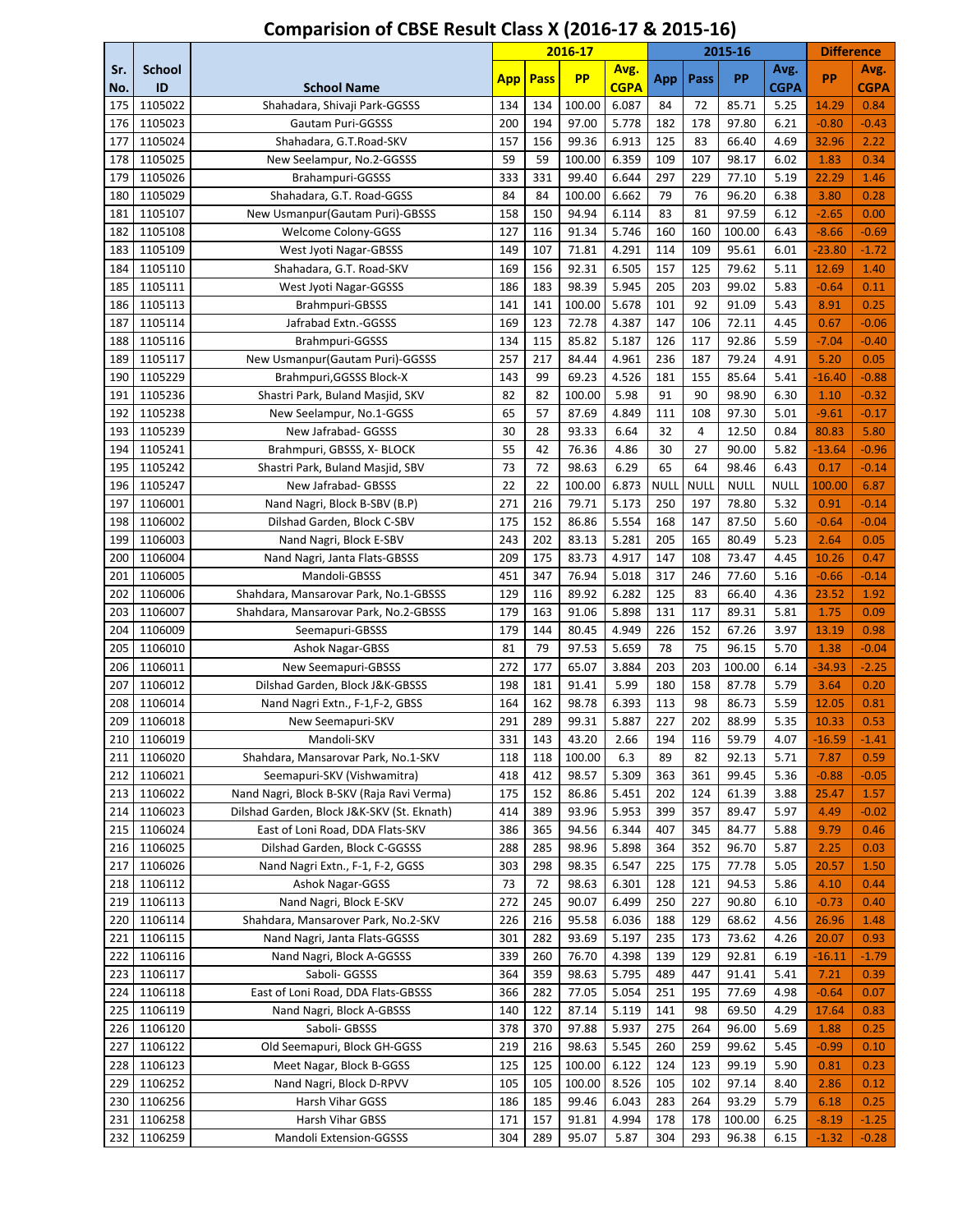|            |                     |                                                      |            |             | 2016-17         |                     |             |             | 2015-16        |                     | <b>Difference</b> |                     |
|------------|---------------------|------------------------------------------------------|------------|-------------|-----------------|---------------------|-------------|-------------|----------------|---------------------|-------------------|---------------------|
| Sr.<br>No. | <b>School</b><br>ID | <b>School Name</b>                                   | <b>App</b> | <b>Pass</b> | <b>PP</b>       | Avg.<br><b>CGPA</b> | App         | Pass        | PP             | Avg.<br><b>CGPA</b> | PP                | Avg.<br><b>CGPA</b> |
| 233        | 1106261             | Meet Nagar-B-Block, Delhi-94, Govt. Boys Sec. School | 117        | 117         | 100.00          | 6.757               | 77          | 77          | 100.00         | 6.56                | 0.00              | 0.19                |
| 234        | 1106263             | Old Seemapuri, Block GH-GBSS                         | 175        | 171         | 97.71           | 6.455               | 205         | 164         | 80.00          | 5.05                | 17.71             | 1.41                |
| 235        | 1106264             | Sunder Nagri- GGSSS                                  | 44         | 44          | 100.00          | 6.064               | 240         | 220         | 91.67          | 5.50                | 8.33              | 0.56                |
| 236        | 1106265             | <b>Mandoli Extension-GBSSS</b>                       | 158        | 115         | 72.79           | 4.644               | 283         | 236         | 83.39          | 5.34                | $-10.61$          | $-0.70$             |
| 237        | 1106279             | Sunder Nagari- GBSSS                                 | 282        | 266         | 94.33           | 5.562               | <b>NULL</b> | <b>NULL</b> | <b>NULL</b>    | <b>NULL</b>         | 94.33             | 5.56                |
| 238        | 1207004             | Nehru Vihar-SKV                                      | 211        | 181         | 85.78           | 5.067               | 227         | 220         | 96.92          | 5.90                | $-11.13$          | $-0.83$             |
| 239        | 1207005             | Jagat Pur- SKV(Mahavir Singh)                        | 21         | 20          | 95.24           | 6.181               | 52          | 51          | 98.08          | 5.94                | $-2.84$           | 0.24                |
| 240        | 1207008             | Shankaracharya Marg, Shahed Bhai Bal Mukand-SV       | 153        | 139         | 90.85           | 6.522               | 126         | 108         | 85.71          | 6.19                | 5.14              | 0.33                |
| 241        | 1207009             | Burari-SBV                                           | 221        | 192         | 86.88           | 5.59                | 259         | 227         | 87.64          | 5.74                | $-0.77$           | $-0.15$             |
| 242        | 1207011             | Shakti Nagar, No.3-S(Co-ed)SSS                       | 87         | 87          | 100.00          | 6.78                | 69          | 52          | 75.36          | 4.87                | 24.64             | 1.91                |
| 243        | 1207012             | Timar Pur-SBV                                        | 92         | 92          | 100.00          | 6.213               | 106         | 106         | 100.00         | 6.49                | 0.00              | $-0.28$             |
| 244        | 1207013             | Roop Nagar, RSV NO-4                                 | 111        | 111         | 100.00          | 6.314               | 71          | 71          | 100.00         | 6.92                | 0.00              | $-0.60$             |
| 245        | 1207014             | Gokhle Marg-SBV                                      | 82         | 71          | 86.59           | 5.483               | 67          | 62          | 92.54          | 6.32                | $-5.95$           | $-0.84$             |
| 246        | 1207015             | Roshanara Road-SBV                                   | 38         | 30          | 78.95           | 4.795               | 54          | 48          | 88.89          | 5.16                | $-9.94$           | $-0.37$             |
| 247        | 1207016             | Roop Nagar, No.2-GBSSS                               | 68         | 67          | 98.53           | 6.018               | 70          | 70          | 100.00         | 5.92                | $-1.47$           | 0.10                |
| 248        | 1207017             | Roop Nagar, No.1-GBSSS                               | 106        | 101         | 95.28           | 6.304               | 61          | 49          | 80.33          | 5.07                | 14.96             | 1.23                |
| 249        | 1207019             | Shakti Nagar, No.1-GBSSS                             | 149        | 149         | 100.00          | 6.383               | 98          | 87          | 88.78          | 6.23                | 11.22             | 0.16                |
| 250        | 1207022             | Mori Gate, No.1-SBV                                  | 46         | 46          | 100.00          | 6.774               | 31          | 29          | 93.55          | 6.17                | 6.45              | 0.60                |
| 251        | 1207027             | Kamla Nagar, E-Block, GBSS                           | 37         | 37          | 100.00          | 6.557               | 31          | 31          | 100.00         | 6.34                | 0.00              | 0.22                |
| 252        | 1207032             | Lancer Road-SV                                       | 62         | 62          | 100.00          | 6.218               | 67          | 41          | 61.19          | 3.74                | 38.81             | 2.47                |
| 253        | 1207033             | Sabzi Mandi, Kedar Building, SKV                     | 84         | 84          | 100.00          | 5.467               | 77          | 76          | 98.70          | 5.83                | 1.30              | $-0.36$             |
| 254        | 1207034             | Timar Pur-SKV                                        | 145        | 134         | 92.41           | 6.098               | 151         | 127         | 84.11          | 5.43                | 8.31              | 0.66                |
| 255        | 1207035             | Malka Ganj-SKV                                       | 50         | 30          | 60.00           | 4.006               | 22          | 21          | 95.45          | 6.59                | $-35.45$          | $-2.58$             |
| 256        | 1207036             | Burari-SKV                                           | 236        | 236         | 100.00          | 6.657               | 319         | 318         | 99.69          | 6.97                | 0.31              | $-0.32$             |
| 257        | 1207037<br>1207038  | Shakti Nagar, No.1-SKV                               | 209<br>39  | 201<br>39   | 96.17<br>100.00 | 6.684<br>6.695      | 106<br>43   | 102<br>34   | 96.23<br>79.07 | 7.05<br>5.49        | $-0.05$           | $-0.37$<br>1.21     |
| 258<br>259 | 1207039             | Shakti Nagar, No.2-GGSSS<br>Roop Nagar, No.1-GGSSS   | 191        | 165         | 86.39           | 6.141               | 145         | 145         | 100.00         | 6.80                | 20.93<br>$-13.61$ | $-0.65$             |
| 260        | 1207041             | Roop Nagar, No.3-GGSSS                               | 88         | 64          | 72.73           | 4.286               | 67          | 55          | 82.09          | 5.22                | $-9.36$           | $-0.93$             |
| 261        | 1207042             | Chabi Ganj, Kashmiri Gate-GGSSS                      | 47         | 47          | 100.00          | 6.306               | 45          | 45          | 100.00         | 6.46                | 0.00              | $-0.15$             |
| 262        | 1207043             | Nicholson Road-GGSSS                                 | 22         | 20          | 90.91           | 6.009               | 36          | 34          | 94.44          | 6.12                | $-3.54$           | $-0.11$             |
| 263        | 1207107             | Sham Nath Marg, Shaheed Amir Chand-SV                | 151        | 151         | 100.00          | 6.589               | 148         | 148         | 100.00         | 6.83                | 0.00              | $-0.24$             |
| 264        | 1207108             | Raj Niwas Marg, RPVV                                 | 162        | 162         | 100.00          | 7.914               | 105         | 105         | 100.00         | 7.94                | 0.00              | $-0.03$             |
| 265        | 1207109             | <b>Magazine Road-GBSSS</b>                           | 29         | 19          | 65.52           | 4.372               | 32          | 30          | 93.75          | 5.78                | $-28.23$          | $-1.40$             |
| 266        | 1207110             | Nathupura-GBSSS                                      | 233        | 204         | 87.55           | 5.711               | 140         | 130         | 92.86          | 6.00                | $-5.30$           | $-0.29$             |
| 267        | 1207111             | Nathupura-GGSSS                                      | 262        | 254         | 96.95           | 6.587               | 225         | 193         | 85.78          | 5.57                | 11.17             | 1.02                |
| 268        | 1207112             | Magazine Road-SKV                                    | 92         | 76          | 82.61           | 4.789               | 81          | 71          | 87.65          | 4.82                | $-5.05$           | $-0.03$             |
| 269        | 1207113             | Civil Lines, RPVV                                    | 112        | 112         | 100.00          | 8.484               | 101         | 101         | 100.00         | 8.25                | 0.00              | 0.24                |
| 270        | 1207114             | Lancer Road-GBSSS                                    | 122        | 121         | 99.18           | 6.041               | 117         | 115         | 98.29          | 6.53                | 0.89              | $-0.49$             |
| 271        | 1207116             | Burari-GBSS                                          | 210        | 210         | 100.00          | 6.51                | 250         | 248         | 99.20          | 6.42                | 0.80              | 0.09                |
| 272        | 1207117             | Burari-GGSS                                          | 467        | 391         | 83.73           | 5.28                | 408         | 349         | 85.54          | 5.47                | $-1.81$           | $-0.19$             |
| 273        | 1207230             | Mukund Pur Village - GGSS                            | 286        | 285         | 99.65           | 6.425               | <b>NULL</b> | <b>NULL</b> | <b>NULL</b>    | <b>NULL</b>         | 99.65             | 6.43                |
| 274        | 1207236             | Mukund Pur Village - GBSS                            | 345        | 293         | 84.93           | 5.309               | <b>NULL</b> | <b>NULL</b> | <b>NULL</b>    | <b>NULL</b>         | 84.93             | 5.31                |
| 275        | 1207255             | JAGATPUR - GBSS                                      | 86         | 79          | 91.86           | 6.372               | 52          | 47          | 90.38          | 6.03                | 1.48              | 0.34                |
| 276        | 1208001             | Gulabi Bagh-SBV                                      | 45         | 45          | 100.00          | 7.298               | 52          | 52          | 100.00         | 6.57                | 0.00              | 0.73                |
| 277        | 1208002             | Qutab Road-SBV                                       | 52         | 48          | 92.31           | 4.946               | 59          | 48          | 81.36          | 5.03                | 10.95             | $-0.08$             |
| 278        | 1208004             | Sarai Rohilla-GBSSS                                  | 71         | 69          | 97.18           | 5.877               | 82          | 81          | 98.78          | 5.80                | $-1.60$           | 0.07                |
| 279        | 1208006             | Padam Nagar-GBSSS                                    | 114        | 113         | 99.12           | 5.914               | 84          | 82          | 97.62          | 6.43                | 1.50              | $-0.51$             |
| 280        | 1208011             | Chandni Chowk-G(Co-ed)SS<br>Gulabi Bagh-SKV          | 42<br>66   | 41<br>60    | 97.62           | 6.814<br>5.788      | 36<br>71    | 36<br>64    | 100.00         | 6.71                | $-2.38$           | 0.10                |
| 281<br>282 | 1208013<br>1208014  | Partap Nagar- SKV                                    | 37         | 31          | 90.91<br>83.78  | 4.4                 | 45          | 44          | 90.14<br>97.78 | 6.06<br>5.79        | 0.77<br>$-13.99$  | $-0.27$<br>$-1.39$  |
|            | 1208015             | Sarai Rohilla-SKV                                    | 119        | 111         | 93.28           | 5.595               | 93          | 87          | 93.55          | 5.97                | $-0.27$           |                     |
| 283<br>284 | 1208016             | Idgah Road-SKV                                       | 78         | 77          | 98.72           | 6.628               | 72          | 57          | 79.17          | 5.38                | 19.55             | $-0.37$<br>1.25     |
| 285        | 1208017             | Chandni Chowk, Diwan Hall, SKV                       | 13         | 13          | 100.00          | 6.677               | 19          | 19          | 100.00         | 6.65                | 0.00              | 0.02                |
| 286        | 1208018             | Padam Nagar-SKV                                      | 68         | 68          | 100.00          | 6.068               | 95          | 95          | 100.00         | 6.06                | 0.00              | 0.01                |
| 287        | 1208021             | Tulsi Nagar-GGSSS                                    | 35         | 30          | 85.71           | 5.269               | 55          | 45          | 81.82          | 4.60                | 3.90              | 0.67                |
| 288        | 1208023             | Kinari Bazar, Gali Barf Wali-GGSSS                   | 13         | 12          | 92.31           | 6.123               | 11          | 11          | 100.00         | 6.51                | $-7.69$           | $-0.39$             |
| 289        | 1208025             | Pul Bangash-SKV                                      | 30         | 30          | 100.00          | 6.313               | 37          | 37          | 100.00         | 6.15                | 0.00              | 0.16                |
| 290        | 1208027             | Quresh Nagar, GGSSS                                  | 16         | 16          | 100.00          | 6.763               | 15          | 14          | 93.33          | 6.23                | 6.67              | 0.54                |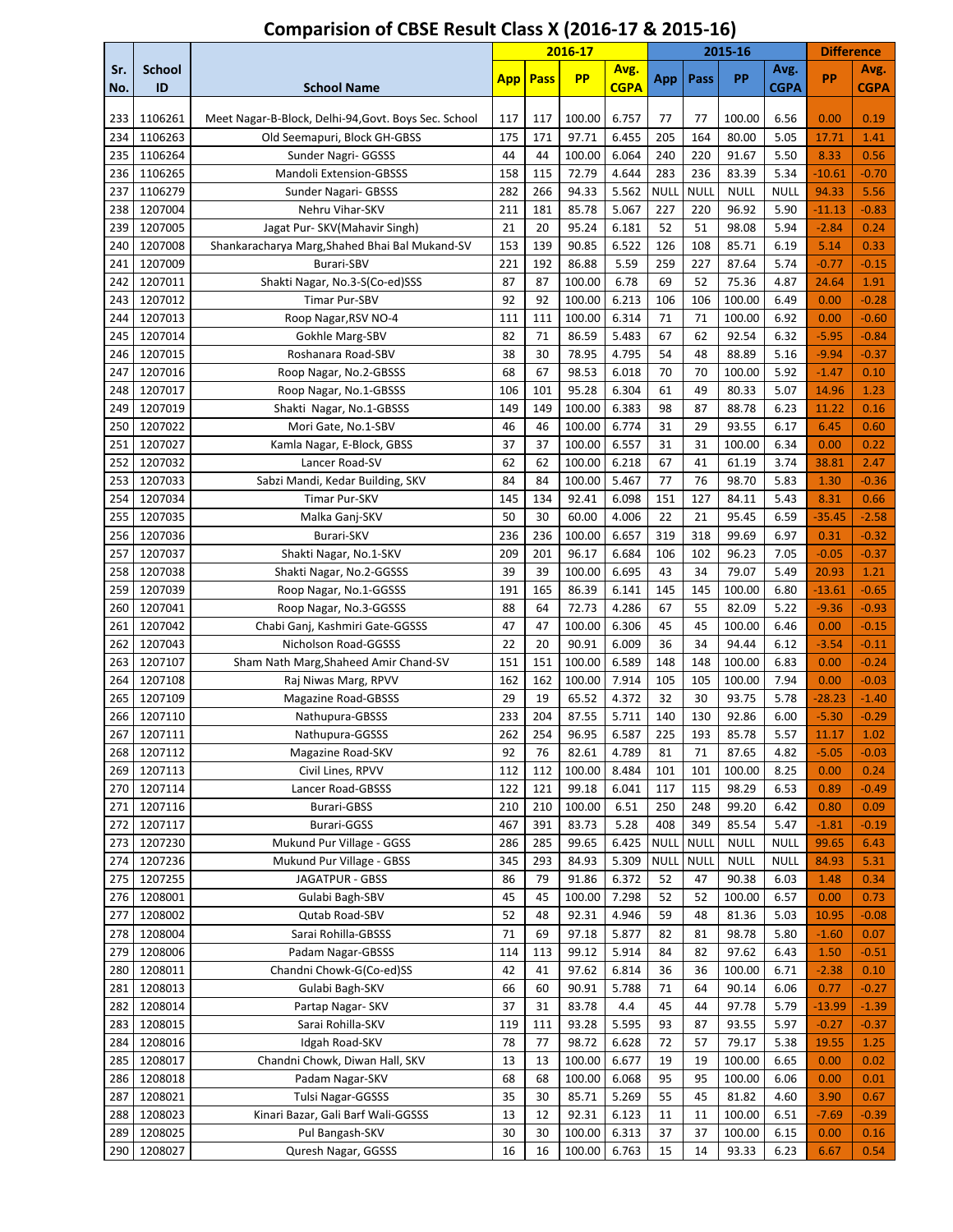|            |                     |                                           |      |      | 2016-17   |                     |     |      | 2015-16 |                     | <b>Difference</b> |                     |
|------------|---------------------|-------------------------------------------|------|------|-----------|---------------------|-----|------|---------|---------------------|-------------------|---------------------|
| Sr.<br>No. | <b>School</b><br>ID | <b>School Name</b>                        | App. | Pass | <b>PP</b> | Avg.<br><b>CGPA</b> | App | Pass | PP      | Avg.<br><b>CGPA</b> | PP                | Avg.<br><b>CGPA</b> |
| 291        | 1208029             | Idgah Road-GGSS                           | 36   | 36   | 100.00    | 6.078               | 48  | 48   | 100.00  | 6.20                | 0.00              | $-0.13$             |
| 292        | 1208030             | Deputy Gunj-GGSS                          | 26   | 21   | 80.77     | 4.492               | 37  | 36   | 97.30   | 5.83                | $-16.53$          | $-1.34$             |
| 293        | 1208090             | Inder Lok-SKV                             | 86   | 85   | 98.84     | 5.67                | 90  | 85   | 94.44   | 5.56                | 4.39              | 0.11                |
| 294        | 1208091             | Naya Bazar, Sushila Mohan Marg-(Co-ed)SS  | 24   | 24   | 100.00    | 6.158               | 22  | 22   | 100.00  | 6.03                | 0.00              | 0.13                |
| 295        | 1208092             | Kishan Ganj-RPVV                          | 101  | 101  | 100.00    | 8.156               | 69  | 69   | 100.00  | 8.02                | 0.00              | 0.14                |
| 296        | 1208095             | Shastri Nagar-SKV                         | 160  | 158  | 98.75     | 6.511               | 132 | 132  | 100.00  | 6.34                | $-1.25$           | 0.17                |
| 297        | 1208219             | <b>Tulsi Nagar- GBSSS</b>                 | 53   | 9    | 16.98     | 0.981               | 61  | 42   | 68.85   | 3.95                | $-51.87$          | $-2.97$             |
| 298        | 1208232             | Pratap Nagar-GBSSS                        | 39   | 39   | 100.00    | 5.856               | 35  | 32   | 91.43   | 5.18                | 8.57              | 0.68                |
| 299        | 1309001             | C.C. Colony-SBV                           | 39   | 39   | 100.00    | 6.128               | 51  | 48   | 94.12   | 5.65                | 5.88              | 0.47                |
| 300        | 1309002             | Shalimar Bagh, Block B(AH)-GBSSS          | 125  | 116  | 92.80     | 5.821               | 148 | 93   | 62.84   | 3.79                | 29.96             | 2.03                |
| 301        | 1309003             | Dr. Mukharjee Nagar-GBSSS                 | 152  | 148  | 97.37     | 6.77                | 120 | 102  | 85.00   | 5.57                | 12.37             | 1.21                |
| 302        | 1309004             | New Police Lines-SV                       | 199  | 176  | 88.44     | 5.701               | 153 | 148  | 96.73   | 6.19                | $-8.29$           | $-0.49$             |
| 303        | 1309005             | Shalimar Bagh, Block BT-SV                | 120  | 80   | 66.67     | 4.285               | 130 | 53   | 40.77   | 2.65                | 25.90             | 1.63                |
| 304        | 1309006             | Shalimar Bagh, Block BL-GBSSS             | 81   | 81   | 100.00    | 5.904               | 107 | 84   | 78.50   | 4.52                | 21.50             | 1.38                |
| 305        | 1309007             | Shalimar Bagh, Block AP-GBSSS             | 67   | 55   | 82.09     | 5.173               | 63  | 62   | 98.41   | 6.06                | $-16.32$          | $-0.89$             |
| 306        | 1309008             | Guru Teg Bahadur Nagar-GBSSS              | 79   | 66   | 83.54     | 5.32                | 134 | 84   | 62.69   | 4.01                | 20.86             | 1.31                |
| 307        | 1309009             | Dhakka-GBSSS                              | 83   | 77   | 92.77     | 5.733               | 88  | 86   | 97.73   | 6.19                | $-4.96$           | $-0.46$             |
| 308        | 1309010             | Model Town, No.1-GBSSS                    | 95   | 74   | 77.90     | 4.882               | 144 | 133  | 92.36   | 5.96                | $-14.47$          | $-1.08$             |
| 309        | 1309011             | Model Town, No.2-GBSSS                    | 38   | 31   | 81.58     | 5.195               | 36  | 31   | 86.11   | 5.98                | $-4.53$           | $-0.79$             |
| 310        | 1309012             | Rana Partap Bagh-SBV                      | 48   | 48   | 100.00    | 5.883               | 39  | 20   | 51.28   | 2.99                | 48.72             | 2.89                |
| 311        | 1309013             | Adarsh Nagar, No.1-GBSSS                  | 185  | 141  | 76.22     | 4.539               | 122 | 106  | 86.89   | 5.47                | $-10.67$          | $-0.93$             |
| 312        | 1309017             | Kewal Park-G(Co-ed)SSS                    | 179  | 130  | 72.63     | 4.601               | 212 | 112  | 52.83   | 3.40                | 19.80             | 1.20                |
| 313        | 1309022             | Dhakka-GBSS                               | 84   | 80   | 95.24     | 6.504               | 83  | 78   | 93.98   | 6.04                | 1.26              | 0.46                |
| 314        | 1309023             | Shalamar Village-GGSSS                    | 133  | 133  | 100.00    | 6.501               | 98  | 97   | 98.98   | 6.41                | 1.02              | 0.09                |
| 315        | 1309024             | Haider Pur-GGSS                           | 147  | 134  | 91.16     | 5.649               | 160 | 160  | 100.00  | 6.01                | $-8.84$           | $-0.36$             |
| 316        | 1309025             | Dhakka-SKV                                | 102  | 101  | 99.02     | 5.898               | 120 | 120  | 100.00  | 5.90                | $-0.98$           | $-0.01$             |
| 317        | 1309026             | Model Town, No.1-SKV                      | 116  | 116  | 100.00    | 6.168               | 186 | 169  | 90.86   | 5.75                | 9.14              | 0.42                |
| 318        | 1309027             | Guru Teg Bahadur Nagar-SKV                | 194  | 172  | 88.66     | 5.914               | 282 | 237  | 84.04   | 5.48                | 4.62              | 0.43                |
| 319        | 1309028             | Rana Partap Bagh-SKV                      | 85   | 70   | 82.35     | 4.456               | 108 | 108  | 100.00  | 5.68                | $-17.65$          | $-1.23$             |
| 320        | 1309030             | Shalimar Bagh, Block BL-SKV               | 156  | 139  | 89.10     | 5.844               | 161 | 160  | 99.38   | 6.22                | $-10.28$          | $-0.38$             |
| 321        | 1309031             | Adarsh Nagar-SKV                          | 168  | 149  | 88.69     | 6.035               | 203 | 180  | 88.67   | 5.79                | 0.02              | 0.24                |
| 322        | 1309032             | Shalimar Bagh, Block B(AH)-SKV            | 82   | 73   | 89.02     | 6.237               | 77  | 71   | 92.21   | 5.86                | $-3.18$           | 0.38                |
| 323        | 1309033             | Shalimar Bagh, Block AP-GGSSS             | 108  | 108  | 100.00    | 6.126               | 114 | 114  | 100.00  | 6.21                | 0.00              | $-0.08$             |
| 324        | 1309034             | Adarsh Nagar-GGSSS                        | 293  | 252  | 86.01     | 5.922               | 239 | 210  | 87.87   | 5.75                | $-1.86$           | 0.17                |
| 325        | 1309036             | Majlis Park-GGSS                          | 77   | 77   | 100.00    | 6.647               | 105 | 105  | 100.00  | 6.38                | 0.00              | 0.27                |
| 326        | 1309037             | Dhakka-GGSS-1309037                       | 99   | 93   | 93.94     | 6.019               | 108 | 100  | 92.59   | 5.56                | 1.35              | 0.45                |
| 327        | 1309124             | Shalimar Bagh, Block BT-RPVV              | 105  | 105  | 100.00    | 9.12                | 104 | 104  | 100.00  | 8.64                | 0.00              | 0.48                |
| 328        | 1309125             | Adarsh Nagar, No.2-GBSSS                  | 204  | 180  | 88.24     | 5.928               | 164 | 146  | 89.02   | 5.77                | $-0.79$           | 0.15                |
| 329        | 1309126             | Model Town, No.2-GGSSS                    | 124  | 84   | 67.74     | 4.142               | 124 | 84   | 67.74   | 4.04                | 0.00              | 0.11                |
| 330        | 1309127             | Azadpur Colony-GGSSS                      | 69   | 60   | 86.96     | 5.51                | 112 | 69   | 61.61   | 3.70                | 25.35             | 1.81                |
| 331        | 1309128             | Azadpur Colony-GBSSS                      | 61   | 59   | 96.72     | 6.741               | 137 | 130  | 94.89   | 6.18                | 1.83              | 0.56                |
| 332        | 1309129             | Azadpur Village-GGSS                      | 159  | 142  | 89.31     | 5.704               | 203 | 160  | 78.82   | 4.72                | 10.49             | 0.98                |
| 333        | 1309130             | Azadpur Village-GBSS                      | 179  | 179  | 100.00    | 6.659               | 194 | 191  | 98.45   | 5.92                | 1.55              | 0.74                |
| 334        | 1309167             | Vijay Nagar-SKV                           | 87   | 69   | 79.31     | 4.855               | 76  | 59   | 77.63   | 4.78                | 1.68              | 0.07                |
| 335        | 1309253             | Jahangirpuri, Block A-SBV                 | 309  | 259  | 83.82     | 5.385               | 313 | 303  | 96.81   | 6.55                | $-12.99$          | $-1.16$             |
| 336        | 1309254             | Jahangirpuri, Block A, No.2 - SKV         | 295  | 288  | 97.63     | 6.131               | 257 | 101  | 39.30   | 2.60                | 58.33             | 3.53                |
| 337        | 1309255             | Jahangirpuri, Block D-GBSSS               | 231  | 210  | 90.91     | 4.816               | 324 | 280  | 86.42   | 4.74                | 4.49              | 0.08                |
| 338        | 1309256             | Jahangirpuri, Block D-SKV (Rani Chennama) | 428  | 373  | 87.15     | 5.199               | 424 | 284  | 66.98   | 4.13                | 20.17             | 1.07                |
| 339        | 1309257             | Jahangirpuri, Block E-GBSS                | 115  | 108  | 93.91     | 5.782               | 98  | 91   | 92.86   | 5.62                | 1.06              | 0.17                |
| 340        | 1309258             | Jahangirpuri, Block E-GGSS                | 131  | 130  | 99.24     | 5.753               | 167 | 163  | 97.60   | 5.48                | 1.63              | 0.28                |
| 341        | 1309259             | Jahangirpuri, Block K-GBSSS               | 397  | 316  | 79.60     | 4.812               | 275 | 188  | 68.36   | 4.09                | 11.23             | 0.73                |
| 342        | 1309260             | Jahangirpuri, Block K-GGSSS               | 467  | 413  | 88.44     | 4.913               | 507 | 487  | 96.06   | 5.58                | $-7.62$           | $-0.67$             |
| 343        | 1309261             | Bhalswa Dairy, No-1,GGSS                  | 213  | 208  | 97.65     | 6.037               | 111 | 108  | 97.30   | 5.40                | 0.36              | 0.64                |
| 344        | 1309262             | Libaspur-GBSSS                            | 319  | 267  | 83.70     | 5.256               | 271 | 243  | 89.67   | 5.64                | $-5.97$           | $-0.38$             |
| 345        | 1309263             | Libaspur-GGSSS                            | 290  | 288  | 99.31     | 5.793               | 271 | 271  | 100.00  | 5.59                | $-0.69$           | 0.20                |
| 346        | 1309264             | Qadipur-GBSSS                             | 181  | 122  | 67.40     | 4.287               | 292 | 228  | 78.08   | 4.90                | $-10.68$          | $-0.61$             |
| 347        | 1309265             | Qadipur-GGSSS                             | 300  | 297  | 99.00     | 6.543               | 343 | 330  | 96.21   | 6.24                | 2.79              | 0.30                |
| 348        | 1309266             | Bakhtawarpur-GBSSS                        | 66   | 65   | 98.49     | 5.445               | 70  | 61   | 87.14   | 5.08                | 11.34             | 0.37                |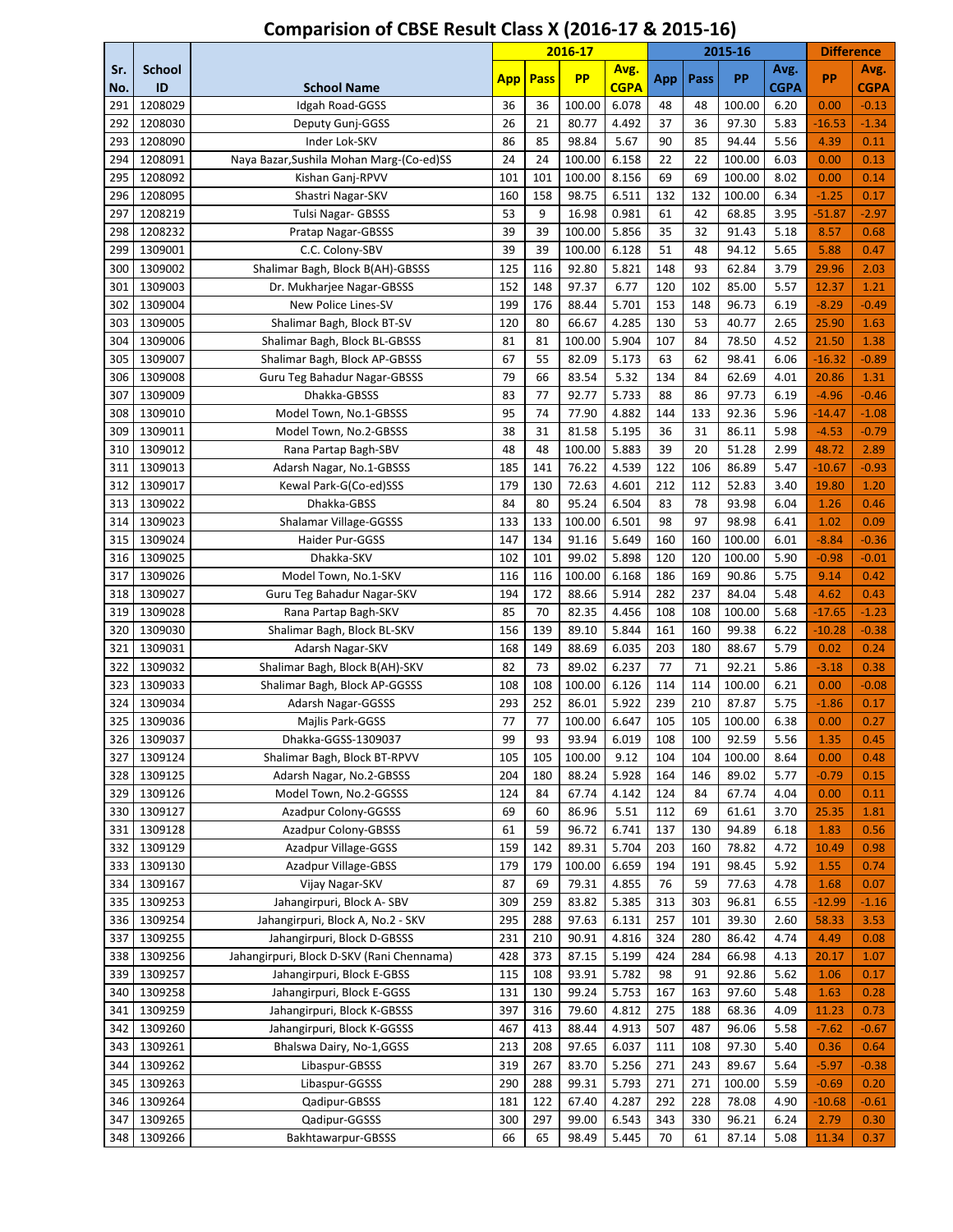|            |                     |                                                 |      |             | 2016-17   |                     |             |             | 2015-16     |                     | <b>Difference</b> |                     |
|------------|---------------------|-------------------------------------------------|------|-------------|-----------|---------------------|-------------|-------------|-------------|---------------------|-------------------|---------------------|
| Sr.<br>No. | <b>School</b><br>ID | <b>School Name</b>                              | App. | <b>Pass</b> | <b>PP</b> | Avg.<br><b>CGPA</b> | App         | Pass        | PP          | Avg.<br><b>CGPA</b> | PP                | Avg.<br><b>CGPA</b> |
| 349        | 1309267             | Bakhtawarpur-SKV (BMS)                          | 176  | 155         | 88.07     | 5.123               | 224         | 217         | 96.88       | 5.73                | $-8.81$           | $-0.61$             |
| 350        | 1309268             | Singhu-G(Co-Ed)SSS                              | 74   | 65          | 87.84     | 5.181               | 57          | 57          | 100.00      | 6.10                | $-12.16$          | $-0.92$             |
| 351        | 1309269             | Palla Majra-GBSSS                               | 93   | 87          | 93.55     | 5.36                | 46          | 46          | 100.00      | 6.54                | $-6.45$           | $-1.18$             |
| 352        | 1309270             | Mukhmail Pur-G(Co-ed)SSS                        | 72   | 72          | 100.00    | 6.042               | 84          | 79          | 94.05       | 5.72                | 5.95              | 0.33                |
| 353        | 1309271             | Kalyan Vihar-SV                                 | 61   | 60          | 98.36     | 6.41                | 70          | 68          | 97.14       | 5.85                | 1.22              | 0.56                |
| 354        | 1309272             | Haider Pur-GBSS                                 | 150  | 150         | 100.00    | 6.04                | 121         | 121         | 100.00      | 6.40                | 0.00              | $-0.36$             |
| 355        | 1309273             | <b>Shalamar Village-GBSSS</b>                   | 198  | 197         | 99.50     | 6.536               | 156         | 102         | 65.38       | 4.01                | 34.11             | 2.53                |
| 356        | 1309274             | Bhalswa Dairy, No-2, GBSS                       | 184  | 182         | 98.91     | 6.295               | <b>NULL</b> | <b>NULL</b> | <b>NULL</b> | <b>NULL</b>         | 98.91             | 6.30                |
| 357        | 1309279             | Jahangirpuri, Plot No.5, A-Block - SKV          | 19   | 17          | 89.47     | 6.416               | 101         | 97          | 96.04       | 6.22                | $-6.57$           | 0.19                |
| 358        | 1310002             | Prahalad Pur-SBV                                | 182  | 176         | 96.70     | 5.831               | 183         | 179         | 97.81       | 6.09                | $-1.11$           | $-0.26$             |
| 359        | 1310004             | Sannoth-SV                                      | 91   | 90          | 98.90     | 6.123               | 52          | 52          | 100.00      | 6.42                | $-1.10$           | $-0.30$             |
| 360        | 1310005             | Tikri Khurd- SKV                                | 94   | 93          | 98.94     | 5.689               | 82          | 81          | 98.78       | 6.24                | 0.16              | $-0.55$             |
| 361        | 1310007             | Nangal Thakran-SBV (Ved Pandit Khushi Ram)      | 42   | 40          | 95.24     | 5.748               | 54          | 53          | 98.15       | 5.80                | $-2.91$           | $-0.05$             |
| 362        | 1310008             | Pooth Khurd-GBSSS                               | 56   | 56          | 100.00    | 6.264               | 74          | 68          | 91.89       | 5.32                | 8.11              | 0.94                |
| 363        | 1310009             | Badli-GBSSS                                     | 331  | 274         | 82.78     | 5.286               | 263         | 216         | 82.13       | 5.40                | 0.65              | $-0.11$             |
| 364        | 1310010             | Katewara-GBSSS                                  | 65   | 65          | 100.00    | 6.092               | 51          | 51          | 100.00      | 6.32                | 0.00              | $-0.23$             |
| 365        | 1310014             | Alipur-GBSSS                                    | 221  | 197         | 89.14     | 5.713               | 224         | 214         | 95.54       | 5.78                | $-6.40$           | $-0.07$             |
| 366        | 1310015             | Khera Khurd-GBSSS                               | 44   | 44          | 100.00    | 5.927               | 42          | 41          | 97.62       | 5.66                | 2.38              | 0.27                |
| 367        | 1310017             | Narela, SBV                                     | 257  | 244         | 94.94     | 5.602               | 224         | 216         | 96.43       | 6.08                | $-1.49$           | $-0.48$             |
| 368        | 1310019             | Bawana-GBSSS                                    | 215  | 210         | 97.67     | 5.897               | 194         | 193         | 99.48       | 6.15                | $-1.81$           | $-0.25$             |
| 369        | 1310022             | Bhorgarh-G(Co-ed)SSS                            | 120  | 102         | 85.00     | 5.215               | 128         | 112         | 87.50       | 5.08                | $-2.50$           | 0.14                |
| 370        | 1310025             | Shahabad Dairy- GGSSS                           | 489  | 479         | 97.96     | 5.827               | 370         | 357         | 96.49       | 6.07                | 1.47              | $-0.24$             |
| 371        | 1310026             | Harewali-G(Co-ed)SSS                            | 43   | 42          | 97.67     | 5.833               | 37          | 36          | 97.30       | 6.01                | 0.38              | $-0.17$             |
| 372        | 1310030             | Holambi Kalan-G(CO-ED)SSS                       | 119  | 119         | 100.00    | 5.98                | 82          | 82          | 100.00      | 6.30                | 0.00              | $-0.32$             |
| 373        | 1310031             | Alipur-SKV                                      | 216  | 216         | 100.00    | 6.676               | 268         | 262         | 97.76       | 6.29                | 2.24              | 0.39                |
| 374        | 1310032             | Prahalad Pur-SKV                                | 182  | 175         | 96.15     | 5.827               | 238         | 238         | 100.00      | 5.82                | $-3.85$           | 0.00                |
| 375        | 1310033             | Dariyapur Kalan-SKV (Updesh Kaur)               | 97   | 96          | 98.97     | 6.097               | 110         | 108         | 98.18       | 6.34                | 0.79              | $-0.25$             |
| 376        | 1310034             | Badli-SKV                                       | 249  | 249         | 100.00    | 6.304               | 228         | 228         | 100.00      | 6.41                | 0.00              | $-0.11$             |
| 377        | 1310036             | Narela, No.1-SKV                                | 453  | 402         | 88.74     | 6.035               | 350         | 310         | 88.57       | 5.72                | 0.17              | 0.31                |
| 378        | 1310039             | Khera Kalan-SKV (Baba Nane Nath)                | 63   | 63          | 100.00    | 6.937               | 88          | 88          | 100.00      | 6.70                | 0.00              | 0.23                |
| 379        | 1310041             | Khera Khurd-SKV                                 | 40   | 40          | 100.00    | 6.107               | 45          | 45          | 100.00      | 6.20                | 0.00              | $-0.09$             |
| 380        | 1310042             | Bawana-SKV (Ravi Shankar)                       | 142  | 142         | 100.00    | 6.266               | 154         | 154         | 100.00      | 6.45                | 0.00              | $-0.19$             |
| 381        | 1310043             | Pooth Khurd-SKV (Raja RamMohan Roy)             | 87   | 86          | 98.85     | 6.234               | 63          | 61          | 96.83       | 6.13                | 2.03              | 0.10                |
| 382        | 1310045             | Samaipur-GGSSS                                  | 459  | 456         | 99.35     | 6.315               | 398         | 369         | 92.71       | 6.25                | 6.63              | 0.07                |
| 383        | 1310049             | Bankner-GGSSS                                   | 141  | 140         | 99.29     | 6.145               | 181         | 179         | 98.90       | 6.00                | 0.40              | 0.14                |
| 384        | 1310157             | Siraspur-GGSSS                                  | 152  | 150         | 98.68     | 6.305               | 155         | 133         | 85.81       | 5.49                | 12.88             | 0.81                |
| 385        | 1310161             | Barwala-G(Co-ed)SSS                             | 56   | 55          | 98.21     | 6.057               | 63          | 57          | 90.48       | 5.49                | 7.74              | 0.56                |
| 386        | 1310164             | Narela, Pocket 5 & 6-GGSSS                      | 103  | 101         | 98.06     | 6.852               | 132         | 131         | 99.24       | 6.25                | $-1.18$           | 0.60                |
| 387        | 1310166             | Narela-GBSSS (Mussadi Lal)                      | 206  | 192         | 93.20     | 5.747               | 193         | 184         | 95.34       | 6.13                | $-2.13$           | $-0.39$             |
| 388        | 1310168             | Bankner-SBV                                     | 217  | 214         | 98.62     | 5.629               | 203         | 202         | 99.51       | 6.34                | $-0.89$           | $-0.71$             |
| 389        | 1310169             | Holambi Kalan, B-Block GGSSS                    | 152  | 131         | 86.18     | 5.039               | 187         | 183         | 97.86       | 6.03                | $-11.68$          | $-0.99$             |
| 390        | 1310170             | Narela, No.2-SKV                                | 206  | 167         | 81.07     | 5.943               | 286         | 246         | 86.01       | 5.52                | $-4.95$           | 0.42                |
| 391        | 1310247             | Auchandi-SV                                     | 69   | 68          | 98.55     | 6.843               | 48          | 47          | 97.92       | 6.63                | 0.63              | 0.21                |
| 392        | 1310395             | Shahabad Dairy-GBSSS                            | 341  | 330         | 96.77     | 5.54                | 232         | 222         | 95.69       | 5.99                | 1.08              | $-0.45$             |
| 393        | 1310399             | HOLAMBI KALAN, METRO VIHAR, A-BLK G(CO-ED)SSS   | 187  | 110         | 58.82     | 3.582               | 199         | 165         | 82.91       | 4.76                | -24.09            | $-1.18$             |
| 394        | 1310400             | GHOGA G(CO-ED)SSS                               | 47   | 45          | 95.75     | 5.498               | 28          | 27          | 96.43       | 6.24                | $-0.68$           | $-0.74$             |
| 395        | 1310407             | Holambi Kalan, Metro Vihar, C-Block-G(Co-ed)SSS | 130  | 80          | 61.54     | 3.354               | 122         | 118         | 96.72       | 5.45                | $-35.18$          | $-2.10$             |
| 396        | 1310408             | Narela Sector B-4, SV-1310408                   | 106  | 100         | 94.34     | 6.298               | 106         | 105         | 99.06       | 6.61                | $-4.72$           | $-0.32$             |
| 397        | 1310409             | Narela, A-10 Pocket-5, RPVV                     | 68   | 63          | 92.65     | 7.503               | 65          | 60          | 92.31       | 7.03                | 0.34              | 0.48                |
| 398        | 1310410             | Narela, Sect. A-6, Pocket-2- GGSSS              | 170  | 165         | 97.06     | 5.791               | 146         | 145         | 99.32       | 6.42                | $-2.26$           | $-0.62$             |
| 399        | 1310411             | Shahbad Daulatpur- GGSSS                        | 79   | 78          | 98.73     | 6.023               | 72          | 72          | 100.00      | 5.71                | $-1.27$           | 0.31                |
| 400        | 1310414             | Bawana J. J. Colony No.1 GGSSS                  | 460  | 450         | 97.83     | 5.646               | 237         | 165         | 69.62       | 3.94                | 28.21             | 1.71                |
| 401        | 1310415             | Bawana J. J. Colony No.2 GBSSS                  | 336  | 307         | 91.37     | 4.998               | 238         | 231         | 97.06       | 5.76                | $-5.69$           | $-0.76$             |
| 402        | 1310420             | Siraspur-GBSSS                                  | 107  | 67          | 62.62     | 3.561               | 100         | 90          | 90.00       | 5.49                | -27.38            | $-1.93$             |
| 403        | 1310429             | Holambi Kalan, B-Block GBSSS                    | 125  | 114         | 91.20     | 5.786               | 129         | 125         | 96.90       | 6.00                | $-5.70$           | $-0.21$             |
| 404        | 1310430             | Narela, Sect. A-6, Pkt-2 - GBSSS                | 139  | 120         | 86.33     | 5.15                | 131         | 126         | 96.18       | 6.06                | $-9.85$           | $-0.91$             |
| 405        | 1310431             | <b>Shahbad Daulatpur- GBSSS</b>                 | 111  | 61          | 54.96     | 3.337               | 70          | 55          | 78.57       | 5.21                | -23.62            | $-1.88$             |
| 406        | 1310458             | Tikri Khurd- SBV                                | 99   | 99          | 100.00    | 5.758               | 97          | 97          | 100.00      | 5.77                | 0.00              | $-0.02$             |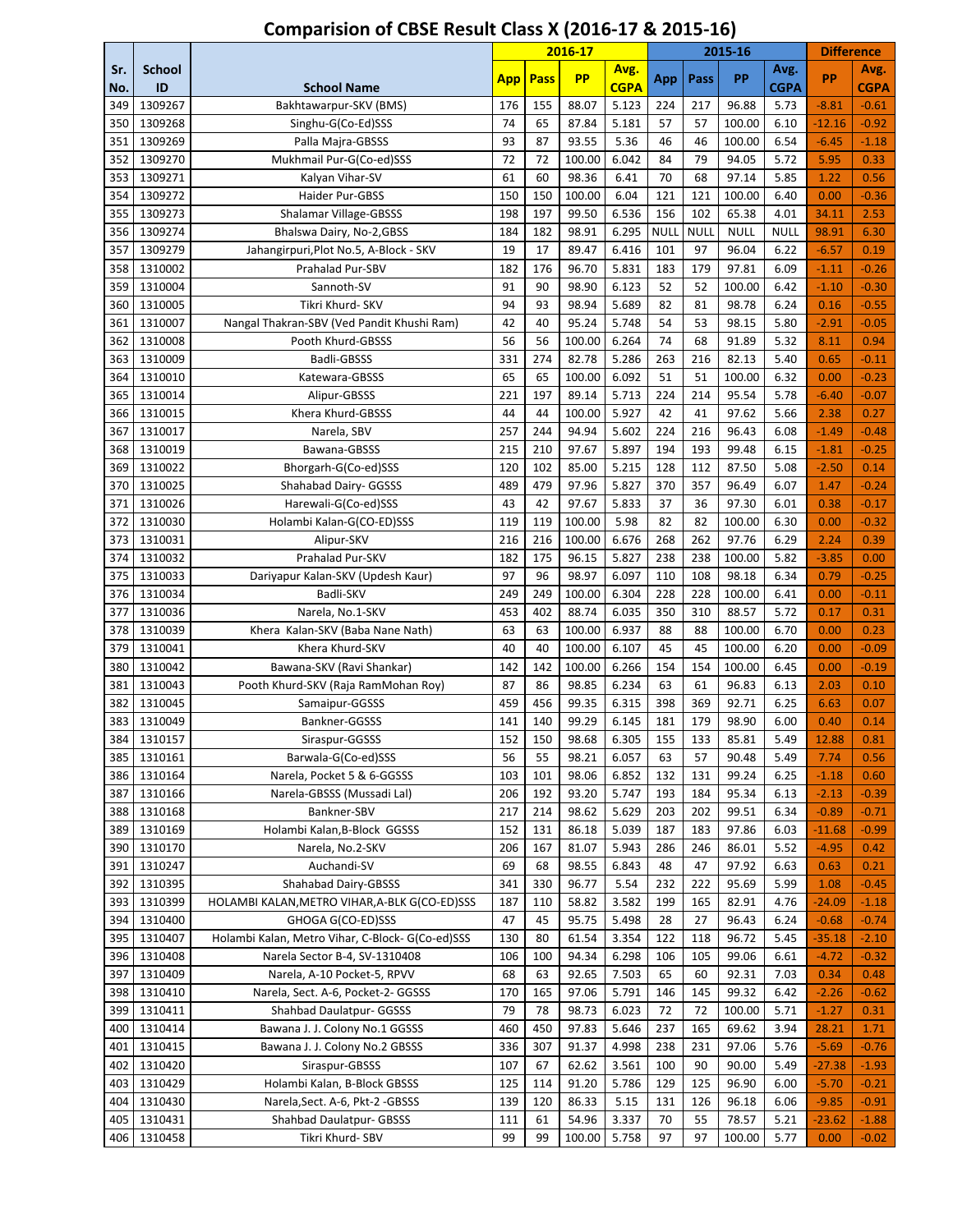|            |                     |                                                   |            |      | 2016-17   |                     |     |      | 2015-16 |                     | <b>Difference</b> |                     |
|------------|---------------------|---------------------------------------------------|------------|------|-----------|---------------------|-----|------|---------|---------------------|-------------------|---------------------|
| Sr.<br>No. | <b>School</b><br>ID | <b>School Name</b>                                | <b>App</b> | Pass | <b>PP</b> | Avg.<br><b>CGPA</b> | App | Pass | PP      | Avg.<br><b>CGPA</b> | PP                | Avg.<br><b>CGPA</b> |
| 407        | 1411001             | Anandwas-SBV                                      | 235        | 231  | 98.30     | 6.152               | 193 | 193  | 100.00  | 6.42                | $-1.70$           | $-0.27$             |
| 408        | 1411002             | Shakurpur, No.1-SBV                               | 102        | 37   | 36.28     | 2.661               | 95  | 84   | 88.42   | 5.83                | $-52.15$          | $-3.16$             |
| 409        | 1411003             | Ashok Vihar, Phase I, Block H-SBV                 | 77         | 65   | 84.42     | 4.566               | 66  | 59   | 89.39   | 5.59                | $-4.98$           | $-1.02$             |
| 410        | 1411005             | Kailash Enclave-SV                                | 90         | 77   | 85.56     | 5.35                | 95  | 82   | 86.32   | 5.39                | $-0.76$           | $-0.04$             |
| 411        | 1411007             | Pitampura, Block ZP- Sarvodaya Co-ed SSS          | 153        | 146  | 95.43     | 5.816               | 128 | 94   | 73.44   | 4.51                | 21.99             | 1.30                |
| 412        | 1411008             | Pitampura, Block FU-SV                            | 172        | 145  | 84.30     | 5.619               | 135 | 123  | 91.11   | 5.88                | $-6.81$           | $-0.26$             |
| 413        | 1411009             | Keshavpuram, No.1-GBSSS                           | 46         | 46   | 100.00    | 5.691               | 44  | 44   | 100.00  | 6.00                | 0.00              | $-0.31$             |
| 414        | 1411010             | Keshavpuram, No.2-GBSSS                           | 58         | 58   | 100.00    | 5.897               | 48  | 48   | 100.00  | 6.56                | 0.00              | $-0.67$             |
| 415        | 1411011             | Shakurpur, No.2-GBSSS                             | 152        | 147  | 96.71     | 6.466               | 106 | 106  | 100.00  | 6.58                | $-3.29$           | $-0.11$             |
| 416        | 1411012             | Tri Nagar, Narang Colony-GBSSS                    | 78         | 66   | 84.62     | 5.074               | 78  | 78   | 100.00  | 6.19                | $-15.39$          | $-1.12$             |
| 417        | 1411014             | Ashok Vihar, Block D-GBSSS                        | 92         | 78   | 84.78     | 5.354               | 103 | 63   | 61.17   | 3.79                | 23.62             | 1.56                |
| 418        | 1411015             | Ashok Vihar, Phase II-GBSSS                       | 191        | 144  | 75.39     | 4.26                | 127 | 94   | 74.02   | 4.37                | 1.38              | $-0.11$             |
| 419        | 1411016             | Rani Bagh-GBSSS                                   | 49         | 48   | 97.96     | 5.669               | 40  | 40   | 100.00  | 6.15                | $-2.04$           | $-0.48$             |
| 420        | 1411017             | Pitampura, Block SU-GBSSS                         | 81         | 76   | 93.83     | 5.96                | 59  | 59   | 100.00  | 6.75                | $-6.17$           | $-0.79$             |
| 421        | 1411018             | Rampura- GBSSS                                    | 22         | 22   | 100.00    | 7.1                 | 19  | 19   | 100.00  | 6.71                | 0.00              | 0.39                |
| 422        | 1411019             | <b>Bharat Nagar-GBSSS</b>                         | 41         | 40   | 97.56     | 5.878               | 25  | 21   | 84.00   | 5.37                | 13.56             | 0.51                |
| 423        | 1411021             | Keshavpuram, Block A-SKV                          | 80         | 80   | 100.00    | 6.245               | 134 | 134  | 100.00  | 6.07                | 0.00              | 0.18                |
| 424        | 1411022             | Wazirpur, J.J. Colony-GBSSS                       | 161        | 143  | 88.82     | 5.149               | 152 | 123  | 80.92   | 4.72                | 7.90              | 0.43                |
| 425        | 1411026             | Ashok Vihar, Phase I, Block H-SKV                 | 140        | 138  | 98.57     | 6.304               | 140 | 140  | 100.00  | 6.20                | $-1.43$           | 0.10                |
| 426        | 1411027             | Ashok Vihar, Phase II-SKV                         | 156        | 154  | 98.72     | 5.75                | 135 | 133  | 98.52   | 5.79                | 0.20              | $-0.04$             |
| 427        | 1411028             | Keshavpuram, No.1-SKV                             | 89         | 89   | 100.00    | 6.037               | 88  | 88   | 100.00  | 6.30                | 0.00              | $-0.26$             |
| 428        | 1411029             | Keshavpuram, No.2-SKV                             | 91         | 90   | 98.90     | 5.954               | 75  | 75   | 100.00  | 5.75                | $-1.10$           | 0.21                |
| 429        | 1411030             | Shakurpur, No.2-SKV                               | 109        | 109  | 100.00    | 6.514               | 97  | 97   | 100.00  | 6.53                | 0.00              | $-0.01$             |
| 430        | 1411031             | <b>Bharat Nagar-SKV</b>                           | 81         | 77   | 95.06     | 5.623               | 86  | 86   | 100.00  | 6.26                | $-4.94$           | $-0.64$             |
| 431        | 1411032             | Rampura-SKV                                       | 31         | 27   | 87.10     | 5.897               | 73  | 42   | 57.53   | 4.15                | 29.56             | 1.74                |
| 432        | 1411034             | Wazirpur, J.J. Colony-SKV                         | 228        | 181  | 79.39     | 4.323               | 243 | 179  | 73.66   | 4.45                | 5.72              | $-0.13$             |
| 433        | 1411035             | Wazirpur Village-SV                               | 81         | 75   | 92.59     | 5.637               | 59  | 58   | 98.31   | 5.65                | $-5.71$           | $-0.01$             |
| 434        | 1411037             | Tri Nagar, Narang Colony-GGSSS                    | 88         | 87   | 98.86     | 6.327               | 68  | 67   | 98.53   | 6.53                | 0.33              | $-0.21$             |
| 435        | 1411038             | Anandwas-GGSSS                                    | 132        | 132  | 100.00    | 6.311               | 132 | 131  | 99.24   | 6.46                | 0.76              | $-0.15$             |
| 436        | 1411040             | Ashok Vihar, Block D-GGSSS                        | 104        | 104  | 100.00    | 6.381               | 89  | 89   | 100.00  | 6.04                | 0.00              | 0.34                |
| 437        | 1411041             | Pitampura, Block SU-GGSSS                         | 97         | 90   | 92.78     | 5.462               | 100 | 100  | 100.00  | 5.98                | $-7.22$           | $-0.52$             |
| 438        | 1411042             | Saraswati Vihar, Block A-GGSSS                    | 115        | 115  | 100.00    | 7                   | 105 | 105  | 100.00  | 7.45                | 0.00              | $-0.45$             |
| 439        | 1411043             | Rani Bagh-GGSSS                                   | 140        | 139  | 99.29     | 5.927               | 140 | 140  | 100.00  | 6.17                | $-0.71$           | $-0.24$             |
| 440        | 1411046             | Anandwas- GGSSS                                   | 184        | 183  | 99.46     | 5.857               | 124 | 124  | 100.00  | 5.43                | $-0.54$           | 0.43                |
| 441        | 1411123             | Saraswati Vihar, Block C-SV                       | 92         | 92   | 100.00    | 6.696               | 66  | 50   | 75.76   | 5.09                | 24.24             | 1.61                |
| 442        | 1411124             | Sharda Niketan-SV                                 | 55         | 55   | 100.00    | 7.125               | 65  | 65   | 100.00  | 6.78                | 0.00              | 0.34                |
| 443        | 1411125             | Shakurpur, No.1-GGSSS                             | 139        | 139  | 100.00    | 6.616               | 84  | 83   | 98.81   | 6.22                | 1.19              | 0.40                |
| 444        | 1411178             | Sainik Vihar-G(Co-ed)SSS                          | 76         | 76   | 100.00    | 6.049               | 58  | 58   | 100.00  | 6.49                | 0.00              | $-0.44$             |
| 445        | 1412001             | Sultanpuri, Block-C, Sarvodaya Sr. Sec. Vidyalaya | 163        | 146  | 89.57     | 5.74                | 163 | 106  | 65.03   | 4.20                | 24.54             | 1.54                |
| 446        | 1412002             | Mangolpuri, Block K-SBV                           | 190        | 180  | 94.74     | 5.892               | 145 | 145  | 100.00  | 6.23                | $-5.26$           | $-0.34$             |
| 447        | 1412005             | Sultanpuri, Block C-SBV                           | 152        | 124  | 81.58     | 4.399               | 157 | 152  | 96.82   | 5.94                | $-15.24$          | $-1.54$             |
| 448        | 1412006             | Sultanpuri, Block BC-GBSSS                        | 97         | 28   | 28.87     | 1.682               | 122 | 122  | 100.00  | 6.14                | $-71.13$          | $-4.46$             |
| 449        | 1412007             | Pooth Kalan-SBV                                   | 206        | 114  | 55.34     | 3.503               | 178 | 141  | 79.21   | 4.77                | -23.87            | $-1.27$             |
| 450        | 1412008             | Sultanpuri, Block H-SBV                           | 290        | 263  | 90.69     | 5.503               | 227 | 225  | 99.12   | 6.14                | $-8.43$           | $-0.63$             |
| 451        | 1412009             | Mangolpuri, Block U-GBSSS                         | 139        | 121  | 87.05     | 5.361               | 153 | 99   | 64.71   | 3.92                | 22.34             | 1.44                |
| 452        | 1412011             | Mangolpuri, Block R-SBV                           | 226        | 203  | 89.82     | 5.576               | 161 | 158  | 98.14   | 6.08                | $-8.31$           | $-0.51$             |
| 453        | 1412013             | Mangolpuri, Plot II, Kamdhenu-SBV                 | 80         | 70   | 87.50     | 5.607               | 82  | 81   | 98.78   | 6.20                | $-11.28$          | $-0.59$             |
| 454        | 1412014             | Mangolpuri, Block O-SBV                           | 101        | 97   | 96.04     | 6.214               | 136 | 73   | 53.68   | 3.23                | 42.36             | 2.98                |
| 455        | 1412016             | Sultanpur Majra, G (Co-ed) Secondary School       | 65         | 65   | 100.00    | 7.089               | 71  | 70   | 98.59   | 6.01                | 1.41              | 1.08                |
| 456        | 1412018             | Mangolpuri, Block Y-SBV                           | 175        | 175  | 100.00    | 6.303               | 144 | 144  | 100.00  | 6.03                | 0.00              | 0.27                |
| 457        | 1412019             | Sultanpuri, P-Block - GGSSS                       | 93         | 93   | 100.00    | 5.985               | 82  | 82   | 100.00  | 5.88                | 0.00              | 0.11                |
| 458        | 1412022             | Mangolpuri, Block-C, S(Co-ed)Sr. Sec. Vidyalaya   | 225        | 210  | 93.33     | 5.493               | 292 | 292  | 100.00  | 6.09                | $-6.67$           | $-0.60$             |
| 459        | 1412024             | Mangolpuri, Block H-SKV                           | 185        | 184  | 99.46     | 6.346               | 203 | 201  | 99.01   | 6.03                | 0.44              | 0.32                |
| 460        | 1412025             | Mangolpuri, Block D-SKV (Kamdhenu)                | 177        | 175  | 98.87     | 6.188               | 141 | 141  | 100.00  | 6.80                | $-1.13$           | $-0.61$             |
| 461        | 1412026             | Sultanpuri, Block C-SKV                           | 261        | 252  | 96.55     | 5.919               | 248 | 243  | 97.98   | 5.89                | $-1.43$           | 0.03                |
| 462        | 1412027             | Pooth Kalan-SKV                                   | 268        | 224  | 83.58     | 5.59                | 355 | 331  | 93.24   | 5.81                | $-9.66$           | $-0.22$             |
| 463        | 1412029             | Sultanpuri, Block H-SKV                           | 332        | 292  | 87.95     | 5.831               | 394 | 132  | 33.50   | 2.14                | 54.45             | 3.69                |
| 464        | 1412030             | Mangolpuri, Block U-SKV                           | 150        | 135  | 90.00     | 6.259               | 156 | 94   | 60.26   | 4.14                | 29.74             | 2.12                |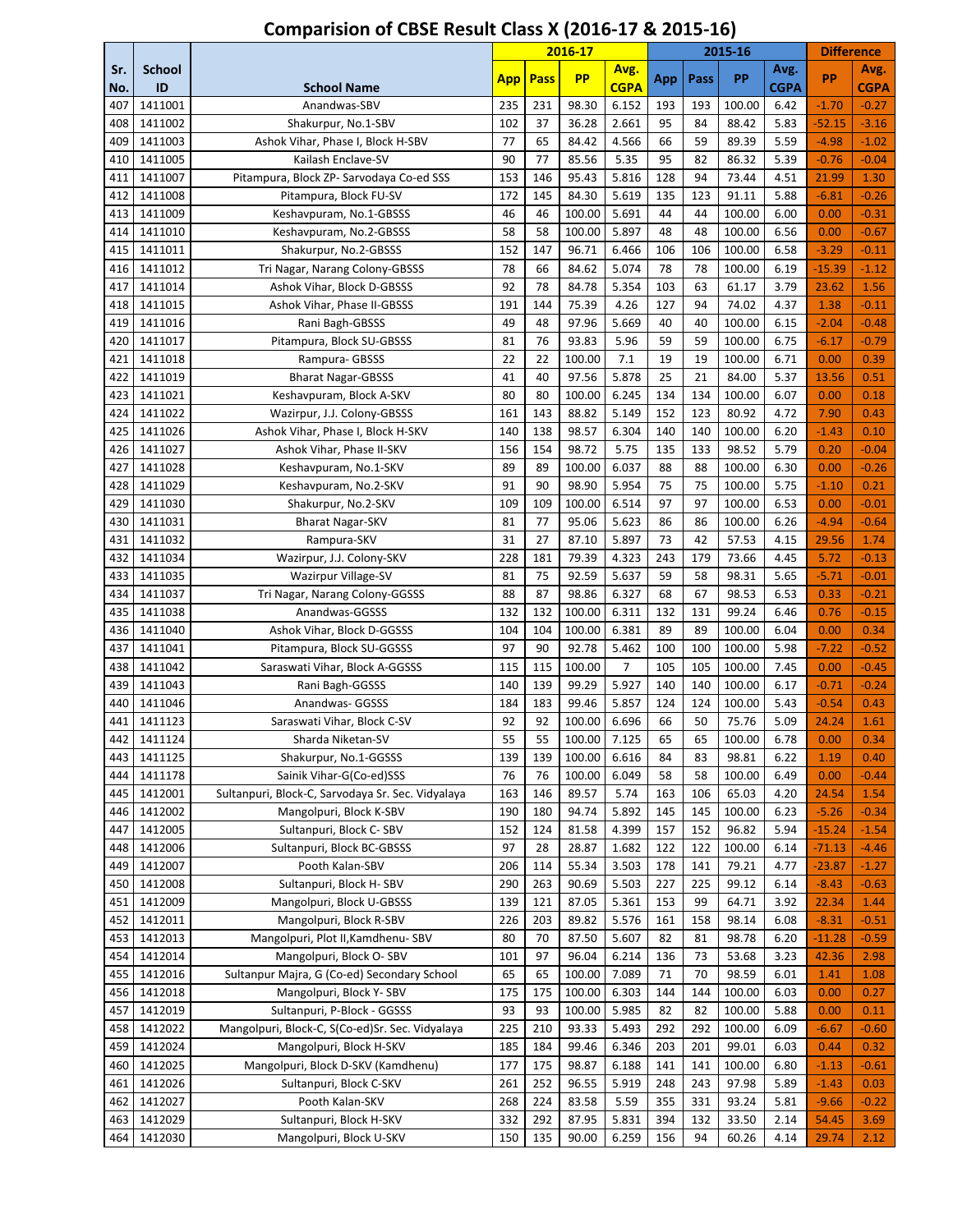|            |                     |                                                    |      |      | 2016-17   |                     |     |      | 2015-16 |              | <b>Difference</b> |                     |
|------------|---------------------|----------------------------------------------------|------|------|-----------|---------------------|-----|------|---------|--------------|-------------------|---------------------|
| Sr.<br>No. | <b>School</b><br>ID | <b>School Name</b>                                 | App. | Pass | <b>PP</b> | Avg.<br><b>CGPA</b> | App | Pass | PP      | Avg.<br>CGPA | PP                | Avg.<br><b>CGPA</b> |
| 465        | 1412031             | Mangolpuri, Block O-SKV                            | 299  | 250  | 83.61     | 5.731               | 137 | 92   | 67.15   | 4.51         | 16.46             | 1.22                |
| 466        | 1412033             | Mangolpur Kalan-G(co-ed)sss                        | 130  | 122  | 93.85     | 6.082               | 83  | 51   | 61.45   | 3.69         | 32.40             | 2.39                |
| 467        | 1412035             | Sultanpuri, Block BC-GGSSS                         | 303  | 302  | 99.67     | 6.327               | 317 | 317  | 100.00  | 6.69         | $-0.33$           | $-0.36$             |
| 468        | 1412079             | Mangolpur Khrud- GBSSS                             | 139  | 104  | 74.82     | 4.669               | 116 | 116  | 100.00  | 6.57         | $-25.18$          | $-1.90$             |
| 469        | 1412080             | Mangolpuri, Block Q-SKV                            | 301  | 296  | 98.34     | 5.583               | 178 | 178  | 100.00  | 5.96         | $-1.66$           | $-0.37$             |
| 470        | 1412082             | Mangolpuri, Block-K-2,SV                           | 233  | 228  | 97.85     | 6.109               | 186 | 184  | 98.92   | 5.94         | $-1.07$           | 0.17                |
| 471        | 1412083             | Sultanpuri, F-Block, GBSSS                         | 83   | 78   | 93.98     | 6.007               | 91  | 84   | 92.31   | 5.78         | 1.67              | 0.23                |
| 472        | 1412084             | Pooth Kalan, Rohini Extn., Sector 20- SKV          | 403  | 399  | 99.01     | 6.171               | 330 | 330  | 100.00  | 6.30         | $-0.99$           | $-0.13$             |
| 473        | 1412085             | Sultanpuri, D-Block, GBSSS                         | 90   | 87   | 96.67     | 6.504               | 84  | 84   | 100.00  | 6.14         | $-3.33$           | 0.36                |
| 474        | 1412086             | Sultanpuri, E-Block, GBSSS                         | 133  | 121  | 90.98     | 5.433               | 164 | 161  | 98.17   | 5.51         | $-7.19$           | $-0.07$             |
| 475        | 1412087             | Sultanpuri, A-Block-SBV                            | 173  | 159  | 91.91     | 5.587               | 193 | 186  | 96.37   | 6.16         | $-4.47$           | $-0.57$             |
| 476        | 1412088             | Sultanpuri, D-Block, GGSSS                         | 95   | 93   | 97.90     | 5.935               | 160 | 156  | 97.50   | 5.76         | 0.39              | 0.18                |
| 477        | 1412089             | Sultanpuri, Block F-GGSSS                          | 90   | 53   | 58.89     | 3.822               | 118 | 44   | 37.29   | 2.38         | 21.60             | 1.44                |
| 478        | 1412090             | Mangolpuri, Block P-SBV                            | 118  | 118  | 100.00    | 6.161               | 153 | 153  | 100.00  | 6.15         | 0.00              | 0.01                |
| 479        | 1412091             | Mubarkpur Dabas, No.1-GBSSS                        | 257  | 244  | 94.94     | 6.464               | 162 | 134  | 82.72   | 5.35         | 12.23             | 1.12                |
| 480        | 1412092             | Nithari Village-SBV                                | 189  | 178  | 94.18     | 6.208               | 213 | 151  | 70.89   | 4.85         | 23.29             | 1.36                |
| 481        | 1412093             | Nithari-SKV                                        | 317  | 286  | 90.22     | 5.623               | 321 | 320  | 99.69   | 6.25         | $-9.47$           | $-0.63$             |
| 482        | 1412095             | Rani Khera-S(Co-ed)V                               | 220  | 219  | 99.55     | 6.311               | 182 | 177  | 97.25   | 6.04         | 2.29              | 0.27                |
| 483        | 1412130             | Mongolpuri, Block D GBSSS                          | 101  | 85   | 84.16     | 4.626               | 109 | 79   | 72.48   | 4.18         | 11.68             | 0.45                |
| 484        | 1412131             | Nithari-GGSSS                                      | 191  | 191  | 100.00    | 6.052               | 451 | 432  | 95.79   | 5.52         | 4.21              | 0.53                |
| 485        | 1412132             | Nithari-GBSSS                                      | 279  | 233  | 83.51     | 5.1                 | 226 | 166  | 73.45   | 4.75         | 10.06             | 0.35                |
| 486        | 1412133             | Mubarikpur Dabas-GGSSS                             | 255  | 236  | 92.55     | 6.33                | 272 | 244  | 89.71   | 5.70         | 2.84              | 0.63                |
| 487        | 1412248             | Pooth Kalan, Rohini Extn., Sector 20- SBV          | 316  | 261  | 82.60     | 4.922               | 261 | 253  | 96.93   | 5.82         | $-14.34$          | $-0.90$             |
| 488        | 1412253             | Mubarakpur Dabas, No-2, GGSSS-1412253              | 167  | 143  | 85.63     | 5.353               | 169 | 145  | 85.80   | 5.12         | $-0.17$           | 0.23                |
| 489        | 1412254             | Mubarkpur Dabas, No.2-GBSSS                        | 185  | 162  | 87.57     | 5.204               | 111 | 80   | 72.07   | 4.29         | 15.50             | 0.92                |
| 490        | 1412258             | Nithari Village- GGSS                              | 429  | 421  | 98.14     | 6.391               | 352 | 327  | 92.90   | 6.09         | 5.24              | 0.30                |
| 491        | 1412259             | Nithari Village- GBSS                              | 343  | 326  | 95.04     | 5.566               | 369 | 335  | 90.79   | 5.61         | 4.26              | $-0.05$             |
| 492        | 1412288             | Sultanpuri, P-Block - GBSSS                        | 106  | 104  | 98.11     | 6.442               | 102 | 102  | 100.00  | 6.29         | $-1.89$           | 0.15                |
| 493        | 1413001             | Chandpur Majra-SV                                  | 29   | 27   | 93.10     | 5.359               | 27  | 21   | 77.78   | 5.07         | 15.33             | 0.28                |
| 494        | 1413002             | Rohini, Sector 3-SV                                | 357  | 352  | 98.60     | 6.542               | 357 | 242  | 67.79   | 4.44         | 30.81             | 2.10                |
| 495        | 1413003             | Ghevra-SV                                          | 87   | 86   | 98.85     | 6.122               | 76  | 76   | 100.00  | 6.45         | $-1.15$           | $-0.33$             |
| 496        | 1413004             | Rohini, Sector 6-SV                                | 364  | 336  | 92.31     | 5.84                | 323 | 278  | 86.07   | 5.67         | 6.24              | 0.17                |
| 497        | 1413006             | Rohini, Sector 2 - G(Co-ed) Sarvodaya Vidyalaya    | 352  | 330  | 93.75     | 5.947               | 354 | 247  | 69.77   | 4.64         | 23.98             | 1.31                |
| 498        | 1413009             | Nizam Pur-G(Co-Ed)SSS                              | 17   | 17   | 100.00    | 6.047               | 16  | 14   | 87.50   | 6.29         | 12.50             | $-0.24$             |
| 499        | 1413010             | Rohini, Sector 9-SV (shaheed capt. Sanjeev Dahiya) | 179  | 179  | 100.00    | 6.708               | 113 | 113  | 100.00  | 7.14         | 0.00              | $-0.43$             |
| 500        | 1413011             | Rohini, Avantika, Sector 1, No.1-GBSSS             | 171  | 163  | 95.32     | 5.897               | 100 | 54   | 54.00   | 3.17         | 41.32             | 2.73                |
| 501        | 1413013             | Rithala-GBSSS                                      | 307  | 285  | 92.83     | 5.399               | 306 | 301  | 98.37   | 5.87         | $-5.53$           | $-0.47$             |
| 502        | 1413016             | Parshant Vihar-GBSSS                               | 142  | 140  | 98.59     | 6.258               | 153 | 153  | 100.00  | 6.16         | $-1.41$           | 0.10                |
| 503        | 1413019             | Rohini, Avantika, Sector 1, No.2- GBSSS            | 135  | 132  | 97.78     | 6.624               | 157 | 106  | 67.52   | 4.36         | 30.26             | 2.26                |
| 504        | 1413022             | Ladpur-GBSS                                        | 33   | 33   | 100.00    | 6.521               | 43  | 41   | 95.35   | 5.17         | 4.65              | 1.35                |
| 505        | 1413023             | Rohini, Sector 11-G(Co-ed)SSS                      | 129  | 126  | 97.67     | 6.116               | 129 | 112  | 86.82   | 5.38         | 10.85             | 0.74                |
| 506        | 1413025             | Kanjhawala-SKV                                     | 72   | 69   | 95.83     | 6.369               | 66  | 51   | 77.27   | 5.09         | 18.56             | 1.28                |
| 507        | 1413026             | Rithala-SKV                                        | 387  | 385  | 99.48     | 5.421               | 316 | 312  | 98.73   | 5.65         | 0.75              | $-0.23$             |
| 508        | 1413027             | Sarvodaya Co-ed Vidyalaya Sec. 8 Rohini            | 147  | 144  | 97.96     | 6.943               | 97  | 92   | 94.85   | 6.64         | 3.11              | 0.30                |
| 509        | 1413028             | Qutabgarh-SKV                                      | 80   | 77   | 96.25     | 6.758               | 69  | 60   | 86.96   | 5.48         | 9.29              | 1.28                |
| 510        | 1413030             | Rohini, Avantika, Sector 1-SKV                     | 149  | 149  | 100.00    | 6.596               | 114 | 113  | 99.12   | 6.62         | 0.88              | $-0.02$             |
| 511        | 1413067             | Prashant Vihar-SKV                                 | 123  | 123  | 100.00    | 6.733               | 108 | 107  | 99.07   | 6.84         | 0.93              | $-0.11$             |
| 512        | 1413069             | Rohini, Avantika, Sector 1-GGSSS                   | 207  | 203  | 98.07     | 6.433               | 310 | 278  | 89.68   | 5.39         | 8.39              | 1.04                |
| 513        | 1413070             | Rohini, Sector 16, Pocket A-SKV                    | 169  | 165  | 97.63     | 5.963               | 114 | 113  | 99.12   | 6.24         | $-1.49$           | $-0.27$             |
| 514        | 1413071             | Rohini, Sector 15-G(Co-ed)SSS                      | 148  | 131  | 88.51     | 5.318               | 138 | 127  | 92.03   | 5.64         | $-3.51$           | $-0.33$             |
| 515        | 1413074             | Rohini, Sector 7-SV                                | 228  | 215  | 94.30     | 5.858               | 173 | 172  | 99.42   | 6.19         | $-5.12$           | $-0.34$             |
| 516        | 1413076             | Rohini, Sector 11-RPVV                             | 105  | 105  | 100.00    | 9.16                | 100 | 100  | 100.00  | 8.82         | 0.00              | 0.34                |
| 517        | 1413077             | Begumpur-GBSSS                                     | 191  | 188  | 98.43     | 6.042               | 175 | 175  | 100.00  | 6.14         | $-1.57$           | $-0.10$             |
| 518        | 1413078             | Karala-SKV                                         | 206  | 206  | 100.00    | 6.602               | 134 | 134  | 100.00  | 6.79         | 0.00              | $-0.18$             |
| 519        | 1413079             | Karala-GBSSS                                       | 145  | 134  | 92.41     | 6.222               | 120 | 115  | 95.83   | 6.51         | $-3.42$           | $-0.29$             |
| 520        | 1413181             | Jaunti-SV                                          | 53   | 53   | 100.00    | 7.023               | 76  | 73   | 96.05   | 5.78         | 3.95              | 1.24                |
| 521        | 1413266             | Sawada(Ghevra) Colony, A-Block- SKV                | 55   | 55   | 100.00    | 5.364               | 67  | 66   | 98.51   | 5.81         | 1.49              | $-0.44$             |
| 522        | 1413267             | Sawada(Ghevra) Colony H-Block-SV                   | 60   | 43   | 71.67     | 4.68                | 71  | 46   | 64.79   | 4.03         | 6.88              | 0.65                |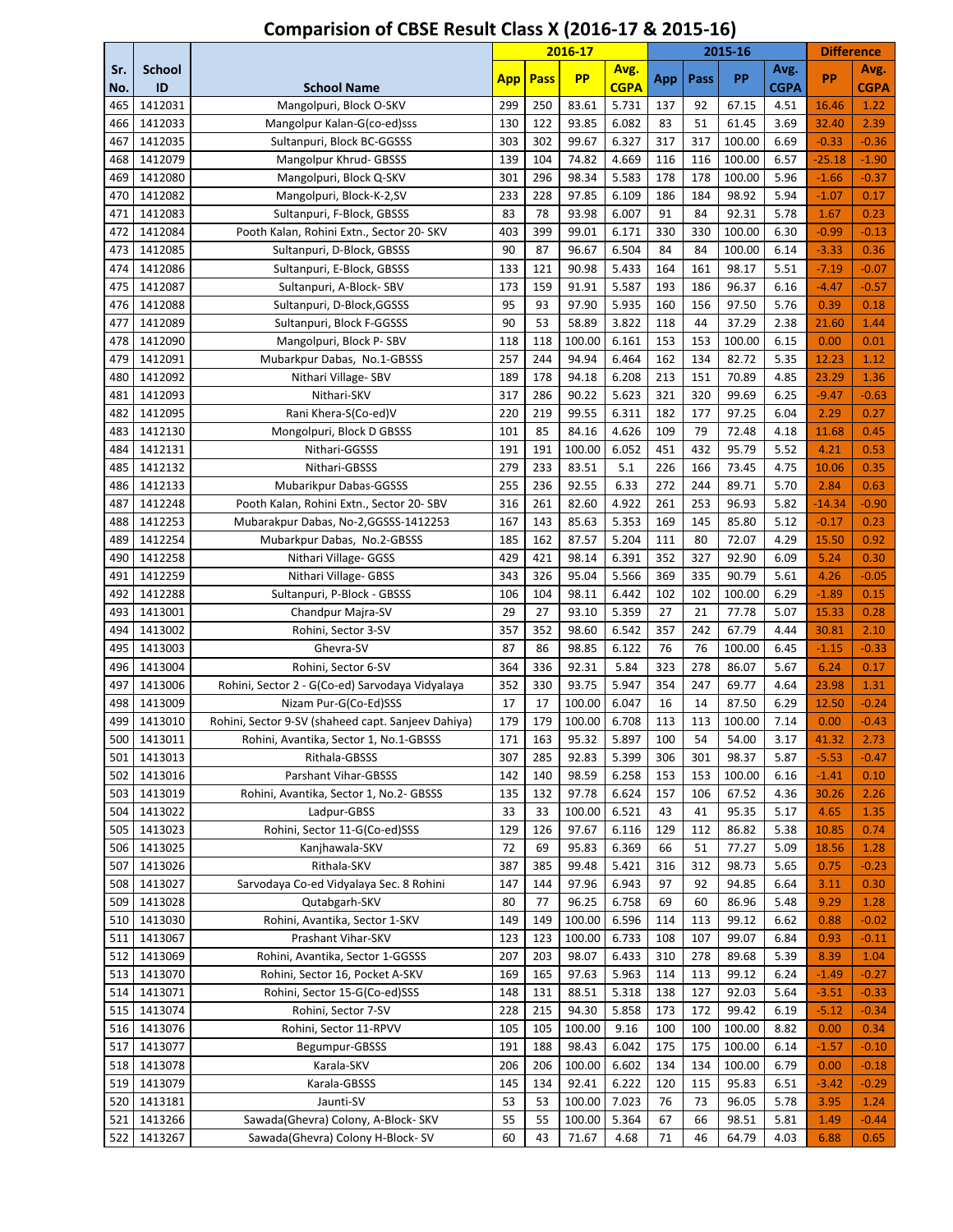|            |                     |                                                  |            |             | 2016-17         |                     |           |           | 2015-16        |                     | <b>Difference</b> |                     |
|------------|---------------------|--------------------------------------------------|------------|-------------|-----------------|---------------------|-----------|-----------|----------------|---------------------|-------------------|---------------------|
| Sr.<br>No. | <b>School</b><br>ID | <b>School Name</b>                               | <b>App</b> | <b>Pass</b> | <b>PP</b>       | Avg.<br><b>CGPA</b> | App       | Pass      | PP             | Avg.<br><b>CGPA</b> | <b>PP</b>         | Avg.<br><b>CGPA</b> |
| 523        | 1413268             | Begampur, GGSSS                                  | 405        | 377         | 93.09           | 6.125               | 263       | 257       | 97.72          | 6.05                | $-4.63$           | 0.07                |
| 524        | 1413284             | Rohini, Sector 16, Pocket A-GBSSS                | 102        | 92          | 90.20           | 5.68                | 81        | 77        | 95.06          | 6.21                | $-4.87$           | $-0.53$             |
| 525        | 1413323             | Sawada(Ghevra) Colony, B-Block-SBV               | 82         | 74          | 90.24           | 5.841               | 59        | 37        | 62.71          | 3.88                | 27.53             | 1.96                |
| 526        | 1514003             | Khyala, J.J. Colony, No.1-GBSSS                  | 71         | 70          | 98.59           | 6.38                | 64        | 64        | 100.00         | 6.67                | $-1.41$           | $-0.29$             |
| 527        | 1514004             | Khyala, No.2-GBSSS                               | 92         | 79          | 85.87           | 5.417               | 92        | 60        | 65.22          | 4.00                | 20.65             | 1.42                |
| 528        | 1514005             | Tilak Nagar, No.1-SBV                            | 49         | 47          | 95.92           | 6.196               | 25        | 24        | 96.00          | 6.48                | $-0.08$           | $-0.28$             |
| 529        | 1514006             | Tilak Nagar, No.2-SBV                            | 113        | 105         | 92.92           | 6.058               | 106       | 103       | 97.17          | 6.12                | $-4.25$           | $-0.06$             |
| 530        | 1514008             | Janakpuri, Block B, No.2-SBV                     | 79         | 78          | 98.73           | 6.752               | 31        | 31        | 100.00         | 6.72                | $-1.27$           | 0.03                |
| 531        | 1514011             | Chand Nagar, No.1-SKV                            | 241        | 230         | 95.44           | 6.238               | 239       | 233       | 97.49          | 6.17                | $-2.05$           | 0.07                |
| 532        | 1514012             | Khyala, No.1-GGSSS                               | 201        | 201         | 100.00          | 5.945               | 210       | 208       | 99.05          | 6.26                | 0.95              | $-0.32$             |
| 533        | 1514013             | Khyala, No.2-SKV                                 | 176        | 135         | 76.71           | 5.042               | 131       | 81        | 61.83          | 3.95                | 14.87             | 1.10                |
| 534        | 1514014             | Tilak Nagar, No.1-GGSSS                          | 118        | 117         | 99.15           | 6.032               | 122       | 122       | 100.00         | 6.16                | $-0.85$           | $-0.12$             |
| 535        | 1514016             | Tilak Nagar, No.3-SKV                            | 153        | 139         | 90.85           | 5.43                | 165       | 141       | 85.45          | 5.41                | 5.40              | 0.02                |
| 536        | 1514017             | Vikas Puri, Distt. Centre-SKV                    | 102        | 102         | 100.00          | 6.958               | 98        | 98        | 100.00         | 6.89                | 0.00              | 0.07                |
| 537        | 1514018             | <b>Ashok Nagar-GGSSS</b>                         | 108        | 107         | 99.07           | 7.088               | 73        | 73        | 100.00         | 7.03                | $-0.93$           | 0.06                |
| 538        | 1514019             | Janakpuri, Block B SKV                           | 91         | 90          | 98.90           | 6.56                | 85        | 85        | 100.00         | 6.78                | $-1.10$           | $-0.22$             |
| 539        | 1514021             | Hari Nagar, Clock Tower-SKV                      | 119        | 118         | 99.16           | 6.359               | 131       | 131       | 100.00         | 6.37                | $-0.84$           | $-0.02$             |
| 540        | 1514022             | Hari Nagar, Block-L S(Co-ed)V                    | 152        | 152         | 100.00          | 6.388               | 145       | 144       | 99.31          | 6.25                | 0.69              | 0.14                |
| 541        | 1514023             | Hari Nagar, Block BE-RPVV                        | 103        | 103         | 100.00          | 8.105               | 93        | 93        | 100.00         | 8.12                | 0.00              | $-0.02$             |
| 542        | 1514110             | Chand Nagar-SBV                                  | 240        | 229         | 95.42           | 6.057               | 191       | 191       | 100.00         | 6.57                | $-4.58$           | $-0.51$             |
| 543        | 1514112             | Hari Nagar, Clock Tower, Site-2-GBSSS            | 84         | 78          | 92.86           | 5.895               | 74        | 69        | 93.24          | 6.08                | $-0.39$           | $-0.18$             |
| 544        | 1515001             | Jaidev Park-SV                                   | 118        | 118         | 100.00          | 6.688               | 109       | 109       | 100.00         | 6.22                | 0.00              | 0.47                |
| 545        | 1515002             | Ashok Nagar-SBV                                  | 71         | 69          | 97.18           | 6.358               | 62        | 50        | 80.65          | 5.04                | 16.54             | 1.32                |
| 546        | 1515003             | Subhash Nagar-SBV                                | 55         | 49          | 89.09           | 5.735               | 76        | 35        | 46.05          | 2.98                | 43.04             | 2.76                |
| 547        | 1515004             | East Punjabi Bagh-SV                             | 89         | 89          | 100.00          | 6.503               | 63        | 63        | 100.00         | 6.39                | 0.00              | 0.11                |
| 548        | 1515005             | Rajouri Garden Main-GBSSS                        | 53         | 53          | 100.00          | 6.477               | 42        | 41        | 97.62          | 5.90                | 2.38              | 0.58                |
| 549        | 1515006             | Rajouri Garden Extn.-GBSSS                       | 86         | 67          | 77.91           | 4.856               | 73        | 69        | 94.52          | 6.27                | $-16.61$          | $-1.42$             |
| 550        | 1515007             | Madipur, No.1-SBV                                | 85         | 81          | 95.29           | 5.746               | 72        | 72        | 100.00         | 5.58                | $-4.71$           | 0.17                |
| 551        | 1515010             | Punjabi Bagh, No.1-GBSSS                         | 113        | 84          | 74.34           | 4.618               | 72        | 50        | 69.44          | 4.51                | 4.89              | 0.11                |
| 552        | 1515017             | Raghubir Nagar, J.J. Colony-GBSS                 | 60         | 58          | 96.67           | 6.32                | 59        | 59        | 100.00         | 6.79                | $-3.33$           | $-0.47$             |
| 553        | 1515018             | Rajouri Garden Extn., GBSSS                      | 95         | 94          | 98.95           | 6.145<br>5.468      | 74        | 71        | 95.95          | 6.05                | 3.00              | 0.09                |
| 554<br>555 | 1515019<br>1515021  | Raghubir Nagar, J.J. Colony- G(Co-ed)SSS         | 126<br>110 | 102<br>110  | 80.95<br>100.00 | 6.215               | 64<br>105 | 52<br>101 | 81.25<br>96.19 | 5.17<br>6.28        | $-0.30$           | 0.30                |
|            | 1515022             | Rajouri Garden Extn.-SKV                         | 117        | 114         | 97.44           | 6.132               | 101       | 90        | 89.11          | 5.75                | 3.81<br>8.33      | $-0.07$<br>0.38     |
| 556<br>557 | 1515023             | Rajouri Garden Main-SKV                          | 97         | 75          | 77.32           | 5.224               | 77        | 51        | 66.23          | 4.53                | 11.09             | 0.69                |
| 558        | 1515024             | Punjabi Bagh, No.2-SKV<br>Madipur, No.2-SKV      | 154        | 129         | 83.77           | 5.247               | 67        | 61        | 91.04          | 6.14                | $-7.28$           | $-0.90$             |
| 559        | 1515025             | Tagore Garden, No.2-SKV                          | 134        | 123         | 91.79           | 5.907               | 149       | 145       | 97.32          | 5.95                | $-5.52$           | $-0.04$             |
| 560        | 1515026             | Tagore Garden, No.1-GGSSS                        | 111        | 111         | 100.00          | 6.739               | 81        | 81        | 100.00         | 6.90                | 0.00              | $-0.16$             |
| 561        | 1515028             | Madipur, No.1-GGSSS                              | 91         | 88          | 96.70           | 6.325               | 79        | 79        | 100.00         | 5.98                | $-3.30$           | 0.35                |
| 562        | 1515029             | Subhash Nagar, No.1-GGSSS                        | 103        | 103         | 100.00          | 5.798               | 95        | 89        | 93.68          | 5.49                | 6.32              | 0.31                |
| 563        | 1515030             | Raghubir Nagar, J.J. Colony-GGSSS                | 158        | 157         | 99.37           | 6.28                | 151       | 151       | 100.00         | 5.64                | $-0.63$           | 0.64                |
| 564        | 1515139             | <b>Tagore Garden-GBSSS</b>                       | 132        | 119         | 90.15           | 5.909               | 101       | 86        | 85.15          | 5.81                | 5.00              | 0.10                |
| 565        | 1516002             | Ramesh Nagar-SBV                                 | 116        | 116         | 100.00          | 6.199               | 124       | 124       | 100.00         | 6.16                | 0.00              | 0.04                |
| 566        | 1516003             | Mansarovar Garden-SV                             | 93         | 93          | 100.00          | 6.596               | 40        | 40        | 100.00         | 6.29                | 0.00              | 0.31                |
| 567        | 1516010             | Moti Nagar SBV                                   | 143        | 143         | 100.00          | 5.997               | 181       | 181       | 100.00         | 6.46                | 0.00              | $-0.47$             |
| 568        | 1516011             | Shadi Khampur-GBSSS                              | 86         | 74          | 86.05           | 5.198               | 66        | 56        | 84.85          | 5.56                | 1.20              | $-0.36$             |
| 569        | 1516013             | Prem Nagar-GBSSS                                 | 140        | 116         | 82.86           | 5.499               | 108       | 89        | 82.41          | 5.71                | 0.45              | $-0.21$             |
| 570        | 1516017             | Saraswati Garden-G(Co-ed)SS                      | 51         | 51          | 100.00          | 6.404               | 50        | 48        | 96.00          | 5.91                | 4.00              | 0.49                |
| 571        | 1516018             | Moti Nagar SKV                                   | 149        | 149         | 100.00          | 6.184               | 118       | 118       | 100.00         | 6.55                | 0.00              | $-0.37$             |
| 572        | 1516019             | Basai Darapur-SKV                                | 72         | 72          | 100.00          | 6.59                | 55        | 55        | 100.00         | 6.28                | 0.00              | 0.31                |
| 573        | 1516021             | Ranjit Nagar-SKV                                 | 140        | 138         | 98.57           | 5.595               | 89        | 89        | 100.00         | 5.43                | $-1.43$           | 0.17                |
| 574        | 1516022             | Shadi Khampur-SKV                                | 37         | 37          | 100.00          | 6.397               | 29        | 29        | 100.00         | 6.25                | 0.00              | 0.15                |
| 575        | 1516025             | Kirti Nagar-GGSSS                                | 82         | 81          | 98.78           | 6.28                | 80        | 80        | 100.00         | 6.01                | $-1.22$           | 0.27                |
| 576        | 1516027             | Ramesh Nagar-SKV                                 | 83         | 79          | 95.18           | 6.417               | 46        | 43        | 93.48          | 6.09                | 1.70              | 0.33                |
| 577        | 1516030             | Prem Nagar-GGSSS                                 | 180        | 179         | 99.44           | 5.41                | 166       | 165       | 99.40          | 5.43                | 0.05              | $-0.02$             |
| 578        | 1516068             | Karampura, Industrial Area-G(Co-ed)SSS           | 89         | 89          | 100.00          | 5.987               | 70        | 70        | 100.00         | 5.64                | 0.00              | 0.35                |
| 579        | 1516104             | Karampura, Block H- G(Co-ed) Sarvodaya Vidyalaya | 89         | 89          | 100.00          | 6.124               | 129       | 128       | 99.22          | 6.02                | 0.78              | 0.11                |
| 580        | 1516140             | <b>West Patel Nagar-GBSSS</b>                    | 169        | 168         | 99.41           | 6.413               | 127       | 125       | 98.43          | 6.03                | 0.98              | 0.38                |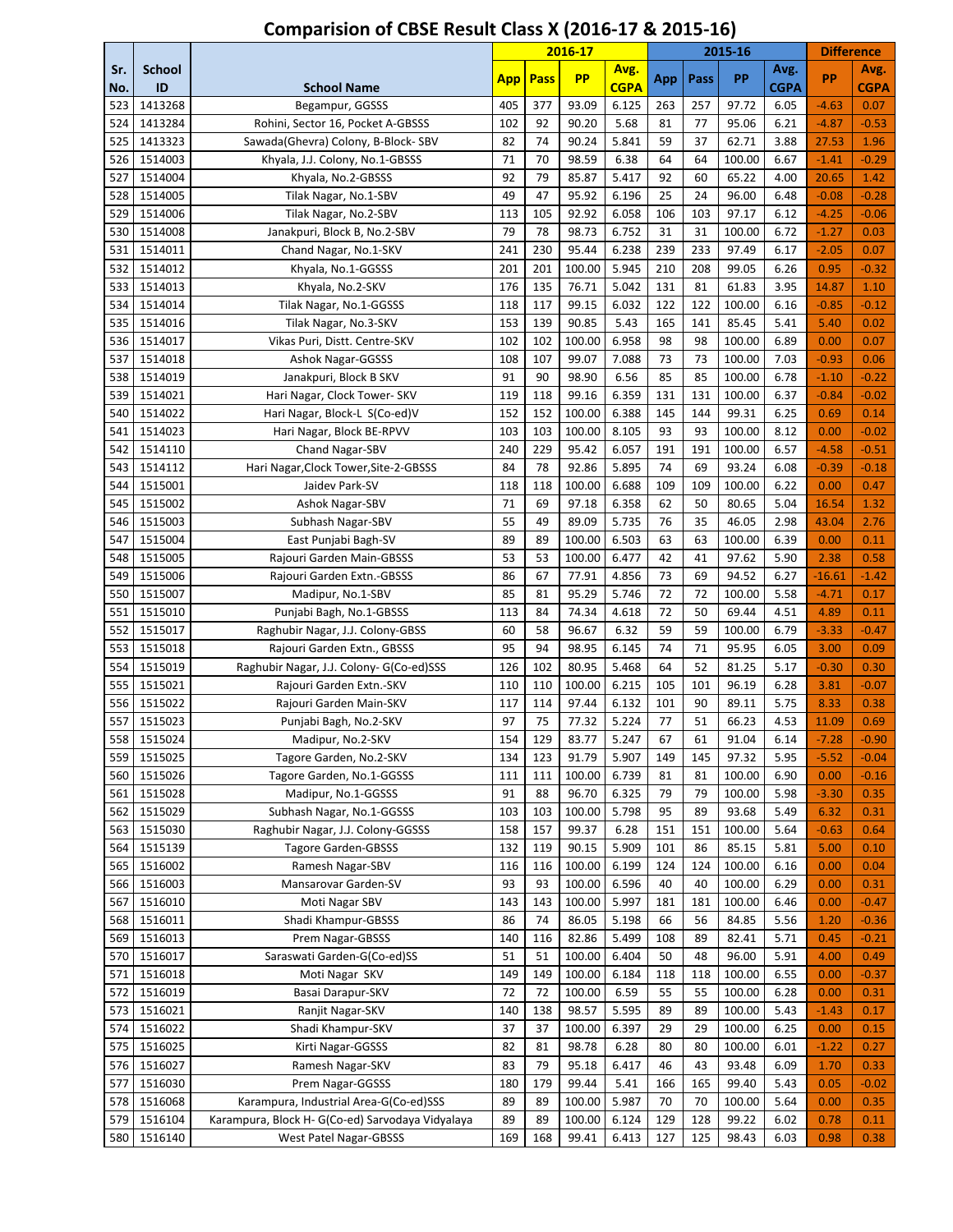|            |                    |                                                                    |            |            | 2016-17        |                |             |             | 2015-16         |              | <b>Difference</b> |                 |
|------------|--------------------|--------------------------------------------------------------------|------------|------------|----------------|----------------|-------------|-------------|-----------------|--------------|-------------------|-----------------|
| Sr.        | <b>School</b>      |                                                                    | <b>App</b> | Pass       | <b>PP</b>      | Avg.           | App         | Pass        | PP              | Avg.         | PP                | Avg.            |
| No.        | ID                 | <b>School Name</b>                                                 |            |            |                | <b>CGPA</b>    |             |             |                 | <b>CGPA</b>  |                   | <b>CGPA</b>     |
| 581        | 1516141            | West Patel Nagar-GGSSS                                             | 132        | 132        | 100.00         | 6.208          | 157         | 150         | 95.54           | 5.73         | 4.46              | 0.48            |
| 582        | 1516142            | West Patel Nagar-SKV                                               | 237        | 235        | 99.16          | 5.79           | 278         | 239         | 85.97           | 5.22         | 13.18             | 0.57            |
| 583        | 1516143            | West Patel Nagar-SBV                                               | 295        | 292        | 98.98          | 6.42           | 238         | 237         | 99.58           | 6.61         | $-0.60$           | $-0.19$         |
| 584        | 1617001            | Tikri Kalan- GBSSS                                                 | 168        | 161        | 95.83          | 6.249          | 162         | 88          | 54.32           | 3.57         | 41.51             | 2.68            |
| 585<br>586 | 1617002<br>1617003 | Nangloi-SBV                                                        | 335<br>141 | 318<br>112 | 94.93<br>79.43 | 6.366<br>4.837 | 285<br>118  | 250<br>91   | 87.72           | 6.10<br>5.09 | 7.21              | 0.27            |
| 587        | 1617004            | Paschim Vihar, A 2-SV(Co-ed)<br>Nangloi, Kavita Colony-G(Co-ed)SSS | 177        | 177        | 100.00         | 6.781          | 200         | 200         | 77.12<br>100.00 | 5.88         | 2.31<br>0.00      | $-0.26$<br>0.90 |
| 588        | 1617005            | Ranhaula-SKV                                                       | 42         | 32         | 76.19          | 5.657          | 111         | 103         | 92.79           | 6.01         | $-16.60$          | $-0.35$         |
| 589        | 1617006            | Hiran Kudna-SV(Co-ed)                                              | 67         | 65         | 97.02          | 6.146          | 50          | 41          | 82.00           | 5.02         | 15.02             | 1.13            |
| 590        | 1617007            | New Multan Nagar-SV(Co-ed)                                         | 177        | 136        | 76.84          | 4.758          | 174         | 111         | 63.79           | 4.01         | 13.04             | 0.75            |
| 591        | 1617008            | Paschim Vihar, B 4-SV(Co-ed)                                       | 123        | 105        | 85.37          | 5.773          | 150         | 130         | 86.67           | 5.50         | $-1.30$           | 0.27            |
| 592        | 1617009            | Paschim Vihar, A 6-RPVV                                            | 105        | 105        | 100.00         | 8.72           | 103         | 103         | 100.00          | 8.79         | 0.00              | $-0.07$         |
| 593        | 1617010            | Nangloi-SKV                                                        | 314        | 314        | 100.00         | 6.861          | 232         | 232         | 100.00          | 6.69         | 0.00              | 0.17            |
| 594        | 1617011            | Paschim Vihar, B 3-SKV                                             | 147        | 146        | 99.32          | 6.813          | 142         | 142         | 100.00          | 6.66         | $-0.68$           | 0.15            |
| 595        | 1617012            | Tikri Kalan-SKV                                                    | 141        | 139        | 98.58          | 6.79           | 142         | 140         | 98.59           | 6.52         | $-0.01$           | 0.27            |
| 596        | 1617013            | Nangloi, Sultanpuri Road-SKV                                       | 165        | 164        | 99.39          | 6.775          | 206         | 206         | 100.00          | 6.22         | $-0.61$           | 0.55            |
| 597        | 1617014            | Mundka Village-SKV                                                 | 221        | 219        | 99.10          | 6.227          | 249         | 243         | 97.59           | 5.88         | 1.50              | 0.35            |
| 598        | 1617015            | Amalwas, Jawalapuri-GBSSS                                          | 228        | 225        | 98.68          | 6.412          | 252         | 250         | 99.21           | 6.25         | $-0.52$           | 0.16            |
| 599        | 1617017            | Nangloi, Sultanpuri Road-GBSSS                                     | 113        | 89         | 78.76          | 5.051          | 118         | 93          | 78.81           | 4.84         | $-0.05$           | 0.21            |
| 600        | 1617018            | Mundka Village-GBSSS                                               | 207        | 207        | 100.00         | 6.881          | 174         | 174         | 100.00          | 6.48         | 0.00              | 0.40            |
| 601        | 1617019            | Ambika Vihar-GBSS                                                  | 178        | 177        | 99.44          | 6.239          | 208         | 186         | 89.42           | 5.35         | 10.01             | 0.89            |
| 602        | 1617021            | Nangloi-GGSSS                                                      | 205        | 168        | 81.95          | 5.346          | 189         | 117         | 61.90           | 4.18         | 20.05             | 1.17            |
| 603        | 1617024            | Nangloi, Phase II-GBSSS                                            | 204        | 182        | 89.22          | 5.914          | 166         | 163         | 98.19           | 6.37         | $-8.98$           | $-0.46$         |
| 604        | 1617025            | Nangloi, Phase I-GBSSS                                             | 114        | 113        | 99.12          | 6.002          | 78          | 78          | 100.00          | 5.97         | $-0.88$           | 0.03            |
| 605        | 1617026            | Nilothi-SKV                                                        | 141        | 141        | 100.00         | 5.982          | 135         | 133         | 98.52           | 5.40         | 1.48              | 0.58            |
| 606        | 1617027            | Punjabi Basti-G(Co-ed)SSS                                          | 208        | 205        | 98.56          | 6.548          | 145         | 119         | 82.07           | 5.48         | 16.49             | 1.06            |
| 607        | 1617028            | Peera Garhi Village- SKV                                           | 85         | 79         | 92.94          | 5.918          | 115         | 101         | 87.83           | 5.15         | 5.11              | 0.76            |
| 608        | 1617029            | Bakkarwala-G(Co-ed)SSS                                             | 215        | 215        | 100.00         | 6.596          | 149         | 147         | 98.66           | 6.17         | 1.34              | 0.43            |
| 609        | 1617030            | Baprola-G(Co-ed)SSS                                                | 462        | 408        | 88.31          | 5.863          | 266         | 205         | 77.07           | 5.15         | 11.24             | 0.72            |
| 610        | 1617032            | Paschim Vihar, A 6-G(Co-ed)SSS                                     | 112        | 104        | 92.86          | 5.941          | 86          | 64          | 74.42           | 4.62         | 18.44             | 1.32            |
| 611        | 1617033            | Ambika Vihar-GGSSS                                                 | 217        | 217        | 100.00         | 5.985          | 206         | 206         | 100.00          | 5.92         | 0.00              | 0.06            |
| 612        | 1617035<br>1617036 | Nangloi, J.J. Colony-GGSSS                                         | 425<br>338 | 424<br>320 | 99.77<br>94.68 | 6.344<br>6.013 | 309<br>255  | 222<br>242  | 71.84           | 4.92         | 27.92<br>$-0.23$  | 1.43            |
| 613<br>614 | 1617037            | Amalwas, Jawalapuri-SKV<br>Nangloi, J.J. Colony-GBSSS              | 370        | 318        | 85.95          | 5.323          | 302         | 241         | 94.90<br>79.80  | 6.07<br>4.91 | 6.14              | $-0.06$<br>0.41 |
| 615        | 1617137            | Paschim Vihar, B 3-G(Co-ed)SSS                                     | 72         | 66         | 91.67          | 5.392          | 80          | 79          | 98.75           | 5.39         | $-7.08$           | 0.00            |
| 616        | 1617211            | Baprola Vihar- GGSS                                                | 150        | 84         | 56.00          | 3.773          | 249         | 183         | 73.49           | 4.89         | $-17.49$          | $-1.12$         |
| 617        | 1617214            | Kunwar Singh Nagar, Ranhaula G(Co-ed)SS                            | 272        | 267        | 98.16          | 6.387          | 347         | 346         | 99.71           | 6.16         | $-1.55$           | 0.22            |
| 618        | 1617219            | Nilothi-SBV                                                        | 101        | 91         | 90.10          | 5.479          | 105         | 66          | 62.86           | 3.80         | 27.24             | 1.68            |
|            |                    |                                                                    |            |            |                |                |             |             |                 |              |                   |                 |
| 619        | 1617222            | Govt. Sarvodaya Kanya Vidyalaya, Shiv Ram Park, Nangloi            | 73         | 64         | 87.67          | 5.726          | 44          | 41          | 93.18           | 6.06         | $-5.51$           | $-0.34$         |
| 620        | 1617223            | Govt. Sarvodaya Bal Vidyalaya, Nihal Vihar, Nangloi                | 86         | 86         | 100.00         | 6.735          | 47          | 47          | 100.00          | 5.64         | 0.00              | 1.09            |
| 621        | 1617227            | Ranhaula-SBV                                                       | 138        | 136        | 98.55          | 6.696          | 86          | 86          | 100.00          | 6.07         | $-1.45$           | 0.62            |
| 622        | 1617254            | Peera Garhi Village- SBV                                           | 157        | 117        | 74.52          | 4.713          | <b>NULL</b> | <b>NULL</b> | <b>NULL</b>     | <b>NULL</b>  | 74.52             | 4.71            |
| 623        | 1617255            | Baprola Vihar- GBSS                                                | 143        | 103        | 72.03          | 4.631          | <b>NULL</b> | <b>NULL</b> | <b>NULL</b>     | <b>NULL</b>  | 72.03             | 4.63            |
| 624        | 1618001            | Matiala-SBV                                                        | 225        | 205        | 91.11          | 5.753          | 202         | 139         | 68.81           | 4.34         | 22.30             | 1.41            |
| 625        | 1618002            | Vikas Puri, Block A-SBV                                            | 182        | 181        | 99.45          | 6.553          | 157         | 123         | 78.34           | 5.44         | 21.11             | 1.11            |
| 626        | 1618003            | Janakpuri, Possangipur B1-SV(Co-ed)                                | 252        | 251        | 99.60          | 6.876          | 209         | 170         | 81.34           | 5.46         | 18.26             | 1.42            |
| 627        | 1618004            | Uttam Nagar, No.2-GBSSS                                            | 115        | 115        | 100.00         | 6.377          | 66          | 66          | 100.00          | 7.10         | 0.00              | $-0.72$         |
| 628        | 1618005            | Janakpuri, Block C, No.2-SBV                                       | 119        | 114        | 95.80          | 6.225          | 120         | 110         | 91.67           | 5.74         | 4.13              | 0.48            |
| 629        | 1618006            | Janakpuri, Block C, No.1-GBSSS                                     | 129        | 128        | 99.23          | 6.578          | 124         | 123         | 99.19           | 6.31         | 0.03              | 0.27            |
| 630        | 1618008            | <b>Uttam Nagar-SBV</b>                                             | 152        | 149<br>199 | 98.03          | 6.08           | 120         | 114         | 95.00           | 5.93         | 3.03              | 0.15            |
| 631<br>632 | 1618009<br>1618010 | Kakrola-SBV<br>Vikas Puri, Block G-GBSSS                           | 231<br>44  | 42         | 86.15<br>95.46 | 5.214<br>5.723 | 190<br>42   | 168<br>37   | 88.42<br>88.10  | 5.63<br>5.29 | $-2.27$<br>7.36   | $-0.41$<br>0.44 |
| 633        | 1618015            | Vikas Puri, KG-I/II-GBSSS                                          | 70         | 70         | 100.00         | 6.014          | 61          | 50          | 81.97           | 5.14         | 18.03             | 0.87            |
| 634        | 1618016            | Vikas Puri, Block- F-G(Co-ed)SS                                    | 132        | 116        | 87.88          | 5.567          | 140         | 139         | 99.29           | 5.98         | $-11.41$          | $-0.42$         |
| 635        | 1618017            | Janakpuri - SKV No.1, C-Block                                      | 146        | 146        | 100.00         | 7.065          | 169         | 157         | 92.90           | 5.99         | 7.10              | 1.07            |
| 636        | 1618018            | Janakpuri, Block A-SKV                                             | 184        | 183        | 99.46          | 6.141          | 197         | 197         | 100.00          | 6.02         | $-0.54$           | 0.13            |
| 637        | 1618019            | Vikas Puri, Block G-SKV                                            | 148        | 145        | 97.97          | 6.261          | 159         | 159         | 100.00          | 6.84         | $-2.03$           | $-0.58$         |
| 638        | 1618020            | Kakrola-SKV                                                        | 274        | 192        | 70.07          | 4.925          | 272         | 173         | 63.60           | 4.15         | 6.47              | 0.78            |
|            |                    |                                                                    |            |            |                |                |             |             |                 |              |                   |                 |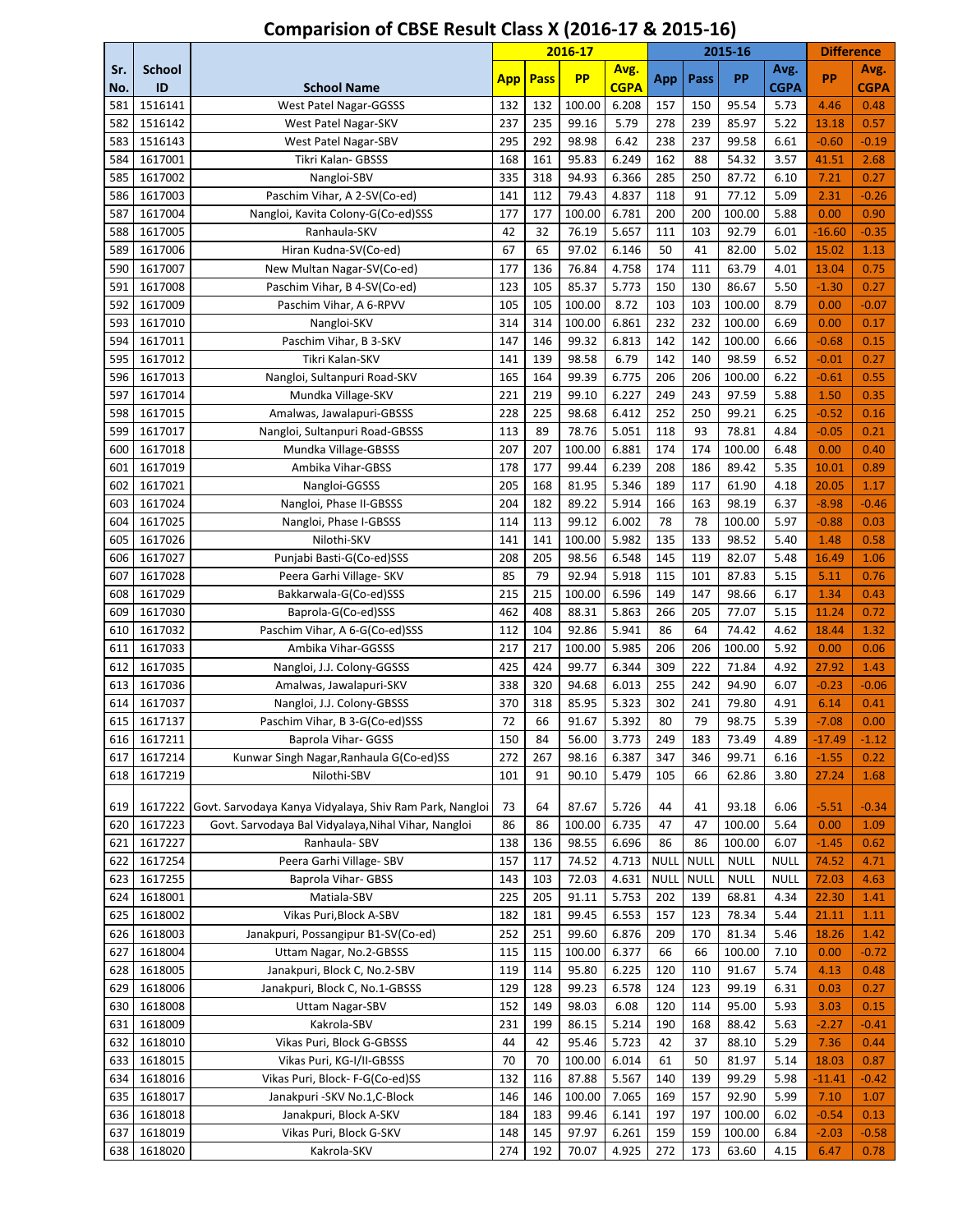|            |                        |                                                     |            |            | 2016-17          |                |            |           | 2015-16         |              | <b>Difference</b> |                 |
|------------|------------------------|-----------------------------------------------------|------------|------------|------------------|----------------|------------|-----------|-----------------|--------------|-------------------|-----------------|
| Sr.        | <b>School</b>          |                                                     | <b>App</b> | Pass       | <b>PP</b>        | Avg.           | App        | Pass      | PP              | Avg.         | <b>PP</b>         | Avg.            |
| No.        | ID                     | <b>School Name</b>                                  |            |            |                  | <b>CGPA</b>    |            |           |                 | <b>CGPA</b>  |                   | <b>CGPA</b>     |
| 639        | 1618021                | Uttam Nagar, No.2-GGSSS                             | 164        | 162        | 98.78            | 6.152          | 145        | 134       | 92.41           | 5.69         | 6.37              | 0.46            |
| 640        | 1618022<br>1618057     | Janakpuri C-Block, SKV No.2                         | 134<br>207 | 133<br>204 | 99.25<br>98.55   | 6.822<br>5.947 | 135<br>216 | 99<br>204 | 73.33<br>94.44  | 4.92<br>5.95 | 25.92             | 1.90            |
| 641<br>642 | 1618058                | Uttam Nagar-SKV<br>Hastsal-GBSSS                    | 206        | 204        | 99.03            | 6.541          | 164        | 129       |                 | 5.04         | 4.11<br>20.37     | 0.00<br>1.51    |
| 643        | 1618059                | Bindapur-GBSSS                                      | 205        | 167        | 81.46            | 5.416          | 123        | 102       | 78.66<br>82.93  | 5.66         | $-1.46$           | $-0.24$         |
| 644        | 1618060                | Bindapur-GGSSS                                      | 248        | 247        | 99.60            | 6.573          | 289        | 284       | 98.27           | 6.40         | 1.33              | 0.18            |
| 645        | 1618061                | HASTSAL-SKV                                         | 316        | 314        | 99.37            | 6.121          | 312        | 311       | 99.68           | 6.03         | $-0.31$           | 0.09            |
| 646        | 1618062                | Vikas Puri, Block A-SKV                             | 173        | 163        | 94.22            | 6.561          | 172        | 159       | 92.44           | 6.41         | 1.78              | 0.15            |
| 647        | 1618063                | Mohan Garden-SKV                                    | 326        | 311        | 95.40            | 6.307          | 440        | 383       | 87.05           | 5.52         | 8.35              | 0.79            |
| 648        | 1618064                | Janakpuri, Block A, No.2-GGSSS                      | 174        | 174        | 100.00           | 6.489          | 174        | 174       | 100.00          | 6.61         | 0.00              | $-0.12$         |
| 649        | 1618065                | Janakpuri, Block A-GBSSS                            | 118        | 118        | 100.00           | 7.198          | 108        | 107       | 99.07           | 6.85         | 0.93              | 0.35            |
| 650        | 1618067                | Vikas Nagar-G(Co-ed)SS                              | 147        | 145        | 98.64            | 6.493          | 181        | 158       | 87.29           | 5.31         | 11.35             | 1.18            |
| 651        | 1618070                | Matiala-SKV                                         | 247        | 218        | 88.26            | 5.538          | 158        | 128       | 81.01           | 5.55         | 7.25              | $-0.01$         |
| 652        | 1618072                | Mohan Garden-GBSSS No.1                             | 423        | 380        | 89.84            | 5.998          | 153        | 122       | 79.74           | 5.40         | 10.10             | 0.60            |
| 653        | 1618191                | Bindapur-G(co-ed)SSS                                | 344        | 315        | 91.57            | 6.012          | 299        | 209       | 69.90           | 4.69         | 21.67             | 1.32            |
| 654        | 1618192                | Rajapur Khurd-G(Co-ed)SS                            | 173        | 173        | 100.00           | 6.857          | 122        | 116       | 95.08           | 6.81         | 4.92              | 0.04            |
| 655        | 1618193                | Shiv Vihar- GGSSS                                   | 163        | 162        | 99.39            | 6.353          | 251        | 250       | 99.60           | 6.24         | $-0.21$           | 0.12            |
| 656        | 1618264                | Mohan Garden-GGSSS                                  | 284        | 284        | 100.00           | 6.808          | 172        | 160       | 93.02           | 6.07         | 6.98              | 0.74            |
| 657        | 1618267                | Shiv Vihar-GBSS                                     | 168        | 168        | 100.00           | 6.402          | 153        | 151       | 98.69           | 5.91         | 1.31              | 0.49            |
| 658        | 1618269                | Binda Pur, Pocket-III-G(Co-ed)SS                    | 137        | 137        | 100.00           | 6.677          | 160        | 157       | 98.13           | 6.34         | 1.88              | 0.34            |
| 659        | 1618270                | BindaPur, Pocket-IV-G(Co-ed)SS                      | 147        | 135        | 91.84            | 5.592          | 131        | 92        | 70.23           | 4.67         | 21.61             | 0.92            |
| 660        | 1618277                | Mohan Garden-GBSSS No.2                             | 188        | 187        | 99.47            | 6.381          | 131        | 128       | 97.71           | 6.51         | 1.76              | $-0.13$         |
| 661        | 1618278                | HASTSAL- GGSSS                                      | 204        | 190        | 93.14            | 5.58           | 235        | 235       | 100.00          | 6.04         | $-6.86$           | $-0.46$         |
| 662        | 1618281                | Hastsal, Janta Flats- SBV                           | 171        | 165        | 96.49            | 6.287          | 159        | 127       | 79.87           | 4.95         | 16.62             | 1.33            |
| 663        | 1719001                | R.K. Puram, Sector 12-SV (Jose Marti)               | 86         | 86         | 100.00           | 6.5            | 78         | 78        | 100.00          | 6.54         | 0.00              | $-0.04$         |
|            |                        |                                                     |            |            |                  |                |            |           |                 |              |                   |                 |
| 664        | 1719002                | Sarojini Nagar, No.1-SBV (Ganesh Shankar Vidyarthi) | 87         | 87         | 100.00           | 6.393          | 37         | 36        | 97.30           | 6.37         | 2.70              | 0.03            |
| 665        | 1719005                | Sarojini Nagar, No.3-GBSSS                          | 87         | 32         | 36.78            | 2.37           | 63         | 45        | 71.43           | 4.64         | $-34.65$          | $-2.27$         |
| 666        | 1719006                | Sarojini Nagar, No.4-GBSSS                          | 97         | 97         | 100.00           | 5.957          | 59         | 56        | 94.92           | 6.21         | 5.08              | $-0.25$         |
| 667        | 1719010                | Moti Bagh I-GBSSS                                   | 56         | 54         | 96.43            | 5.654          | 86         | 85        | 98.84           | 6.10         | $-2.41$           | $-0.45$         |
| 668        | 1719013                | R.K. Puram, Sector 2-Sarvodaya Co-ed Vidyalaya      | 44         | 42         | 95.46            | 5.65           | 36         | 35        | 97.22           | 6.29         | $-1.77$           | $-0.64$         |
| 669        | 1719022                | R.K. Puram, Sector 7, No.3-SV                       | 205        | 205        | 100.00           | 5.725          | 128        | 128       | 100.00          | 6.57         | 0.00              | $-0.84$         |
| 670        | 1719027                | Sarojini Nagar, No.3-GGSSS                          | 61         | 61         | 100.00           | 6.985          | 58         | 58        | 100.00          | 6.57         | 0.00              | 0.42            |
| 671        | 1719029                | Sarojini Nagar, No.1-SKV                            | 68         | 65         | 95.59            | 6.182          | 73         | 71        | 97.26           | 5.82         | $-1.67$           | 0.36            |
| 672        | 1719030                | R.K. Puram, Sector 4- GGSSS                         | 51         | 49         | 96.08            | 5.573          | 45         | 44        | 97.78           | 5.41         | $-1.70$           | 0.16            |
| 673        | 1719069<br>1719070     | R.K. Puram, Sector 2, No.1-SV                       | 87<br>128  | 86<br>125  | 98.85            | 6.46<br>5.955  | 114<br>123 | 85        | 74.56           | 4.81         | 24.29             | 1.65            |
| 674        |                        | R.K.Puram, Sector-6, Govt. S.(Co-ed) SSS            | 81         | 81         | 97.66            | 5.701          |            | 117       | 95.12<br>100.00 | 5.74         | 2.53              | 0.22            |
| 675        | 1719073<br>676 1719101 | Moti Bagh I-SKV<br>Laxmi Bai Nagar(Co-Ed)-SSS       | 26         | 26         | 100.00<br>100.00 | 6.338          | 101<br>24  | 101<br>24 | 100.00          | 5.65<br>6.51 | 0.00<br>0.00      | 0.05<br>$-0.17$ |
| 677        | 1719102                | Netaji Nagar(Co-Ed)-SV                              | 59         | 58         | 98.31            | 6.285          | 54         | 51        | 94.44           | 5.43         | 3.86              | 0.86            |
| 678        | 1719103                | R. K. Puram, Sec-3-GBSSS                            | 57         | 49         | 85.97            | 5.384          | 50         | 37        | 74.00           | 4.63         | 11.97             | 0.76            |
| 679        | 1719104                | R. K. Puram, Sec-5(Co-Ed)-GSSS                      | 117        | 87         | 74.36            | 4.404          | 58         | 50        | 86.21           | 5.37         | $-11.85$          | $-0.97$         |
| 680        | 1719105                | Moti Bagh-II, Nanakpura-(Co-Ed)SV                   | 121        | 107        | 88.43            | 5.43           | 63         | 53        | 84.13           | 5.32         | 4.30              | 0.11            |
| 681        | 1719106                | Safdarjung Enclave-Sarvodaya(Co-Ed)SSS              | 47         | 32         | 68.09            | 4.128          | 44         | 31        | 70.45           | 4.19         | $-2.37$           | $-0.06$         |
| 682        | 1719125                | Munirka, Sarvodaya(Co-ed) SSS                       | 83         | 75         | 90.36            | 6.213          | 67         | 48        | 71.64           | 4.62         | 18.72             | 1.59            |
| 683        | 1719130                | R.K. Puram, Sector-13 G(Co-ed)SV                    | 46         | 38         | 82.61            | 5.667          | 16         | 16        | 100.00          | 6.89         | $-17.39$          | $-1.22$         |
| 684        | 1720001                | Delhi Cantt.-SBV                                    | 41         | 41         | 100.00           | 6.293          | 41         | 41        | 100.00          | 6.43         | 0.00              | $-0.14$         |
| 685        | 1720002                | Naraina, Ist Shift-SBV                              | 139        | 131        | 94.25            | 6.29           | 92         | 87        | 94.57           | 6.56         | $-0.32$           | $-0.27$         |
| 686        | 1720003                | Mehram Nagar-S(Co-ed)V                              | 35         | 35         | 100.00           | 6.623          | 37         | 36        | 97.30           | 6.49         | 2.70              | 0.14            |
| 687        | 1720005                | Pusa, IARI, 2nd Shift- GBSSS                        | 128        | 125        | 97.66            | 6.134          | 94         | 94        | 100.00          | 6.57         | $-2.34$           | $-0.43$         |
| 688        | 1720008                | Janak Puri, Block D, No.2-GBSSS-1720008             | 75         | 74         | 98.67            | 6.701          | 68         | 67        | 98.53           | 6.44         | 0.14              | 0.26            |
| 689        | 1720010                | Naraina, 2nd Shift-GBSSS                            | 88         | 85         | 96.59            | 6.125          | 33         | 33        | 100.00          | 6.10         | $-3.41$           | 0.03            |
| 690        | 1720014                | Janak Puri, Block D, No.1-SKV                       | 123        | 123        | 100.00           | 7.08           | 102        | 102       | 100.00          | 6.49         | 0.00              | 0.59            |
| 691        | 1720015                | Inderpuri, Budh Nagar, F- Block- SKV                | 57         | 56         | 98.25            | 6.267          | 57         | 57        | 100.00          | 6.19         | $-1.75$           | 0.08            |
| 692        | 1720017                | Pusa, IARI-SKV                                      | 123        | 123        | 100.00           | 6.039          | 136        | 136       | 100.00          | 5.73         | 0.00              | 0.31            |
| 693        | 1720018                | Delhi Cantt.-SKV                                    | 49         | 48         | 97.96            | 6.078          | 40         | 32        | 80.00           | 4.74         | 17.96             | 1.34            |
| 694        | 1720021                | Janak Puri, Block D, No.2-GGSSS                     | 94         | 94         | 100.00           | 6.287          | 95         | 95        | 100.00          | 6.11         | 0.00              | 0.18            |
| 695        | 1720022                | Naraina-SKV                                         | 272        | 272        | 100.00           | 5.771          | 230        | 230       | 100.00          | 6.07         | 0.00              | $-0.30$         |
| 696        | 1720023                | GBSSS, F Block, Budh Nagar, InderPuri               | 50         | 49         | 98.00            | 6.212          | 64         | 63        | 98.44           | 6.27         | $-0.44$           | $-0.06$         |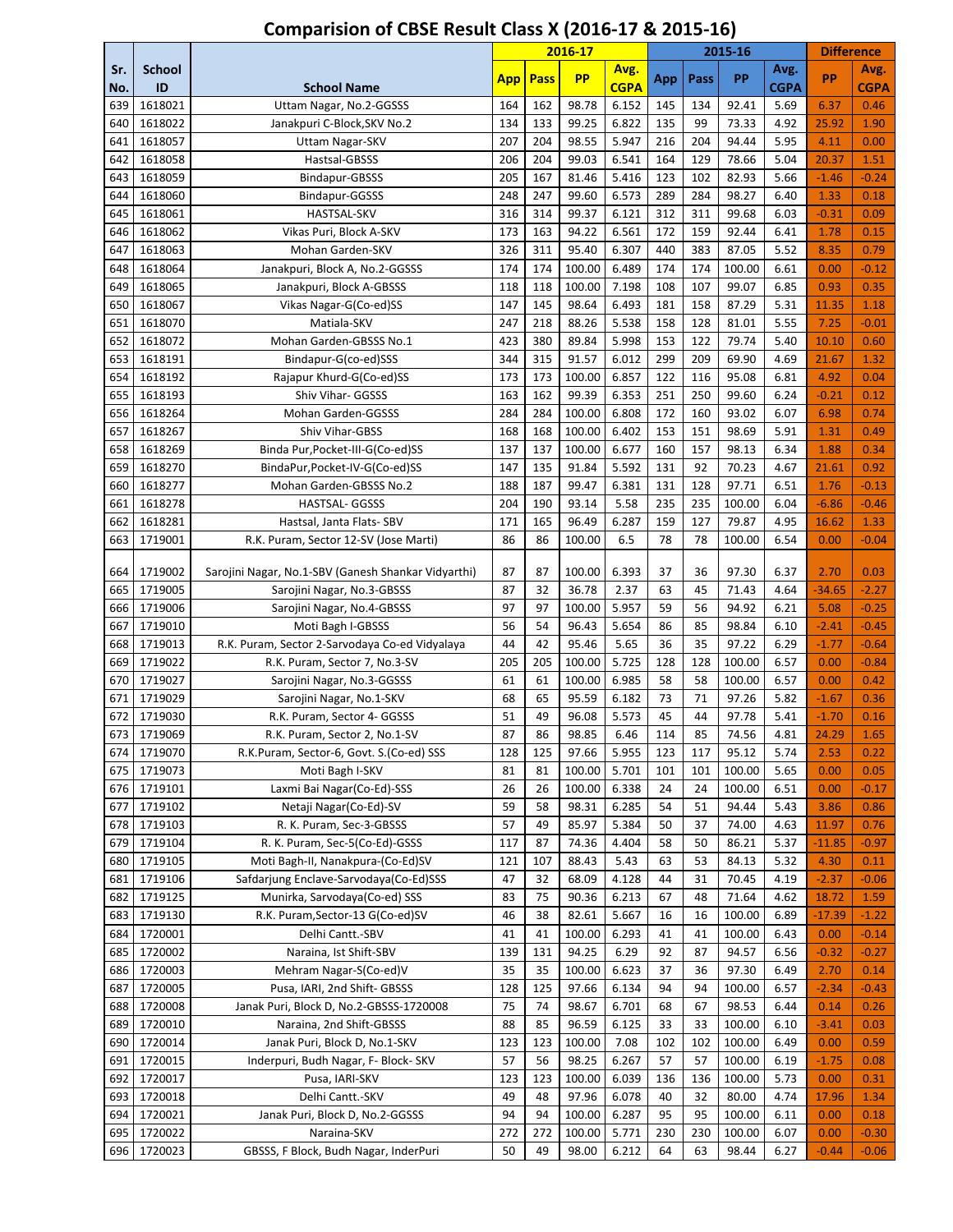|            |                    |                                                        | 2016-17    |             | 2015-16         |                |             |             | <b>Difference</b> |              |               |                 |
|------------|--------------------|--------------------------------------------------------|------------|-------------|-----------------|----------------|-------------|-------------|-------------------|--------------|---------------|-----------------|
| Sr.        | <b>School</b>      |                                                        | <b>App</b> | <b>Pass</b> | <b>PP</b>       | Avg.           | App         | Pass        | PP                | Avg.         | PP            | Avg.            |
| No.        | ID                 | <b>School Name</b>                                     |            |             |                 | <b>CGPA</b>    |             |             |                   | <b>CGPA</b>  |               | <b>CGPA</b>     |
| 697        | 1720024            | Vasant Vihar, SV                                       | 246        | 227         | 92.28           | 5.402          | 257         | 202         | 78.60             | 4.62         | 13.68         | 0.78            |
| 698        | 1720026            | <b>VASANT KUNJ- GGSSS</b>                              | 136        | 135         | 99.27           | 6.556          | 126         | 126         | 100.00            | 6.22         | $-0.73$       | 0.34            |
| 699        | 1720027            | Janak Puri, Block D-SBV                                | 143        | 143         | 100.00<br>93.44 | 6.543<br>6.043 | 129<br>109  | 120         | 93.02             | 6.19         | 6.98          | 0.36<br>0.24    |
| 700<br>701 | 1720028<br>1720029 | Rajokari-GBSSS<br><b>Mahipal Pur-GBSSS</b>             | 122<br>252 | 114<br>215  | 85.32           | 5.735          | 216         | 101<br>145  | 92.66<br>67.13    | 5.81<br>4.57 | 0.78<br>18.19 | 1.16            |
| 702        | 1720030            | Rajokari-SKV                                           | 130        | 102         | 78.46           | 5.366          | 83          | 64          | 77.11             | 5.21         | 1.35          | 0.15            |
| 703        | 1720031            | Vasant Kunj, B1-RPVV                                   | 69         | 69          | 100.00          | 8.165          | 68          | 68          | 100.00            | 8.05         | 0.00          | 0.11            |
| 704        | 1720032            | Mahipal Pur- Amar Shaheed Major Sehrawat SKV           | 290        | 240         | 82.76           | 5.159          | 201         | 147         | 73.13             | 4.57         | 9.62          | 0.59            |
| 705        | 1720033            | Ghitorni-SKV                                           | 119        | 109         | 91.60           | 6.026          | 135         | 119         | 88.15             | 5.79         | 3.45          | 0.23            |
| 706        | 1720034            | Ghitorni-GBSSS                                         | 114        | 111         | 97.37           | 5.749          | 53          | 52          | 98.11             | 6.17         | $-0.75$       | $-0.42$         |
|            |                    |                                                        |            |             |                 |                |             |             |                   |              |               |                 |
| 707        | 1720121            | Inder Puri, Shahid Captain Amit Verma Govt. (Co-ed) SV | 193        | 191         | 98.96           | 6.049          | 178         | 145         | 81.46             | 5.09         | 17.50         | 0.96            |
| 708        | 1720173            | <b>VASANT KUNJ- GBSSS</b>                              | 152        | 139         | 91.45           | 6.093          | 73          | 61          | 83.56             | 5.69         | 7.89          | 0.40            |
| 709        | 1720181            | Vasant Kunj, D-Block- RPVV                             | 53         | 44          | 83.02           | 5.921          | <b>NULL</b> | <b>NULL</b> | <b>NULL</b>       | <b>NULL</b>  | 83.02         | 5.92            |
| 710        | 1821001            | Palam Enclave, No.2-SBV                                | 74         | 74          | 100.00          | 7.827          | 57          | 57          | 100.00            | 6.96         | 0.00          | 0.87            |
| 711        | 1821003            | Palam Village, Raj Nagar Extn., Part 2-GBSSS           | 109        | 106         | 97.25           | 6.719          | 89          | 86          | 96.63             | 6.63         | 0.62          | 0.09            |
| 712        | 1821004            | Palam Village, No.1- SBV                               | 105        | 82          | 78.10           | 5.457          | 93          | 83          | 89.25             | 6.06         | -11.15        | $-0.60$         |
| 713        | 1821005            | Samalka, No.1- GBSSS                                   | 142        | 128         | 90.14           | 6.158          | 105         | 82          | 78.10             | 5.21         | 12.05         | 0.95            |
| 714        | 1821006            | Sagarpur, No.1-GBSSS                                   | 213        | 213         | 100.00          | 6.598          | 109         | 109         | 100.00            | 6.79         | 0.00          | $-0.19$         |
| 715        | 1821007            | Sagarpur, No.2-GBSSS                                   | 266        | 247         | 92.86           | 5.978          | 147         | 112         | 76.19             | 4.74         | 16.67         | 1.23            |
| 716        | 1821010            | Palam Enclave, No.3-GBSSS                              | 78         | 78          | 100.00          | 6.531          | 66          | 58          | 87.88             | 5.74         | 12.12         | 0.79            |
| 717        | 1821014            | Palam Village, Raj Nagar, Part 1-GBSSS                 | 73         | 71          | 97.26           | 6.819          | 75          | 74          | 98.67             | 6.65         | $-1.41$       | 0.17            |
| 718        | 1821015            | Palam Village, No.2-SKV                                | 127        | 126         | 99.21           | 6.858          | 159         | 159         | 100.00            | 6.68         | $-0.79$       | 0.18            |
| 719        | 1821016            | Sagarpur, No.1-SKV                                     | 284<br>275 | 282<br>275  | 99.30<br>100.00 | 6.227<br>6.35  | 204<br>286  | 204         | 100.00            | 6.56         | $-0.70$       | $-0.33$         |
| 720<br>721 | 1821017<br>1821018 | Sagarpur, No.2-SKV<br>Palam Enclave, No.1-SKV          | 151        | 151         | 100.00          | 6.868          | 146         | 281<br>146  | 98.25<br>100.00   | 6.12<br>6.93 | 1.75<br>0.00  | 0.23<br>$-0.07$ |
| 722        | 1821020            | Raj Nagar-II SKV                                       | 131        | 131         | 100.00          | 6.881          | 63          | 63          | 100.00            | 6.99         | 0.00          | $-0.11$         |
| 723        | 1821022            | Samalka-SKV                                            | 403        | 402         | 99.75           | 6.51           | 302         | 302         | 100.00            | 6.34         | $-0.25$       | 0.17            |
| 724        | 1821024            | Palam Enclave, No.3-GGSSS                              | 71         | 71          | 100.00          | 6.456          | 90          | 90          | 100.00            | 6.48         | 0.00          | $-0.02$         |
| 725        | 1821025            | Vijay Enclave-SKV                                      | 158        | 157         | 99.37           | 6.465          | 134         | 134         | 100.00            | 6.83         | $-0.63$       | $-0.37$         |
| 726        | 1821026            | Chhawla-SKV                                            | 114        | 113         | 99.12           | 6.705          | 130         | 129         | 99.23             | 6.65         | $-0.11$       | 0.05            |
| 727        | 1821027            | Raj Nagar-I SKV                                        | 79         | 79          | 100.00          | 6.567          | 110         | 110         | 100.00            | 5.91         | 0.00          | 0.66            |
| 728        | 1821028            | Vijay Enclave-SBV                                      | 138        | 129         | 93.48           | 6.074          | 112         | 98          | 87.50             | 5.92         | 5.98          | 0.15            |
| 729        | 1821029            | Dwarka, Sector II-G(Co-ed)SSS                          | 222        | 221         | 99.55           | 7.048          | 219         | 215         | 98.17             | 6.51         | 1.38          | 0.54            |
| 730        | 1821030            | Dwarka, Sector-I, Pkt-7-SKV                            | 188        | 163         | 86.70           | 5.748          | 156         | 103         | 66.03             | 4.40         | 20.68         | 1.34            |
| 731        | 1821031            | Dwarka, Sector-VI, G(Co-ed)SSS                         | 151        | 151         | 100.00          | 7.13           | 152         | 152         | 100.00            | 6.30         | 0.00          | 0.83            |
| 732        | 1821032            | Bijwasan( Bharthal)SBV                                 | 127        | 127         | 100.00          | 7.142          | 61          | 61          | 100.00            | 6.98         | 0.00          | 0.16            |
| 733        | 1821033            | Shahabad Mohammadpur- SKV                              | 74         | 64          | 86.49           | 5.897          | 41          | 32          | 78.05             | 5.00         | 8.44          | 0.89            |
| 734        | 1821034            | Kangan Heri-G(Co-ed)SSS                                | 19         | 19          | 100.00          | 6.779          | 23          | 23          | 100.00            | 6.80         | 0.00          | $-0.02$         |
| 735        | 1821035            | Bijwasan, Bharthal Road, GGSSS                         | 241        | 241         | 100.00          | 6.823          | 193         | 192         | 99.48             | 6.69         | 0.52          | 0.13            |
| 736        | 1821036            | Chhawla-GBSSS                                          | 23         | 20          | 86.96           | 5.417          | 22          | 22          | 100.00            | 6.29         | $-13.04$      | $-0.87$         |
| 737        | 1821037            | Pochanpur-G(Co-ed)SSS                                  | 64         | 64          | 100.00          | 6.934          | 62          | 39          | 62.90             | 4.31         | 37.10         | 2.62            |
| 738        | 1821038            | Nanakheri-G(Co-ed)SS                                   | 16         | 16          | 100.00          | 5.95           | 20          | 20          | 100.00            | 5.95         | 0.00          | 0.00            |
| 739        | 1821039            | Bamnoli, Dhulsiras -G(Co-ed) Sr.Sec.School             | 37         | 37          | 100.00          | 6.965          | 42          | 42          | 100.00            | 6.51         | 0.00          | 0.46            |
| 740        | 1821041            | Shahabad Mohammadpur-SBV                               | 41         | 40          | 97.56           | 6.21           | 39          | 39          | 100.00            | 6.28         | $-2.44$       | $-0.07$         |
| 741        | 1821136            | Mahavir Enclave-G(Co-ed)SS                             | 79         | 79          | 100.00          | 6.314          | 92          | 66          | 71.74             | 4.53         | 28.26         | 1.78            |
| 742        | 1821137            | Dwarka Sector-10, RPVV                                 | 70         | 70          | 100.00          | 9.506          | 69          | 69          | 100.00            | 9.30         | 0.00          | 0.21            |
| 743        | 1821203            | Dwarka, Sector III(Ist Site)-GGSSS                     | 116        | 116         | 100.00          | 6.6            | 122         | 121         | 99.18             | 6.34         | 0.82          | 0.26            |
| 744        | 1821204            | Dwarka Sector-22, G(Co-ed)SSS                          | 146        | 136         | 93.15           | 6.211          | 133         | 124         | 93.23             | 6.42         | $-0.08$       | $-0.21$         |
| 745        | 1821206            | Dwarka Sector-6, Govt. (Co-ed) SSS (Site-I)            | 227        | 180         | 79.30           | 5.492          | 167         | 131         | 78.44             | 5.34         | 0.85          | 0.15            |
| 746        | 1821234            | Dwarka, Sector-I, Pkt-7- SBV                           | 295        | 243         | 82.37           | 5.342          | 137         | 99          | 72.26             | 4.62         | 10.11         | 0.72            |
| 747        | 1821237            | Dwarka, Sector III(Ist Site)-GBSSS                     | 172        | 170         | 98.84           | 6.072          | 96          | 94          | 97.92             | 6.01         | 0.92          | 0.06            |
| 748        | 1821242            | Dawarka, Sec-16A, GCoedSS                              | 50         | 50          | 100.00          | 6.848          | 69          | 52          | 75.36             | 4.66         | 24.64         | 2.19            |
| 749        | 1821244            | Samalka, No.2- GBSSS                                   | 207        | 161         | 77.78           | 5.1            | 96          | 83          | 86.46             | 5.63         | $-8.68$       | $-0.53$         |
| 750        | 1822002            | Najafgarh-S(Co-ed)V                                    | 79         | 78          | 98.73           | 7.597          | 71          | 71          | 100.00            | 7.54         | $-1.27$       | 0.06            |
| 751        | 1822003            | Surhera-SV                                             | 78         | 72          | 92.31           | 6.315          | 76          | 75          | 98.68             | 7.29         | $-6.38$       | $-0.97$         |
| 752        | 1822004            | Mundela Kalan-Govt.(Co-ed)SSS                          | 22         | 22          | 100.00<br>96.30 | 7.109          | 21          | 21          | 100.00            | 6.41         | 0.00          | 0.70            |
| 753        | 1822005            | Pandwala Kalan-SV                                      | 27<br>20   | 26<br>20    | 100.00          | 6.652<br>6.35  | 15<br>26    | 15<br>26    | 100.00            | 6.92         | $-3.70$       | $-0.27$         |
| 754        | 1822006            | Daulat Pur-SV                                          |            |             |                 |                |             |             | 100.00            | 6.70         | 0.00          | $-0.35$         |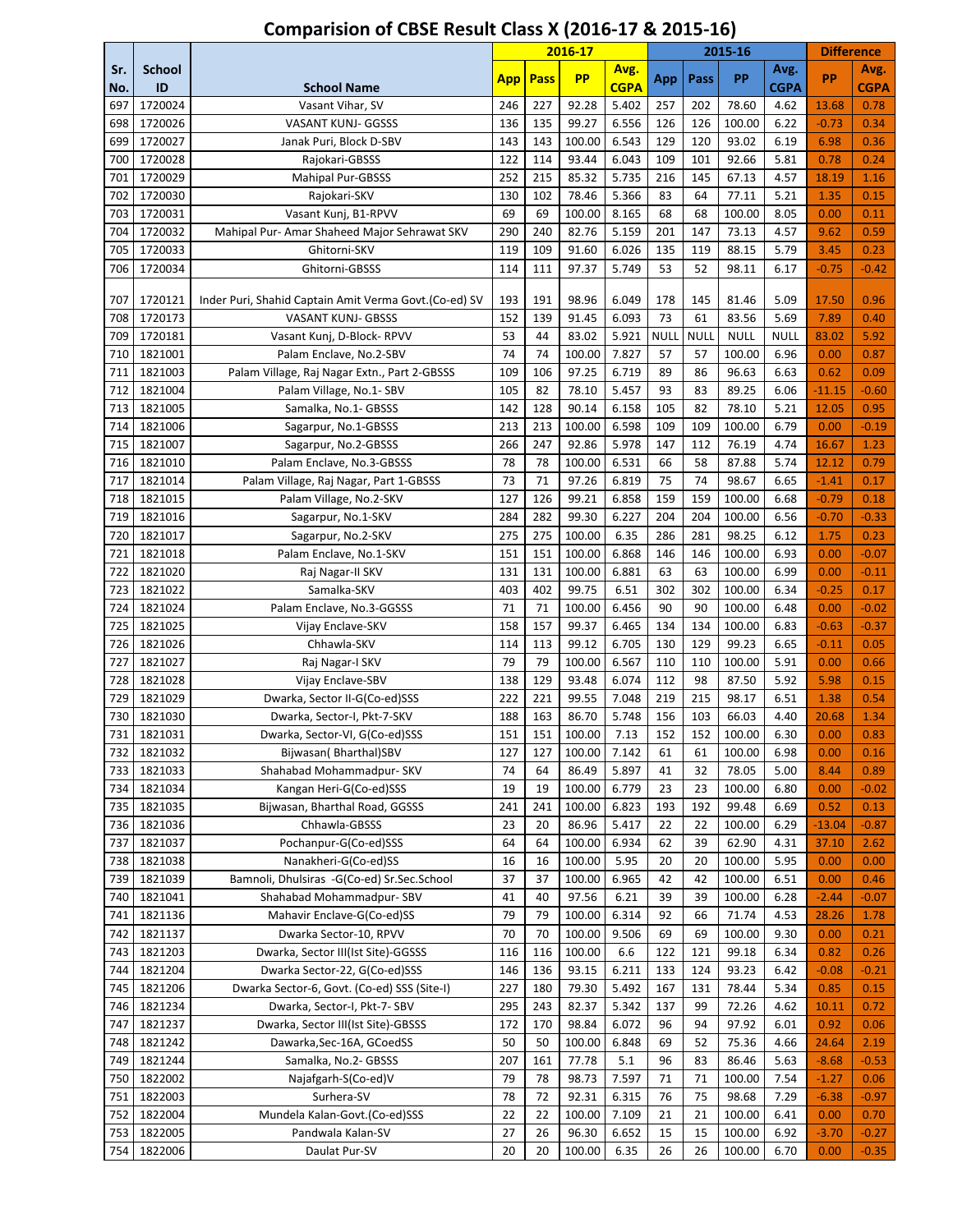|            |                     |                                                        | 2016-17    |                |                  | 2015-16             |            |            |                | <b>Difference</b>   |                 |                     |
|------------|---------------------|--------------------------------------------------------|------------|----------------|------------------|---------------------|------------|------------|----------------|---------------------|-----------------|---------------------|
| Sr.<br>No. | <b>School</b><br>ID | <b>School Name</b>                                     | <b>App</b> | <b>Pass</b>    | <b>PP</b>        | Avg.<br><b>CGPA</b> | App        | Pass       | PP             | Avg.<br><b>CGPA</b> | <b>PP</b>       | Avg.<br><b>CGPA</b> |
| 755        | 1822007             | Shikar Pur-SV                                          | 19         | 18             | 94.74            | 5.579               | 23         | 23         | 100.00         | 6.47                | $-5.26$         | $-0.89$             |
| 756        | 1822009             | Najafgarh, No.2-GBSSS                                  | 150        | 150            | 100.00           | 6.463               | 169        | 168        | 99.41          | 6.02                | 0.59            | 0.44                |
| 757        | 1822010             | Ghumanhera-GBSSS                                       | 8          | $\overline{7}$ | 87.50            | 5.975               | 8          | 6          | 75.00          | 4.38                | 12.50           | 1.60                |
| 758        | 1822012             | Kair-GBSSS                                             | 17         | 17             | 100.00           | 6.529               | 9          | 9          | 100.00         | 6.93                | 0.00            | $-0.40$             |
| 759        | 1822013             | Ujwa-GBSSS                                             | 27         | 25             | 92.59            | 6.096               | 26         | 18         | 69.23          | 3.93                | 23.36           | 2.17                |
| 760        | 1822014             | Dhansa-GBSSS                                           | 27         | 27             | 100.00           | 6.415               | 31         | 29         | 93.55          | 6.40                | 6.45            | 0.01                |
| 761        | 1822015             | Dichaon Kalan-GBSSS                                    | 32         | 32             | 100.00           | 6.75                | 18         | 18         | 100.00         | 7.14                | 0.00            | $-0.39$             |
| 762        | 1822024             | Rawta-G(Co-ed)SSS                                      | 17         | 17             | 100.00           | 6.906               | 18         | 18         | 100.00         | 6.56                | 0.00            | 0.35                |
| 763        | 1822025             | Jhatikara-G(Co-ed)SSS                                  | 19         | 19             | 100.00           | 6.558               | 19         | 18         | 94.74          | 6.33                | 5.26            | 0.23                |
| 764        | 1822027             | Paprawat-GGSSS                                         | 63         | 62             | 98.41            | 6.854               | 66         | 65         | 98.48          | 6.65                | $-0.07$         | 0.20                |
| 765        | 1822028             | Goela Khurd-GGSSS                                      | 193        | 192            | 99.48            | 6.552               | 142        | 142        | 100.00         | 6.91                | $-0.52$         | $-0.36$             |
| 766        | 1822031             | Khera Dabar-G(Co-ed)SSS                                | 19         | 19             | 100.00           | 6.558               | 29         | 28         | 96.55          | 5.74                | 3.45            | 0.82                |
| 767        | 1822033             | Kazipur-G(Co-ed)SSS                                    | 19         | 19             | 100.00           | 6.442               | 27         | 27         | 100.00         | 6.04                | 0.00            | 0.40                |
| 768        | 1822037             | Hasanpur Village- G(Co-ed)SSS                          | 27         | 27             | 100.00           | 6.096               | 22         | 22         | 100.00         | 5.98                | 0.00            | 0.11                |
| 769        | 1822039             | Dhansa-SKV                                             | 36         | 35             | 97.22            | 6.639               | 38         | 38         | 100.00         | 6.48                | $-2.78$         | 0.15                |
| 770        | 1822040             | Kair-SKV                                               | 9          | 9              | 100.00           | 7.556               | 6          | 6          | 100.00         | 7.10                | 0.00            | 0.46                |
| 771        | 1822044             | Najafgarh, No.1-GGSSS                                  | 146        | 146            | 100.00           | 6.558               | 200        | 200        | 100.00         | 6.28                | 0.00            | 0.28                |
| 772        | 1822047             | Najafgarh, No.2-GGSSS                                  | 158        | 152            | 96.20            | 6.706               | 126        | 98         | 77.78          | 5.21                | 18.43           | 1.49                |
| 773        | 1822048             | Ujwa-GGSSS                                             | 30         | 30             | 100.00           | 7.273               | 31         | 31         | 100.00         | 7.61                | 0.00            | $-0.34$             |
| 774        | 1822050             | Dichaon Kalan-GGSSS                                    | 46         | 46             | 100.00           | 6.643               | 33         | 12         | 36.36          | 2.61                | 63.64           | 4.03                |
| 775        | 1822051             | Ghumanhera-GGSSS                                       | 23         | 23             | 100.00           | 7.187               | 20         | 20         | 100.00         | 7.68                | 0.00            | $-0.49$             |
| 776        | 1822055             | Jaffarpur Kalan-S(Co-ed)V                              | 74         | 58             | 78.38            | 5.427               | 83         | 83         | 100.00         | 6.81                | $-21.62$        | $-1.39$             |
| 777        | 1822056             | Khaira-GGSSS                                           | 58         | 58             | 100.00           | 6.907               | 56         | 56         | 100.00         | 7.13                | 0.00            | $-0.22$             |
| 778        | 1822057             | Najafgarh, No.3-GBSSS                                  | 174        | 173            | 99.43            | 6.419               | 176        | 176        | 100.00         | 6.72                | $-0.58$         | $-0.30$             |
| 779        | 1822058             | Pandawala Khurd-GGSSS                                  | 27         | 27             | 100.00           | 7.281               | 31         | 31         | 100.00         | 6.76                | 0.00            | 0.52                |
| 780        | 1822059             | Malikpur-G(Co-ed)SSS                                   | 30         | 30             | 100.00           | 6.323               | 25         | 25         | 100.00         | 6.69                | 0.00            | $-0.36$             |
| 781        | 1822060             | Najafgarh, No.3-GGSSS                                  | 179        | 179            | 100.00           | 6.65                | 154        | 154        | 100.00         | 6.86                | 0.00            | $-0.21$             |
| 782        | 1822061             | Najafgarh, Dharampura-SKV                              | 105        | 97             | 92.38            | 6.958               | 109        | 100        | 91.74          | 6.82                | 0.64            | 0.14                |
| 783        | 1822063             | Najafgarh, No.1-GBSSS                                  | 72         | 68             | 94.44            | 6.933               | 62         | 56         | 90.32          | 6.34                | 4.12            | 0.59                |
| 784        | 1822064             | Khaira-GBSSS                                           | 39         | 38             | 97.44            | 6.569               | 40         | 36         | 90.00          | 5.61                | 7.44            | 0.96                |
| 785        | 1822065             | Najafgarh, Jharoda Kalan-GBSSS                         | 120        | 120            | 100.00           | 6.718               | 122        | 122        | 100.00         | 6.56                | 0.00            | 0.15                |
| 786        | 1822066             | Najafgarh, Jharoda Kalan-GGSSS                         | 80         | 78             | 97.50            | 6.835               | 71         | 71         | 100.00         | 7.13                | $-2.50$         | $-0.30$             |
| 787        | 1822176             | Deendar Pur-Sarvodaya Kanya Vidalaya                   | 88         | 88             | 100.00           | 7.107               | 95         | 95         | 100.00         | 7.15                | 0.00            | $-0.04$             |
| 788        | 1822177             | Najafgarh Stadium-GGSSS                                | 167        | 160            | 95.81            | 6.872               | 126        | 98         | 77.78          | 5.13                | 18.03           | 1.74                |
| 789        | 1822178             | Mitraon-G(Co-ed)SSS                                    | 32         | 31             | 96.88            | 6.2                 | 23         | 23         | 100.00         | 6.98                | $-3.13$         | $-0.78$             |
| 790        | 1822245             | Nangli Sakrawati Village-G(Co-ed)SS                    | 244        | 234            | 95.90            | 6.73                | 231        | 230        | 99.57          | 6.85                | $-3.67$         | $-0.12$             |
| 791        | 1822247             | Deendar Pur - SBV<br>Najafgarh-GBSSS(Stadium)          | 75<br>82   | 75             | 100.00<br>100.00 | 6.68<br>6.805       | 50<br>82   | 50         | 100.00         | 6.87                | 0.00            | $-0.19$             |
| 792        | 1822249<br>1822257  | Goela Khurd-GBSSS                                      |            | 82             |                  | 6.606               |            | 82         | 100.00         | 6.92                | 0.00            | $-0.11$             |
| 793<br>794 | 1822258             | Najafgarh, Dharampura-GBSSS                            | 154<br>171 | 154<br>154     | 100.00<br>90.06  | 5.968               | 152<br>113 | 149<br>105 | 98.03<br>92.92 | 5.92<br>6.39        | 1.97            | 0.69                |
| 795        | 1822262             | Dichaon Kalan, GCoedSV                                 | 30         | 30             | 100.00           | 7.6                 | 25         | 25         | 100.00         | 6.93                | $-2.86$<br>0.00 | $-0.42$<br>0.67     |
| 796        | 1822263             | Paprawat-GBSSS                                         | 67         | 67             | 100.00           | 5.86                | 34         | 29         | 85.29          | 5.31                | 14.71           | 0.55                |
| 797        | 1923003             | Jonapur- Baba Neem Karoli, SKV                         | 62         | 50             | 80.65            | 5.784               | 54         | 28         | 51.85          | 3.74                | 28.79           | 2.04                |
| 798        | 1923004             | Mehrauli Qutab, Sarvodaya Bal Sr. Sec. Vidyalaya       | 75         | 60             | 80.00            | 4.659               | 97         | 61         | 62.89          | 3.82                | 17.11           | 0.83                |
|            |                     |                                                        |            |                |                  |                     |            |            |                |                     |                 |                     |
| 799        | 1923005             | Dr. Ambedkar Nagar, Sector IV, No.1- SBV (Yogi Arvind) | 281        | 233            | 82.92            | 4.985               | 287        | 227        | 79.09          | 4.92                | 3.82            | 0.06                |
| 800        | 1923008             | Dr. Ambedkar Nagar, Sector IV, No.1-GBSSS              | 77         | 77             | 100.00           | 5.803               | 80         | 79         | 98.75          | 6.10                | 1.25            | $-0.29$             |
| 801        | 1923009             | Dr. Ambedkar Nagar, Sector IV, No.2-GBSSS              | 64         | 47             | 73.44            | 4.612               | 48         | 44         | 91.67          | 5.49                | $-18.23$        | $-0.88$             |
| 802        | 1923010             | Malviya Nagar-GBSSS                                    | 104        | 62             | 59.62            | 3.883               | 99         | 81         | 81.82          | 5.01                | $-22.20$        | $-1.13$             |
| 803        | 1923011             | Dr. Ambedkar Nagar, Sector V-GBSSS                     | 143        | 125            | 87.41            | 5.401               | 25         | 25         | 100.00         | 6.80                | -12.59          | $-1.40$             |
| 804        | 1923012             | Chirag Delhi-GBSSS                                     | 107        | 107            | 100.00           | 6.641               | 103        | 88         | 85.44          | 5.45                | 14.56           | 1.19                |
| 805        | 1923013             | Begumpur-GBSSS                                         | 44         | 41             | 93.18            | 5.6                 | 54         | 40         | 74.07          | 4.35                | 19.11           | 1.25                |
| 806        | 1923014             | Fatehpur Beri-SBV                                      | 175        | 149            | 85.14            | 4.866               | 102        | 72         | 70.59          | 4.34                | 14.55           | 0.53                |
| 807        | 1923015             | Mehrauli, No.2-GBSSS                                   | 58         | 57             | 98.28            | 6.262               | 87         | 57         | 65.52          | 3.95                | 32.76           | 2.31                |
| 808        | 1923016             | Dr. Ambedkar Nagar, Sector V, No.1-GBSS                | 92         | 92             | 100.00           | 5.917               | 120        | 116        | 96.67          | 6.20                | 3.33            | $-0.28$             |
| 809        | 1923017             | Dr. Ambedkar Nagar, Sector-1, Tigri- GBSSS             | 68         | 63             | 92.65            | 5.597               | 89         | 80         | 89.89          | 5.57                | 2.76            | 0.02                |
| 810        | 1923018             | Deoli-GBSSS                                            | 258        | 196            | 75.97            | 4.66                | 194        | 187        | 96.39          | 5.85                | $-20.42$        | $-1.19$             |
| 811        | 1923019             | Dr. Ambedkar Nagar, Sector IV-SBV                      | 144        | 140            | 97.22            | 6.258               | 88         | 75         | 85.23          | 5.57                | 11.99           | 0.69                |
| 812        | 1923020             | Khanpur, No.1-GBSSS                                    | 126        | 125            | 99.21            | 6.225               | 122        | 82         | 67.21          | 4.50                | 31.99           | 1.72                |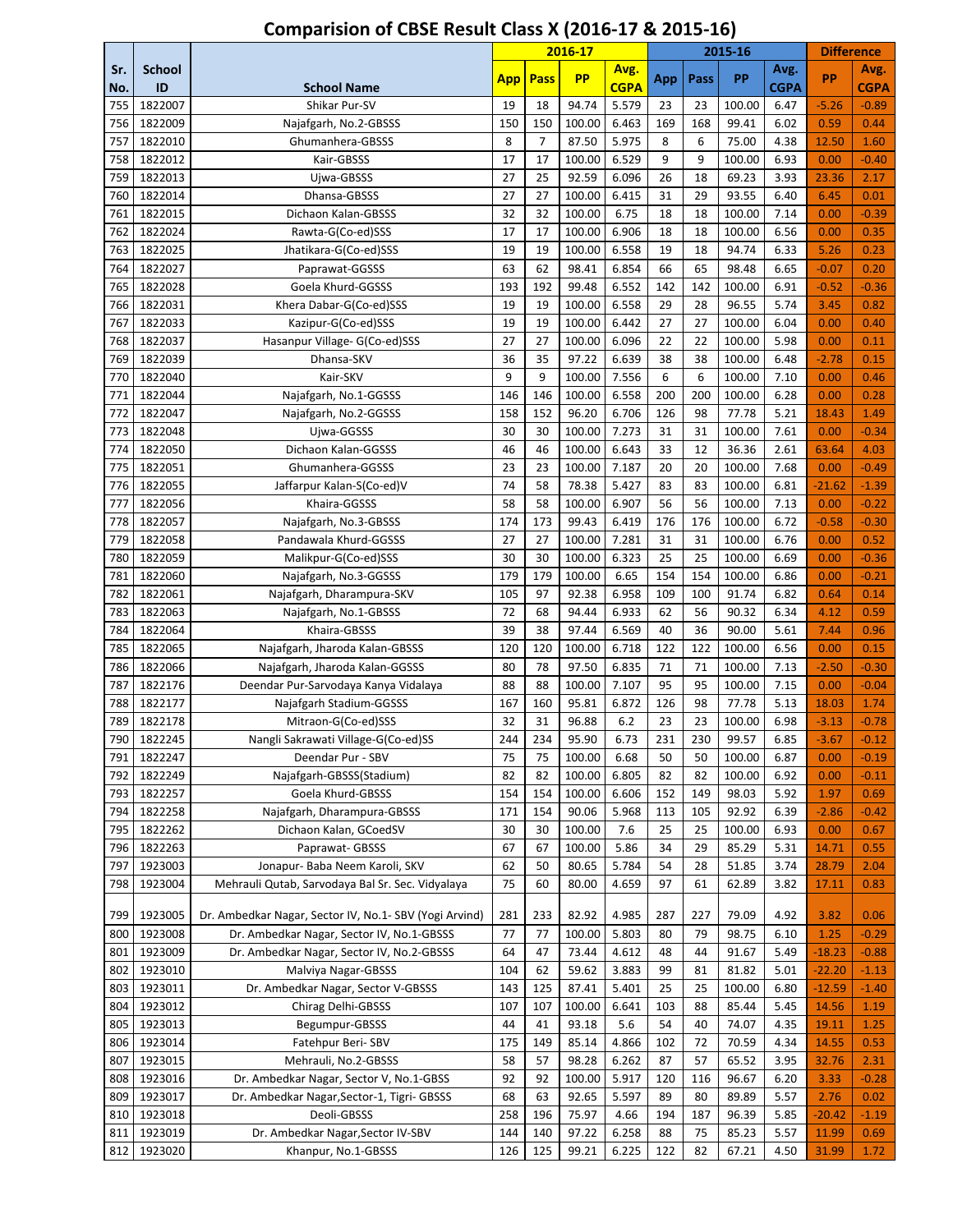|            |                    |                                                                                 |            | 2016-17     |                 | 2015-16        |            |            |                 | <b>Difference</b> |              |              |
|------------|--------------------|---------------------------------------------------------------------------------|------------|-------------|-----------------|----------------|------------|------------|-----------------|-------------------|--------------|--------------|
| Sr.        | <b>School</b>      |                                                                                 | <b>App</b> | <b>Pass</b> | <b>PP</b>       | Avg.           | App        | Pass       | PP              | Avg.              | PP           | Avg.         |
| No.        | ID                 | <b>School Name</b>                                                              |            |             |                 | <b>CGPA</b>    |            |            |                 | <b>CGPA</b>       |              | <b>CGPA</b>  |
| 813        | 1923021            | Hauz Rani-GBSSS                                                                 | 49         | 45          | 91.84           | 5.592          | 45         | 41         | 91.11           | 5.15              | 0.73         | 0.44         |
| 814        | 1923023            | Dera- GGSSS                                                                     | 41         | 41          | 100.00          | 6.39           | 39         | 34         | 87.18           | 4.97              | 12.82        | 1.42         |
| 815        | 1923026            | Bhatti Mines-G(Co-ed)SSS                                                        | 110        | 76          | 69.09           | 4.256          | 95         | 95         | 100.00          | 6.20              | $-30.91$     | $-1.95$      |
| 816        | 1923027            | Sangam Vihar-GBSSS                                                              | 420        | 206         | 49.05           | 2.799          | 336        | 291        | 86.61           | 4.94              | $-37.56$     | $-2.14$      |
| 817<br>818 | 1923031<br>1923033 | Neb Sarai-G(Co-ed)SS                                                            | 149<br>143 | 149<br>141  | 100.00<br>98.60 | 6.505<br>6.13  | 230<br>114 | 204<br>114 | 88.70<br>100.00 | 5.54<br>6.10      | 11.30        | 0.96         |
|            |                    | Maidan Garhi-G(Co-ed)SS                                                         |            |             |                 |                |            |            |                 |                   | $-1.40$      | 0.03         |
| 819        | 1923036            | Ishani Govt. Sarvodaya Kanya Vidyalaya G-BLOCK SAKET                            | 203        | 198         | 97.54           | 6.408          | 152        | 139        | 91.45           | 5.97              | 6.09         | 0.44         |
| 820        | 1923037            | Chirag Delhi-SKV                                                                | 100        | 96          | 96.00           | 6.64           | 101        | 92         | 91.09           | 6.01              | 4.91         | 0.63         |
| 821        | 1923038            | Mehrauli Ramanujan-SKV                                                          | 108        | 108         | 100.00          | 6.77           | 100        | 99         | 99.00           | 6.66              | 1.00         | 0.11         |
| 822        | 1923041            | Hauz Rani-Sr.Sec.SKV (Raja RamMohan Roy)                                        | 77         | 55          | 71.43           | 4.787          | 99         | 47         | 47.47           | 3.13              | 23.95        | 1.66         |
| 823        | 1923042            | Deoli-SKV (Bachhan Prasad)                                                      | 496        | 453         | 91.33           | 5.86           | 508        | 446        | 87.80           | 5.47              | 3.54         | 0.39         |
| 824        | 1923044            | Dr. Ambedkar Nagar, Sector IV, No.1-GGSSS                                       | 162        | 162         | 100.00          | 6.717          | 147        | 146        | 99.32           | 6.49              | 0.68         | 0.23         |
| 825        | 1923045            | Dr. Ambedkar Nagar, Sector IV, No.2-GGSSS                                       | 151        | 131         | 86.76           | 5.564          | 146        | 135        | 92.47           | 5.62              | $-5.71$      | $-0.06$      |
| 826        | 1923046            | Malviya Nagar-SKV                                                               | 105        | 104         | 99.05           | 6.438          | 133        | 54         | 40.60           | 2.86              | 58.45        | 3.57         |
| 827        | 1923047            | Dr. Ambedkar Nagar, Sector V-GGSSS                                              | 124        | 122         | 98.39           | 6.405          | 105        | 96         | 91.43           | 5.63              | 6.96         | 0.77         |
| 828        | 1923048            | Chattarpur-GGSSS                                                                | 224        | 224         | 100.00          | 6.905          | 270        | 169        | 62.59           | 4.20              | 37.41        | 2.71         |
| 829        | 1923050            | Dr. Ambedkar Nagar, Sector V, No.2-GGSSS                                        | 183        | 169         | 92.35           | 5.532          | 140        | 63         | 45.00           | 2.68              | 47.35        | 2.85         |
| 830        | 1923051            | Lado Sarai-GGSS                                                                 | 65         | 65          | 100.00          | 6.308          | 63         | 62         | 98.41           | 6.21              | 1.59         | 0.10         |
| 831        | 1923052            | Sangam Vihar-GGSSS                                                              | 457        | 455         | 99.56           | 6.186          | 545        | 542        | 99.45           | 5.38              | 0.11         | 0.80         |
| 832        | 1923055            | Pushp Vihar, M.B.Road-GGSSS                                                     | 97         | 96          | 98.97           | 6.6            | 49         | 36         | 73.47           | 5.09              | 25.50        | 1.51         |
| 833        | 1923056            | Saket, Block J-SBV (Vir Chander Singh Garhwal)                                  | 233        | 156         | 66.95           | 4.435          | 186        | 156        | 83.87           | 5.72              | $-16.92$     | $-1.28$      |
| 834        | 1923057            | Begumpur, MMTC/STC Colony-SKV                                                   | 50         | 37<br>74    | 74.00           | 4.716          | 59         | 22         | 37.29           | 2.57              | 36.71        | 2.15         |
| 835        | 1923058            | Pushp Vihar, M.B.Road-GBSSS                                                     | 78<br>231  | 224         | 94.87<br>96.97  | 6.269<br>6.636 | 96<br>251  | 86<br>243  | 89.58           | 5.90<br>6.15      | 5.29<br>0.16 | 0.37<br>0.49 |
| 836<br>837 | 1923059<br>1923060 | Fatehpur Beri-SKV (Priya Darshani)<br>Dr. Ambedkar Nagar, Sector IV, No.3-GGSSS | 242        | 210         | 86.78           | 5.114          | 206        | 173        | 96.81<br>83.98  | 4.70              | 2.80         | 0.42         |
| 838        | 1923061            | Sultanpur-SKV                                                                   | 67         | 67          | 100.00          | 6.81           | 117        | 53         | 45.30           | 2.82              | 54.70        | 3.99         |
| 839        | 1923062            | Khanpur-SKV (Hakikat Rai)                                                       | 142        | 140         | 98.59           | 7.106          | 154        | 153        | 99.35           | 7.07              | $-0.76$      | 0.03         |
| 840        | 1923063            | AYA NAGAR-SKV                                                                   | 144        | 141         | 97.92           | 6.272          | 128        | 128        | 100.00          | 6.27              | $-2.08$      | 0.01         |
| 841        | 1923064            | Mandi Village - GGSSS                                                           | 63         | 63          | 100.00          | 6.386          | 70         | 68         | 97.14           | 6.08              | 2.86         | 0.31         |
| 842        | 1923065            | Dr. Ambedkar Nagar, Sector IV, No.3-GBSSS                                       | 86         | 84          | 97.67           | 6.188          | 88         | 55         | 62.50           | 3.96              | 35.17        | 2.22         |
| 843        | 1923066            | Dr. Ambedkar Nagar, Sector V, No.3-GBSSS                                        | 148        | 144         | 97.30           | 6.639          | 159        | 57         | 35.85           | 2.30              | 61.45        | 4.34         |
| 844        | 1923068            | Saket, Block G-GBSSS                                                            | 69         | 55          | 79.71           | 5.243          | 83         | 72         | 86.75           | 5.22              | $-7.04$      | 0.02         |
| 845        | 1923069            | Khanpur, No.2-GBSS                                                              | 203        | 201         | 99.02           | 6.88           | 210        | 208        | 99.05           | 6.58              | $-0.03$      | 0.30         |
| 846        | 1923070            | Mehrauli, No.3-GBSS                                                             | 78         | 69          | 88.46           | 5.631          | 122        | 105        | 86.07           | 5.23              | 2.40         | 0.40         |
| 847        | 1923071            | Pushp Vihar, M.B.Road-SKV                                                       | 182        | 182         | 100.00          | 6.856          | 203        | 198        | 97.54           | 6.60              | 2.46         | 0.26         |
| 848        | 1923072            | Begumpur, MMTC/STC Colony-GGSS                                                  | 24         | 22          | 91.67           | 6.25           | 52         | 29         | 55.77           | 3.81              | 35.90        | 2.44         |
| 849        | 1923074            | Saket, Block J-GBSSS                                                            | 93         | 59          | 63.44           | 4.5            | 143        | 102        | 71.33           | 4.63              | $-7.89$      | $-0.13$      |
| 850        | 1923078            | Dr. Ambedkar Nagar, Sector V, No.1-GGSS                                         | 65         | 65          | 100.00          | 5.698          | 106        | 102        | 96.23           | 5.18              | 3.77         | 0.52         |
| 851        | 1923079            | Mehrauli, No.2- SKV                                                             | 130        | 95          | 73.08           | 4.583          | 195        | 194        | 99.49           | 6.39              | $-26.41$     | $-1.81$      |
| 852        | 1923080            | Dr. Ambedkar Nagar, Tigri- GGSSS                                                | 109        | 109         | 100.00          | 6.591          | 102        | 97         | 95.10           | 5.65              | 4.90         | 0.94         |
| 853        | 1923081            | Chattarpur, Acharya Tulsi SBV                                                   | 167        | 167         | 100.00          | 6.183          | 69         | 63         | 91.30           | 6.33              | 8.70         | $-0.15$      |
| 854        | 1923346            | Sangam Vihar, J-Block- SKV                                                      | 147        | 137         | 93.20           | 5.927          | 146        | 93         | 63.70           | 4.22              | 29.50        | 1.71         |
| 855        | 1923351            | Dr. Ambedkar Nagar, Sector-V(Dashinpuri Extension)-SV                           | 112        | 95          | 84.82           | 5.323          | 104        | 86         | 82.69           | 5.26              | 2.13         | 0.06         |
| 856        | 1923354            | <b>GBSSS, AYA NAGAR</b>                                                         | 83         | 62          | 74.70           | 4.988          | 84         | 74         | 88.10           | 5.97              | $-13.40$     | $-0.98$      |
| 857        | 1923355            | Sultanpur-GBSSS                                                                 | 97         | 97          | 100.00          | 6.567          | 115        | 113        | 98.26           | 6.35              | 1.74         | 0.21         |
| 858        | 1923357            | Sangam Vihar, J-Block - SBV                                                     | 146        | 146         | 100.00          | 6.858          | 183        | 183        | 100.00          | 6.63              | 0.00         | 0.23         |
| 859        | 1923358            | Mandi Village- GBSSS                                                            | 33         | 32          | 96.97           | 6.358          | 36         | 36         | 100.00          | 6.33              | $-3.03$      | 0.02         |
| 860        | 1923359            | Jonapur - SBV                                                                   | 71         | 53          | 74.65           | 4.456          | 40         | 34         | 85.00           | 5.12              | $-10.35$     | $-0.66$      |
| 861        | 1923360            | Dera-GBSSS                                                                      | 27         | 27          | 100.00          | 5.696          | 44         | 44         | 100.00          | 5.54              | 0.00         | 0.16         |
| 862        | 1924001            | Sriniwaspuri-SBV (Govind Ballabh Pant)                                          | 129        | 127         | 98.45           | 6.192          | 164        | 162        | 98.78           | 5.84              | $-0.33$      | 0.35         |
| 863        | 1924003            | Ali Ganj-SV                                                                     | 64         | 64          | 100.00          | 6.056          | 51         | 51         | 100.00          | 6.80              | 0.00         | $-0.74$      |
| 864        | 1924004            | Jangpura-GBSSS                                                                  | 50         | 48          | 96.00           | 6.43           | 37         | 36         | 97.30           | 6.69              | $-1.30$      | $-0.26$      |
| 865        | 1924005            | Hari Nagar Ashram-GBSSS                                                         | 40         | 40          | 100.00          | 6.388          | 48         | 32         | 66.67           | 4.07              | 33.33        | 2.32         |
| 866        | 1924006            | Kidwai Nagar, No.1-GBSSS                                                        | 40         | 36          | 90.00           | 5.635          | 31         | 25         | 80.65           | 4.96              | 9.35         | 0.67         |
| 867        | 1924009            | Sadiq Nagar-SBV                                                                 | 92         | 58          | 63.04           | 3.987          | 54         | 25         | 46.30           | 3.23              | 16.75        | 0.76         |
| 868        | 1924014            | Defence Colony, Varun Marg-GBSSS                                                | 50         | 37          | 74.00           | 4.38           | 37         | 37         | 100.00          | 6.31              | $-26.00$     | $-1.93$      |
| 869        | 1924018            | Sarai Kale Khan-GBSS                                                            | 58         | 58          | 100.00          | 6.186          | 62         | 62         | 100.00          | 6.05              | 0.00         | 0.13         |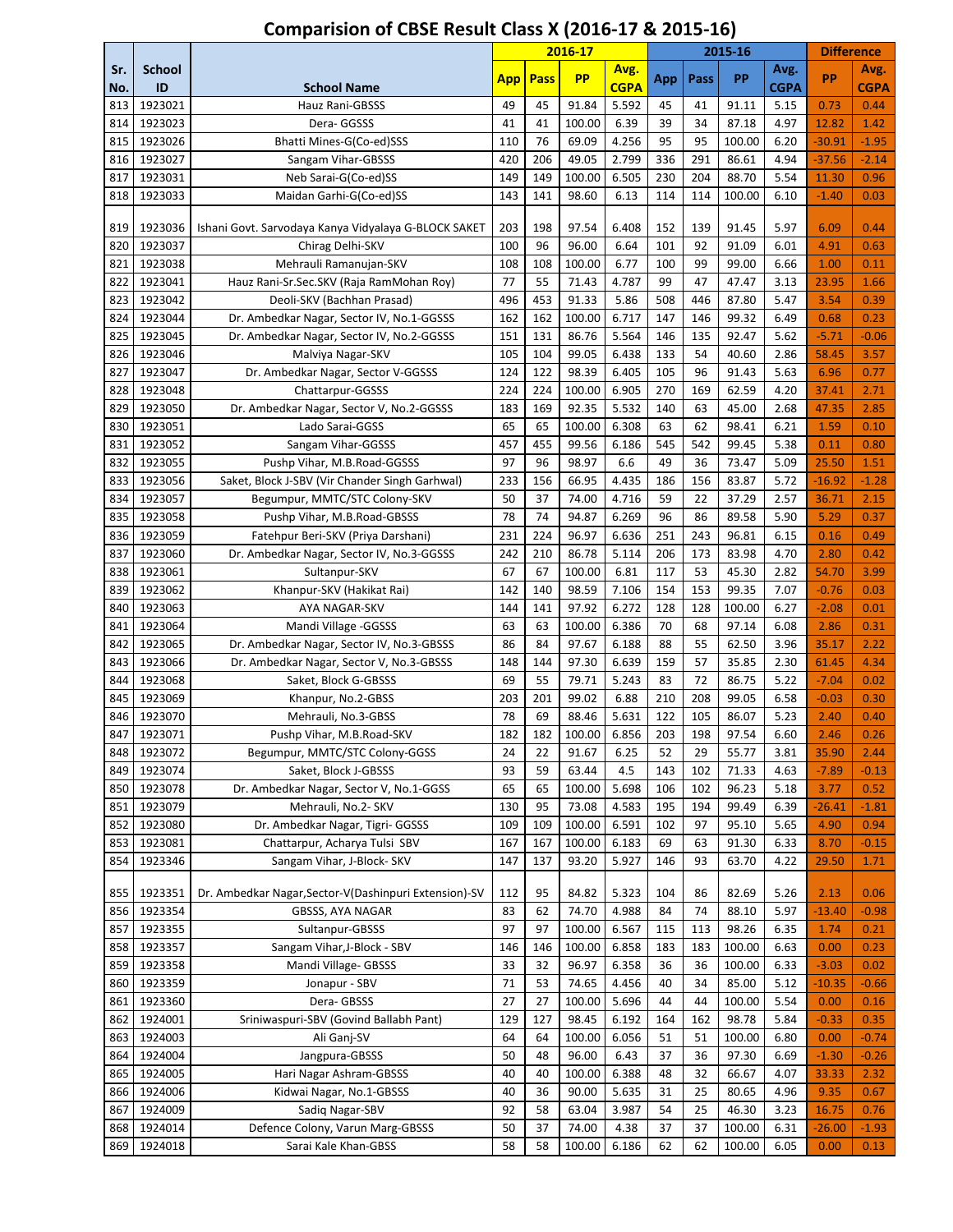|     |               |                                                              |            |             | 2016-17   |             |     |      | 2015-16 |             | <b>Difference</b> |             |
|-----|---------------|--------------------------------------------------------------|------------|-------------|-----------|-------------|-----|------|---------|-------------|-------------------|-------------|
| Sr. | <b>School</b> |                                                              | <b>App</b> | <b>Pass</b> | <b>PP</b> | Avg.        | App | Pass | PP      | Avg.        | PP                | Avg.        |
| No. | ID            | <b>School Name</b>                                           |            |             |           | <b>CGPA</b> |     |      |         | <b>CGPA</b> |                   | <b>CGPA</b> |
| 870 | 1924023       | GEORGI STOIKOV RAKOVSKI SKV C-BLOCK DEFENCE<br><b>COLONY</b> | 67         | 67          | 100.00    | 5.91        | 69  | 46   | 66.67   | 3.82        | 33.33             | 2.09        |
| 871 | 1924024       | Kidwai Nagar, No.1-SKV (Rani Durgawati)                      | 46         | 45          | 97.83     | 5.639       | 53  | 53   | 100.00  | 6.37        | $-2.17$           | $-0.73$     |
| 872 | 1924025       | Defence Colony, Block A- SN SKV                              | 135        | 133         | 98.52     | 5.981       | 175 | 149  | 85.14   | 5.15        | 13.38             | 0.83        |
| 873 | 1924027       | East of Kailash, No.2-SKV                                    | 105        | 102         | 97.14     | 6.069       | 116 | 111  | 95.69   | 5.51        | 1.45              | 0.56        |
| 874 | 1924030       | Kidwai Nagar, No.2-GGSSS                                     | 33         | 31          | 93.94     | 5.061       | 34  | 34   | 100.00  | 6.08        | $-6.06$           | $-1.02$     |
| 875 | 1924031       | Sriniwaspuri-GGSSS                                           | 119        | 119         | 100.00    | 6.301       | 126 | 124  | 98.41   | 6.36        | 1.59              | $-0.06$     |
| 876 | 1924032       | East of Kailash, No.1-GGSSS                                  | 149        | 147         | 98.66     | 6.354       | 138 | 138  | 100.00  | 6.24        | $-1.34$           | 0.11        |
| 877 | 1924033       | Andrews Ganj-SKV                                             | 71         | 69          | 97.18     | 6.501       | 97  | 97   | 100.00  | 6.59        | $-2.82$           | $-0.09$     |
| 878 | 1924037       | Jungpura-SKV (Kamla Nehru)                                   | 90         | 90          | 100.00    | 5.693       | 127 | 127  | 100.00  | 5.68        | 0.00              | 0.01        |
| 879 | 1924038       | Lodhi Road, Tyagraj Nagar-RPVV                               | 60         | 60          | 100.00    | 7.335       | 66  | 66   | 100.00  | 7.43        | 0.00              | $-0.10$     |
| 880 | 1924039       | <b>INA Colony-SV</b>                                         | 29         | 29          | 100.00    | 6.441       | 24  | 24   | 100.00  | 6.20        | 0.00              | 0.24        |
| 881 | 1924041       | Nehru Nagar-G(Co-ed)SSS                                      | 47         | 46          | 97.87     | 5.915       | 57  | 48   | 84.21   | 5.12        | 13.66             | 0.80        |
| 882 | 1924042       | Garhi, Jharia Maria-GBSS                                     | 47         | 47          | 100.00    | 5.991       | 55  | 44   | 80.00   | 4.65        | 20.00             | 1.34        |
| 883 | 1924043       | Hari Nagar Ashram-SKV                                        | 99         | 91          | 91.92     | 5.992       | 113 | 113  | 100.00  | 6.33        | $-8.08$           | $-0.34$     |
| 884 | 1924044       | Jungpura-G(Co-ed)SS                                          | 48         | 47          | 97.92     | 5.942       | 56  | 53   | 94.64   | 5.43        | 3.27              | 0.51        |
| 885 | 1925002       | Noor Nagar-SBV                                               | 244        | 188         | 77.05     | 4.949       | 195 | 152  | 77.95   | 5.17        | $-0.90$           | $-0.22$     |
| 886 | 1925003       | Chirag Enclave-SBV (Kautilya)                                | 231        | 221         | 95.67     | 6.171       | 176 | 173  | 98.30   | 6.30        | $-2.62$           | $-0.13$     |
| 887 | 1925005       | New Friends Colony-GBSSS (Chander Shekhar Azad)              | 117        | 105         | 89.74     | 6.168       | 97  | 58   | 59.79   | 3.97        | 29.95             | 2.20        |
| 888 | 1925006       | Madanpur Khadar- SBV (Rama Krishna)                          | 202        | 199         | 98.52     | 6.588       | 152 | 150  | 98.68   | 6.12        | $-0.17$           | 0.47        |
| 889 | 1925007       | Tuglakabad Extn.-SBV (Sardar Vallabhbhai Patel)              | 161        | 159         | 98.76     | 6.698       | 106 | 73   | 68.87   | 4.72        | 29.89             | 1.98        |
| 890 | 1925009       | Molar Band, No.1- SBV                                        | 544        | 478         | 87.87     | 5.606       | 322 | 292  | 90.68   | 5.64        | $-2.82$           | $-0.03$     |
| 891 | 1925011       | Kalkaji, No.2-GBSSS                                          | 152        | 149         | 98.03     | 6.041       | 84  | 81   | 96.43   | 6.22        | 1.60              | $-0.18$     |
| 892 | 1925012       | Kalkaji, Block G-GBSSS                                       | 149        | 148         | 99.33     | 6.26        | 87  | 81   | 93.10   | 6.08        | 6.23              | 0.18        |
| 893 | 1925014       | <b>Tuglakabad Village-GBSSS</b>                              | 199        | 165         | 82.92     | 5.357       | 135 | 76   | 56.30   | 3.55        | 26.62             | 1.80        |
| 894 | 1925015       | Badarpur, No.1-GBSSS                                         | 366        | 294         | 80.33     | 4.808       | 369 | 300  | 81.30   | 5.08        | $-0.97$           | $-0.28$     |
| 895 | 1925016       | Kalkaji, DDA Flats, Phase II-GBSSS                           | 136        | 136         | 100.00    | 6.176       | 129 | 128  | 99.22   | 6.23        | 0.78              | $-0.05$     |
| 896 | 1925017       | Tuglakabad, Railway Colony- SBV                              | 246        | 245         | 99.59     | 6.329       | 164 | 164  | 100.00  | 6.97        | $-0.41$           | $-0.64$     |
| 897 | 1925020       | Tuglakabad Extn., No.2-GBSSS                                 | 213        | 113         | 53.05     | 3.31        | 164 | 158  | 96.34   | 6.10        | $-43.29$          | $-2.79$     |
| 898 | 1925024       | Kalkaji, DDA Flats, Phase II-GBSS                            | 98         | 86          | 87.76     | 4.982       | 83  | 82   | 98.80   | 5.68        | $-11.04$          | $-0.70$     |
| 899 | 1925027       | Tekhand - GGSSS                                              | 250        | 203         | 81.20     | 4.718       | 213 | 177  | 83.10   | 5.00        | $-1.90$           | $-0.29$     |
| 900 | 1925029       | Kalkaji, No.1-SKV (Veer Savarkar)                            | 227        | 227         | 100.00    | 6.134       | 209 | 209  | 100.00  | 6.60        | 0.00              | $-0.46$     |
| 901 | 1925031       | Tuglakabad, Railway Colony-SKV (Rani Jhansi)                 | 363        | 361         | 99.45     | 6.142       | 322 | 321  | 99.69   | 6.44        | $-0.24$           | $-0.30$     |
| 902 | 1925032       | Green Park Extn.-SKV (Gargi)                                 | 104        | 104         | 100.00    | 6.452       | 123 | 123  | 100.00  | 6.34        | 0.00              | 0.11        |
| 903 | 1925033       | New Friends Colony-SKV                                       | 162        | 162         | 100.00    | 6.656       | 173 | 172  | 99.42   | 6.67        | 0.58              | $-0.02$     |
| 904 | 1925035       | Noor Nagar-SKV                                               | 210        | 207         | 98.57     | 6.408       | 198 | 104  | 52.53   | 3.64        | 46.05             | 2.77        |
| 905 | 1925037       | Molar Band-SKV                                               | 409        | 399         | 97.56     | 6.386       | 362 | 276  | 76.24   | 4.65        | 21.31             | 1.73        |
| 906 | 1925038       | Kalkaji, No.2-SKV                                            | 128        | 128         | 100.00    | 6.056       | 137 | 137  | 100.00  | 6.03        | 0.00              | 0.03        |
| 907 | 1925039       | Kalkaji, No.3-GGSSS                                          | 209        | 207         | 99.04     | 6.013       | 200 | 195  | 97.50   | 5.90        | 1.54              | 0.11        |
| 908 | 1925040       | Tuglakabad Village-SKV                                       | 277        | 277         | 100.00    | 6.199       | 242 | 242  | 100.00  | 6.29        | 0.00              | $-0.09$     |
| 909 | 1925041       | Kalkaji, DDA Flats, Phase II-GGSSS                           | 121        | 118         | 97.52     | 6.033       | 130 | 128  | 98.46   | 6.24        | $-0.94$           | $-0.21$     |
| 910 | 1925042       | Badarpur, No.1-GGSSS                                         | 264        | 262         | 99.24     | 5.738       | 280 | 182  | 65.00   | 3.87        | 34.24             | 1.86        |
| 911 | 1925045       | Kalkaji, DDA Flats, Phase II-GGSS                            | 197        | 197         | 100.00    | 6.507       | 211 | 211  | 100.00  | 6.95        | 0.00              | $-0.44$     |
| 912 | 1925046       | Tuglakabad, Railway Colony, No.2-GGSSS                       | 313        | 309         | 98.72     | 5.142       | 336 | 334  | 99.40   | 5.07        | $-0.68$           | 0.07        |
| 913 | 1925048       | Tuglakabad Extn.-GGSS                                        | 299        | 292         | 97.66     | 5.941       | 432 | 429  | 99.31   | 5.91        | $-1.65$           | 0.04        |
| 914 | 1925049       | Joga Bai-GGSSS                                               | 198        | 198         | 100.00    | 5.799       | 171 | 170  | 99.42   | 5.94        | 0.58              | $-0.14$     |
| 915 | 1925050       | Molar Band-GBSS                                              | 287        | 271         | 94.43     | 6.487       | 276 | 268  | 97.10   | 6.51        | $-2.68$           | $-0.02$     |
| 916 | 1925051       | Badarpur, No.2-GBSSS                                         | 320        | 291         | 90.94     | 5.771       | 273 | 222  | 81.32   | 5.29        | 9.62              | 0.48        |
| 917 | 1925052       | Joga Bai-GBSSS                                               | 123        | 99          | 80.49     | 5.062       | 84  | 68   | 80.95   | 4.93        | $-0.46$           | 0.13        |
| 918 | 1925053       | Molar Band, No.2- GGSSS                                      | 297        | 262         | 88.22     | 5.491       | 230 | 208  | 90.43   | 5.58        | $-2.22$           | $-0.09$     |
| 919 | 1925054       | Badarpur, No.2-GGSSS                                         | 200        | 198         | 99.00     | 6.457       | 288 | 288  | 100.00  | 6.09        | $-1.00$           | 0.37        |
| 920 | 1925055       | Chitranjan Park-GBSSS                                        | 128        | 97          | 75.78     | 4.848       | 119 | 116  | 97.48   | 5.99        | $-21.70$          | $-1.14$     |
| 921 | 1925056       | Tughlakabad Extn.-SBV                                        | 267        | 183         | 68.54     | 4.228       | 127 | 85   | 66.93   | 4.50        | 1.61              | $-0.27$     |
| 922 | 1925057       | Molar Band, No.2-GBSSS                                       | 335        | 270         | 80.60     | 4.821       | 278 | 194  | 69.78   | 4.28        | 10.81             | 0.54        |
| 923 | 1925058       | Tughlakabad, Railway Colony, No.2-GBSSS                      | 244        | 213         | 87.30     | 5.105       | 200 | 158  | 79.00   | 5.00        | 8.30              | 0.11        |
| 924 | 1925059       | Lajpat Nagar, Ring Road-SBV (Shaheed Hemu Kalani)            | 124        | 117         | 94.36     | 5.93        | 157 | 140  | 89.17   | 5.74        | 5.18              | 0.19        |
| 925 | 1925060       | Chitranjan Park-SKV (Shyama Prasad Mukherjee)                | 136        | 136         | 100.00    | 6.269       | 101 | 95   | 94.06   | 6.11        | 5.94              | 0.16        |
| 926 | 1925061       | Tughlakabad Extn., No.1-SKV (Aruna Asif Ali)                 | 323        | 323         | 100.00    | 6.335       | 189 | 186  | 98.41   | 6.05        | 1.59              | 0.28        |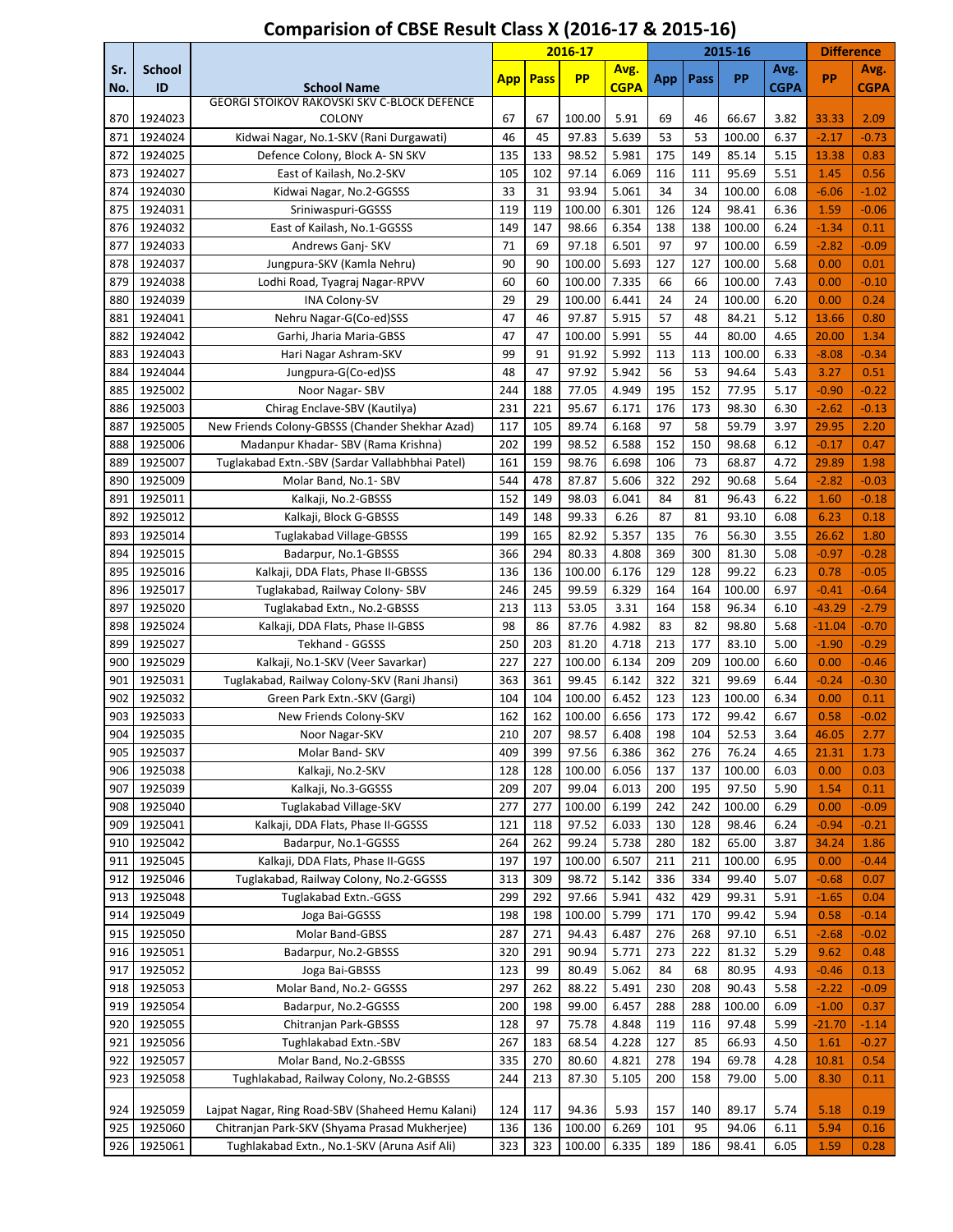|            |                     |                                           | 2016-17    |             |           | 2015-16             |             |             |             | <b>Difference</b>   |          |                     |
|------------|---------------------|-------------------------------------------|------------|-------------|-----------|---------------------|-------------|-------------|-------------|---------------------|----------|---------------------|
| Sr.<br>No. | <b>School</b><br>ID | <b>School Name</b>                        | <b>App</b> | <b>Pass</b> | <b>PP</b> | Avg.<br><b>CGPA</b> | App         | Pass        | PP          | Avg.<br><b>CGPA</b> | PP       | Avg.<br><b>CGPA</b> |
| 927        | 1925062             | Madanpur Khadar- SKV                      | 209        | 208         | 99.52     | 6.761               | 234         | 233         | 99.57       | 6.43                | $-0.05$  | 0.33                |
| 928        | 1925190             | Molar Band-GGSS No.3                      | 280        | 264         | 94.29     | 5.903               | 340         | 246         | 72.35       | 4.47                | 21.93    | 1.43                |
| 929        | 1925246             | Masjid Moth-Sarvodaya(Co-ed) Vidyalaya    | 49         | 45          | 91.84     | 5.461               | 41          | 41          | 100.00      | 5.46                | $-8.16$  | 0.00                |
| 930        | 1925247             | Badarpur, No.3-GBSSS                      | 219        | 206         | 94.06     | 5.851               | 162         | 132         | 81.48       | 5.18                | 12.58    | 0.67                |
| 931        | 1925248             | Badarpur, No.3-GGSSS                      | 294        | 284         | 96.60     | 6.581               | 227         | 169         | 74.45       | 4.98                | 22.15    | 1.60                |
| 932        | 1925249             | Tughlakabad Extn.-GBSSS No.3              | 261        | 244         | 93.49     | 5.744               | 252         | 246         | 97.62       | 6.17                | $-4.13$  | $-0.43$             |
| 933        | 1925250             | Tughlakabad Extn.-GGSSS No.2              | 296        | 271         | 91.55     | 5.829               | 298         | 279         | 93.62       | 5.81                | $-2.07$  | 0.02                |
| 934        | 1925333             | Shahpur Jat-S(Co-Ed)V                     | 80         | 79          | 98.75     | 6.355               | 64          | 64          | 100.00      | 6.33                | $-1.25$  | 0.02                |
| 935        | 1925334             | Laipat Nagar-RPVV                         | 70         | 70          | 100.00    | 7.983               | 62          | 61          | 98.39       | 7.96                | 1.61     | 0.02                |
| 936        | 1925335             | LAJPAT NAGAR GOVT.(CO.ED)S.S.S            | 125        | 120         | 96.00     | 6.434               | 95          | 81          | 85.26       | 5.97                | 10.74    | 0.47                |
| 937        | 1925339             | Madanpur Khadar Extn. J.J.Colony GBSS     | 288        | 288         | 100.00    | 6.533               | 276         | 267         | 96.74       | 5.98                | 3.26     | 0.55                |
| 938        | 1925340             | Madanpur Khadar Extn. J.J.Colony GGSS     | 346        | 342         | 98.84     | 5.875               | 350         | 344         | 98.29       | 5.98                | 0.56     | $-0.10$             |
| 939        | 1925341             | <b>HARKESH NAGAR GGSSS</b>                | 241        | 236         | 97.93     | 6.027               | 253         | 248         | 98.02       | 5.75                | $-0.10$  | 0.28                |
| 940        | 1925342             | <b>HARKESH NAGAR GBSSS</b>                | 91         | 90          | 98.90     | 6.719               | 143         | 140         | 97.90       | 5.87                | 1.00     | 0.85                |
| 941        | 1925345             | Jasola Village, GGSSS                     | 134        | 134         | 100.00    | 6.469               | 139         | 138         | 99.28       | 6.09                | 0.72     | 0.38                |
| 942        | 1925353             | Jasola Village, GBSSS                     | 190        | 153         | 80.53     | 5.358               | 245         | 186         | 75.92       | 4.83                | 4.61     | 0.53                |
| 943        | 1925356             | Tekhand - GBSSS                           | 303        | 300         | 99.01     | 6.83                | 192         | 188         | 97.92       | 6.65                | 1.09     | 0.18                |
| 944        | 1925359             | Badarpur, Tajpur Pahari - GGSSS           | 165        | 147         | 89.09     | 5.402               | 102         | 79          | 77.45       | 4.81                | 11.64    | 0.59                |
| 945        | 1925360             | Badarpur, Tajpur Pahari - GBSSS           | 135        | 132         | 97.78     | 6.612               | 126         | 115         | 91.27       | 5.88                | 6.51     | 0.73                |
| 946        | 1925399             | Molar Band, No.3- GBSSS                   | 295        | 281         | 95.25     | 6.125               | 385         | 283         | 73.51       | 4.61                | 21.75    | 1.52                |
| 947        | 1925400             | Molar Band, No.4- GGSSS                   | 538        | 528         | 98.14     | 6.253               | 376         | 237         | 63.03       | 3.99                | 35.11    | 2.27                |
| 948        | 1925401             | Molar Band, No.1- GGSSS                   | 509        | 500         | 98.23     | 5.945               | 428         | 373         | 87.15       | 5.65                | 11.08    | 0.29                |
| 949        | 1925402             | Molar Band, No.2- SBV                     | 315        | 293         | 93.02     | 5.481               | 310         | 301         | 97.10       | 6.07                | $-4.08$  | $-0.59$             |
| 950        | 1925403             | Madanpur Khadar- GBSSS                    | 158        | 152         | 96.20     | 5.719               | 126         | 96          | 76.19       | 4.33                | 20.01    | 1.39                |
| 951        | 1925404             | Madanpur Khadar- GGSSS                    | 137        | 136         | 99.27     | 6.209               | 167         | 165         | 98.80       | 6.37                | 0.47     | $-0.16$             |
| 952        | 2026001             | President Estate-SV (Dr. Rajinder Prasad) | 69         | 53          | 76.81     | 5.484               | 74          | 57          | 77.03       | 5.25                | $-0.22$  | 0.23                |
| 953        | 2026002             | Kitchner Road-SV                          | 36         | 28          | 77.78     | 5.375               | 36          | 21          | 58.33       | 4.03                | 19.44    | 1.35                |
| 954        | 2026003             | Pandara Road-GBSSS                        | 39         | 39          | 100.00    | $\overline{7}$      | 21          | 21          | 100.00      | 6.30                | 0.00     | 0.70                |
| 955        | 2026004             | Pandara Road-SKV                          | 59         | 57          | 96.61     | 6.627               | 52          | 52          | 100.00      | 6.27                | $-3.39$  | 0.36                |
| 956        | 2026005             | Jor Bagh-SV                               | 108        | 108         | 100.00    | 6.478               | 103         | 103         | 100.00      | 6.82                | 0.00     | $-0.34$             |
| 957        | 2127001             | Rouse Avenue-SBV                          | 80         | 74          | 92.50     | 6.095               | 52          | 52          | 100.00      | 6.42                | $-7.50$  | $-0.32$             |
| 958        | 2127002             | Jama Masjid, No.1(Urdu Medium)-SBV        | 56         | 56          | 100.00    | 6.345               | 42          | 42          | 100.00      | 6.63                | 0.00     | $-0.28$             |
| 959        | 2127003             | Darya Ganj, Pataudi House-SBV             | 52         | 45          | 86.54     | 5.158               | 56          | 21          | 37.50       | 2.43                | 49.04    | 2.73                |
| 960        | 2127004             | Kamla Market, Zeenat Mahal-GBSSS          | 30         | 26          | 86.67     | 5.263               | 30          | 28          | 93.33       | 5.05                | $-6.67$  | 0.21                |
| 961        | 2127005             | Mata Sundri Road-GBSSS                    | 35         | 34          | 97.14     | 5.909               | 27          | 26          | 96.30       | 5.73                | 0.85     | 0.18                |
| 962        | 2127006             | Jama Masjid, No.2-GBSS                    | 37         | 33          | 89.19     | 4.919               | 28          | 21          | 75.00       | 4.09                | 14.19    | 0.83                |
| 963        | 2127007             | Bela Road-GBSSS                           | 19         | 19          | 100.00    | 6.968               | 25          | 20          | 80.00       | 5.22                | 20.00    | 1.74                |
| 964        | 2127014             | Kamla Market, Zeenat Mahal-SKV No.1       | 47         | 47          | 100.00    | 5.664               | 44          | 40          | 90.91       | 5.33                | 9.09     | 0.33                |
| 965        | 2127015             | Mata Sundri Road-SKV                      | 52         | 44          | 84.62     | 6.023               | 38          | 34          | 89.47       | 5.85                | $-4.86$  | 0.17                |
| 966        | 2127016             | Dayanand Road-SKV                         | 48         | 48          | 100.00    | 6.325               | 56          | 55          | 98.21       | 6.15                | 1.79     | 0.18                |
| 967        | 2127017             | Jama Masjid, No.2-SKV                     | 74         | 74          | 100.00    | 6.424               | 63          | 63          | 100.00      | 6.13                | 0.00     | 0.29                |
| 968        | 2127018             | Ram Nagar, No.1-GGSSS                     | 90         | 89          | 98.89     | 6.333               | 100         | 100         | 100.00      | 6.31                | $-1.11$  | 0.02                |
| 969        | 2127020             | Darya Ganj, Pataudi House-GGSSS           | 27         | 27          | 100.00    | 6.126               | 53          | 52          | 98.11       | 5.57                | 1.89     | 0.56                |
| 970        | 2127021             | Bulbuli Khana-SKV                         | 73         | 62          | 84.93     | 5.537               | 104         | 90          | 86.54       | 5.21                | $-1.61$  | 0.32                |
| 971        | 2127022             | Haweli Azam Khan-SKV                      | 23         | 22          | 95.65     | 5.374               | 28          | 27          | 96.43       | 5.36                | $-0.78$  | 0.02                |
| 972        | 2127023             | Jama Masjid, Panama Building-GGSSS        | 36         | 36          | 100.00    | 5.939               | 24          | 24          | 100.00      | 5.74                | 0.00     | 0.20                |
| 973        | 2127024             | Jama Masjid, No.1(Hindi Medium)-SKV       | 44         | 44          | 100.00    | 6.636               | 59          | 45          | 76.27       | 4.77                | 23.73    | 1.87                |
| 974        | 2127025             | Chashma Building(Urdu Medium)-GGSSS       | 46         | 46          | 100.00    | 7.111               | 65          | 65          | 100.00      | 7.78                | 0.00     | $-0.67$             |
| 975        | 2127026             | Bela Road-GGSSS                           | 40         | 40          | 100.00    | 6.09                | 34          | 34          | 100.00      | 6.49                | 0.00     | $-0.40$             |
| 976        | 2127027             | Kalan Mahal-GGSSS                         | 36         | 27          | 75.00     | 4.853               | 41          | 35          | 85.37       | 5.29                | $-10.37$ | $-0.43$             |
| 977        | 2127031             | Lambi Gali- GGSS                          | 39         | 38          | 97.44     | 7.226               | <b>NULL</b> | <b>NULL</b> | <b>NULL</b> | <b>NULL</b>         | 97.44    | 7.23                |
| 978        | 2127179             | Lal Kuan, Zeenat Mahal, No.2-SKV          | 68         | 67          | 98.53     | 6.178               | 96          | 96          | 100.00      | 6.40                | $-1.47$  | $-0.22$             |
| 979        | 2127180             | Lal Kuan, No.1-GGSS                       | 12         | 12          | 100.00    | 7.167               | 27          | 27          | 100.00      | 5.84                | 0.00     | 1.32                |
| 980        | 2128001             | Paharganj-SBV                             | 29         | 27          | 93.10     | 5.986               | 33          | 27          | 81.82       | 5.30                | 11.28    | 0.69                |
| 981        | 2128002             | Jhandewalan, Plot 6-SBV (Asharfi Devi)    | 36         | 14          | 38.89     | 2.478               | 37          | 34          | 91.89       | 5.08                | $-53.00$ | $-2.60$             |
| 982        | 2128006             | New Rohtak Road-GBSSS                     | 22         | 21          | 95.46     | 5.818               | 11          | 11          | 100.00      | 6.82                | $-4.55$  | $-1.00$             |
| 983        | 2128007             | Dev Nagar-GBSSS                           | 39         | 39          | 100.00    | 7.144               | 17          | 17          | 100.00      | 6.69                | 0.00     | 0.45                |
| 984        | 2128008             | Rani Jhansi Road-SBV                      | 56         | 31          | 55.36     | 3.241               | 71          | 64          | 90.14       | 5.51                | $-34.78$ | $-2.27$             |